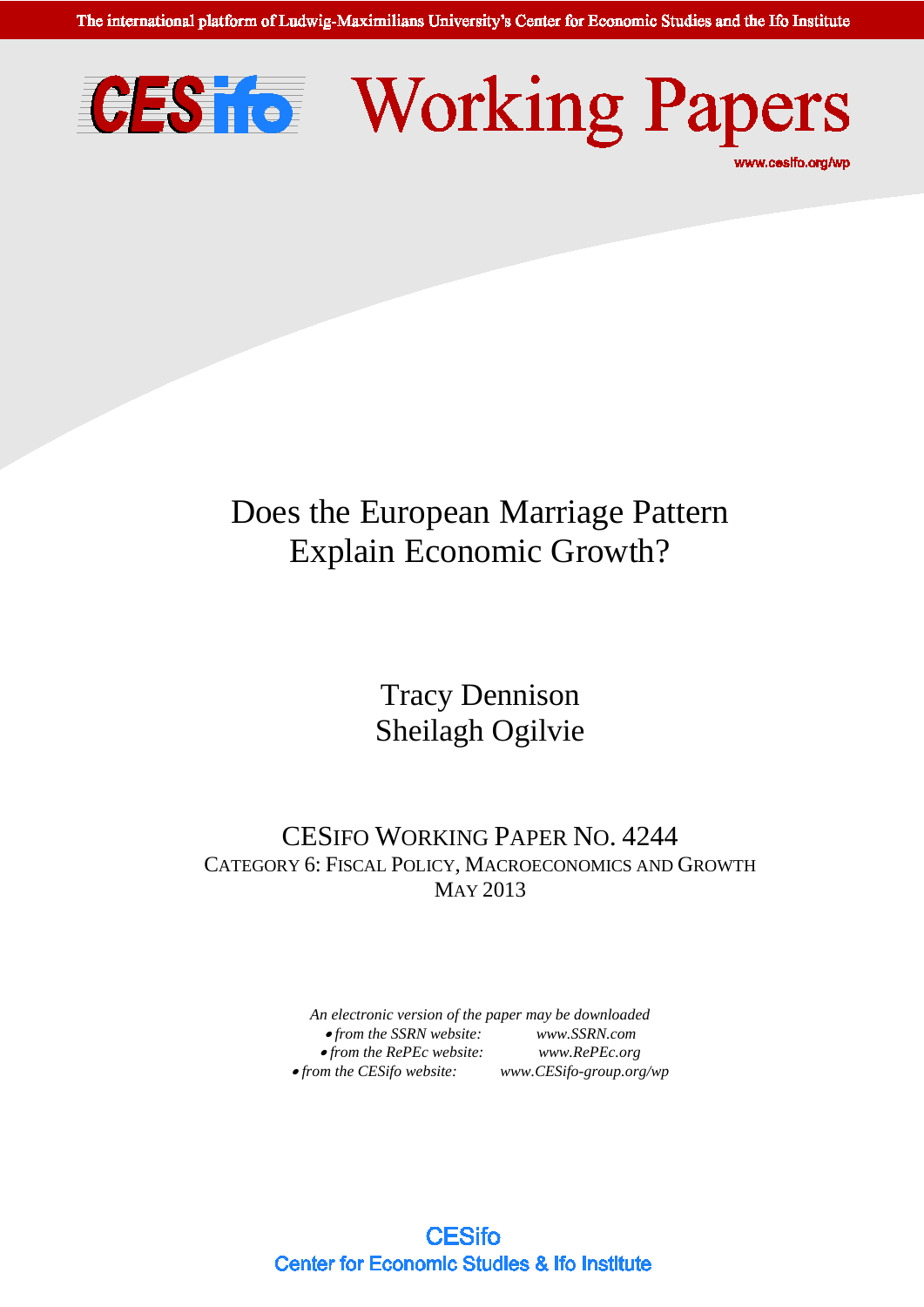## Does the European Marriage Pattern Explain Economic Growth?

### Abstract

This paper scrutinizes the recently postulated link between the European Marriage Pattern (EMP) and economic success. A metastudy of the historical demography literature shows that the EMP did not prevail throughout Europe, its three key components did not always coincide, and its more extreme manifestations were associated with economic stagnation rather than growth. There is no evidence that the EMP improved economic performance by empowering women, increasing human capital investment, adjusting population to economic trends, or sustaining beneficial cultural norms. European economic success was not caused by the EMP and its sources must therefore be sought in other factors.

JEL-Code: J120, J130, K000, N330, O170.

Keywords: European Marriage Pattern, nuptiality, household structure, population growth, women, human capital, culture, institutions.

*Tracy Dennison Division of Humanities and Social Sciences California Institute of Technology USA - Pasadena, CA 91125 tkd@hss.caltech.edu*

*Sheilagh Ogilvie Faculty of Economics University of Cambridge Sidgwick Avenue UK - Cambridge CB3 9DD Sheilagh.Ogilvie@econ.cam.ac.uk*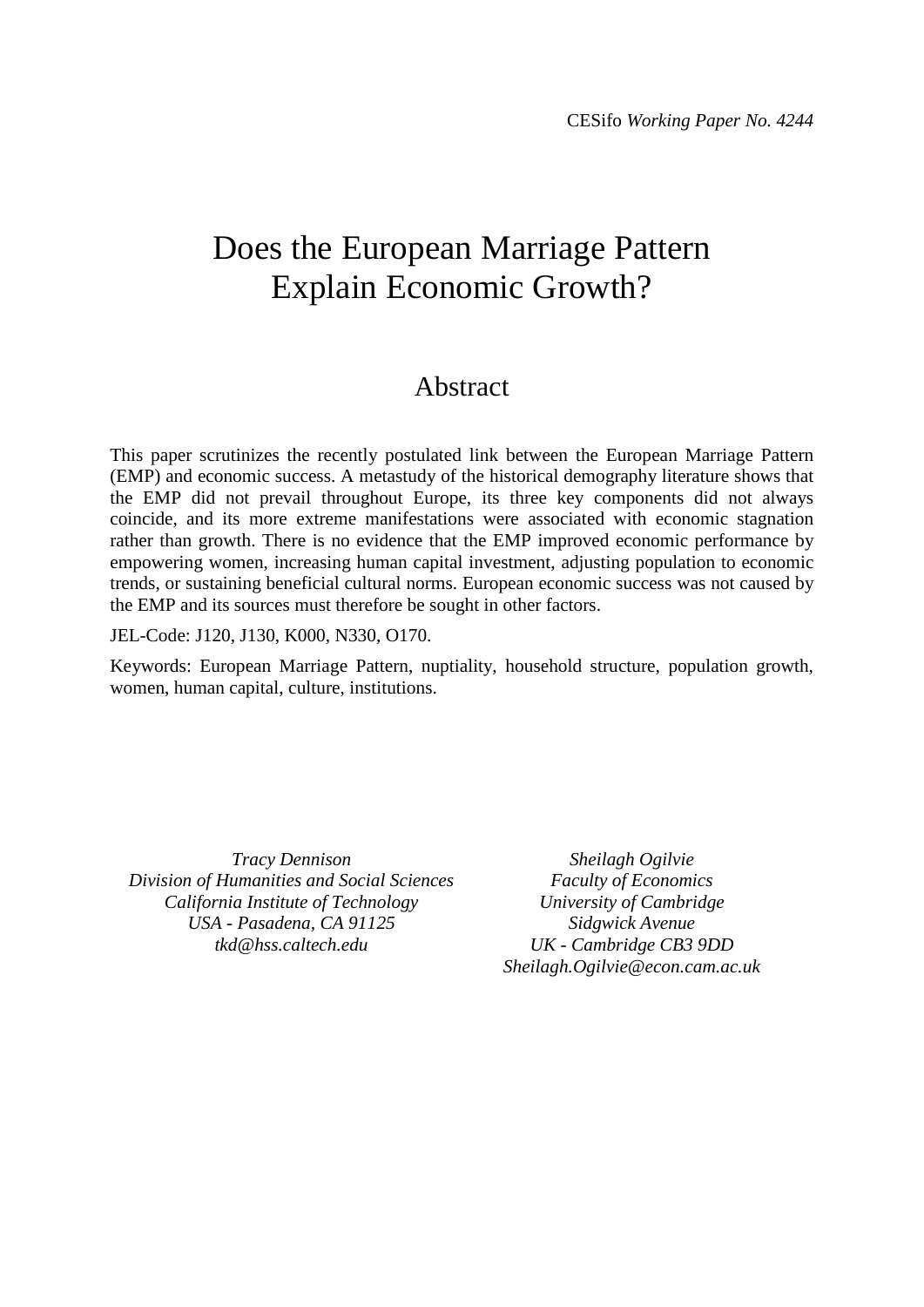#### 1. Introduction

Historical demography has attracted new attention in recent years, as economists have begun to incorporate demographic behaviour into theories of long-run growth.<sup>1</sup> Several recent contributions to this literature focus on household formation patterns, arguing that a uniquely European system of late marriage, high female celibacy, and nuclear families made early economic growth possible in the West. This 'European Marriage Pattern', it is claimed, lay behind the 'great divergence' between Europe and the rest of the world and the 'little divergence' between northwest Europe and the rest of the continent.<sup>2</sup>

The European Marriage Pattern (henceforth EMP) is a concept devised in 1965 by John Hajnal, who argued that parts of Europe had since the sixteenth century been characterized by a household formation system involving late female marriage, high female celibacy, and formation of a separate household on marriage causing nuclear-family households to predominate.<sup>3</sup> Between the 1960s and the 1990s, this concept was used (and criticized) by a large number of historians of demographic behaviour and family formation.<sup>4</sup> Some of these scholars speculated that the EMP might have encouraged economic growth.<sup>5</sup> But the vast bulk of research on the EMP in these decades was empirical, describing the geographical prevalence of this household formation system, how it worked, and some of the wider social practices associated with it.

Since 2006, however, the EMP has been deployed in support of much more ambitious claims. This new literature argues that the EMP was central to the economic success of Europe compared to the rest of the world, northern and western compared to southern and eastern Europe, and England compared to everywhere else.<sup>6</sup> Though uniformly regarding the EMP as crucial to long-term growth, the new literature varies on its precise contribution. The EMP is supposed to have influenced economic outcomes through five different (and often

<sup>1</sup> Guinnane (2012), 2; Galor (2011), 115-40; Acemoglu (2009), 732-6.

<sup>&</sup>lt;sup>2</sup> Greif (2006); Greif / Tabellini (2010); De Moor (2008),; De Moor / Van Zanden (2010); Foreman-Peck (2011); Voigtländer / Voth (2006); Voigtländer / Voth (2010).

 $<sup>3</sup>$  Hajnal (1965).</sup>

 $4$  Laslett / Harrison (1963); Laslett (1977); Laslett (1983); Wrigley (1966); Lee / Schofield (1981); Wrigley / Schofield (1981); Wrigley / Schofield (1983); Smith (1978); Smith (1979); Smith (1981); Laslett / Wall (1972); Wall (1980); Wall (1983); Macfarlane (1978); Macfarlane (1984); Wrightson  $(1979)$ ; Todd (1983); Solar (1995).<br>  $5 \text{ Todd } (1982)$ ; Loslatt (1988); Solar

Todd (1983); Laslett (1988); Solar (1995).

<sup>6</sup> Greif (2006), 308-11; Greif / Tabellini (2010), 135-9; De Moor / Van Zanden (2010), 4, 6, 8, 12-14, 17-18, 20-23, 25-26; De Moor (2008), 211; Foreman-Peck (2011), 26-7; Voigtländer / Voth (2006), 319, 343-6, 348; Voigtländer / Voth (2010), 5-6, 10-11, 24-7.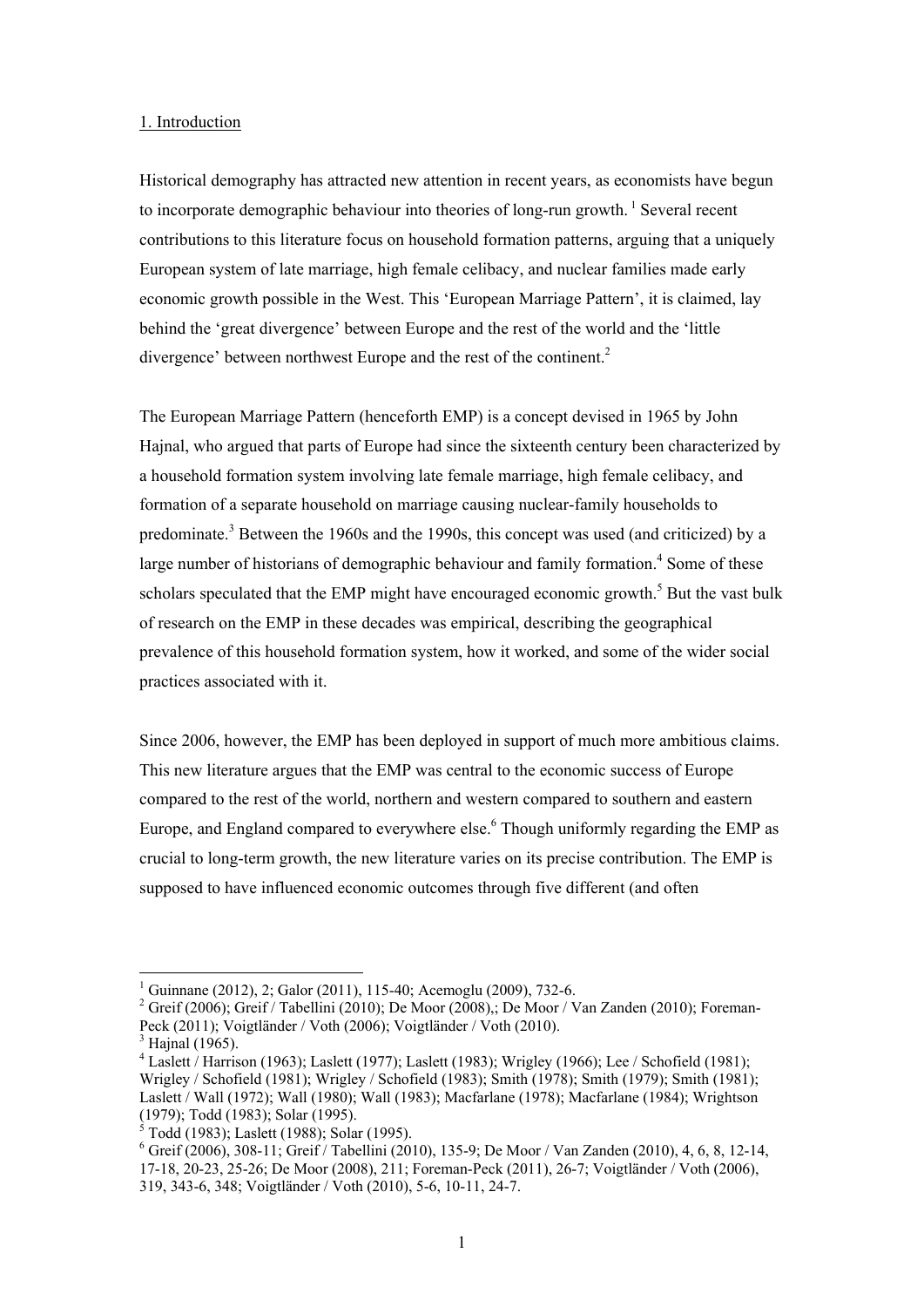overlapping) paths: improving women's position,<sup>7</sup> increasing human capital investment,<sup>8</sup> adjusting population growth to economic trends, $9$  sustaining beneficial cultural norms,  $10$  and fostering corporative institutions.<sup>11</sup>

The first path emphasizes women's economic status. Distinctive cultural values, it is argued, emerged in the Low Countries and England in the fourteenth century, encouraging a shift towards consensual marriage and equal bargaining power for the sexes. <sup>12</sup> This led to later marriage, higher lifetime celibacy, and the formation of nuclear-family households, which strengthened and sustained the distinctive cultural norms associated with such practices, particularly equality between the sexes. This encouraged women to work outside the household, which improved their economic status, created incentives for human capital investment, and reduced fertility, all of which contributed to economic growth. This cultural and demographic pattern, the argument goes, also encouraged the emergence of corporative institutions such as guilds and communities, which benefited the economy by providing vocational training, welfare and insurance. Societies with earlier and more universal female marriage, by contrast, depressed women's labour force participation, reduced human capital investment, and failed to develop corporative institutions, which stifled the growth of their economies. Proponents of this view, therefore, regard the EMP as leading to economic growth mainly by improving women's position, from which flowed a large number of economic benefits including human capital investment, slow population growth, and corporative institutions $13$ 

A second path emphasizes human capital investment.<sup>14</sup> According to this view, sometime after 1350 western Europe saw a shift towards late marriage and high lifetime celibacy for both sexes, but particularly for women. This implied lengthy life-cycle phases during which young people were working in the market, giving them the opportunity and incentive to invest in their human capital. The resulting lower fertility also contributed to a shift from having a

<sup>7</sup> De Moor / Van Zanden (2010), 1, 3, 6, 7, 10-15, 20-21, 27; De Moor (2008), 138; Foreman-Peck (2011), 10, 26; Voigtländer / Voth (2010), 2-5, 7-9, 28.<br><sup>8</sup> Greif (2006), 210: De Meer / Ven Zanden (2010), 2, 1

Greif (2006), 310; De Moor / Van Zanden (2010), 3, 15, 21-2, 28; Foreman-Peck (2011), 2, 3, 10, 16, 20-21. Cf. Voigtländer / Voth (2006), 347-8, and Voigtländer / Voth (2010), 5, who differ from the remainder of this literature in dismissing the idea that the EMP increased human capital investment. 9 Voigtländer / Voth (2006); Voigtländer / Voth (2010).

<sup>10</sup> Greif (2006), 308-09, 311; Greif / Tabellini (2010), 136-9; De Moor / Van Zanden (2010), 1, 5-6, 11, 15, 22, 27; Voigtländer / Voth (2006), 323.

<sup>11</sup> Greif (2006), 308, 310; Greif/Tabellini (2010), 135, 138; De Moor/Van Zanden (2010), 21-22, 23- 26; De Moor (2008), 179, 183, 186, 207-11; Voigtländer/Voth (2006), 323-4, 347-8 (specifically strong, community-provided welfare).

 $12$  This is the argument put forward in De Moor/van Zanden (2010).

<sup>13</sup> De Moor / Van Zanden (2006); De Moor / Van Zanden (2010).

 $14$  Foreman-Peck (2011); De Moor/Van Zanden (2010).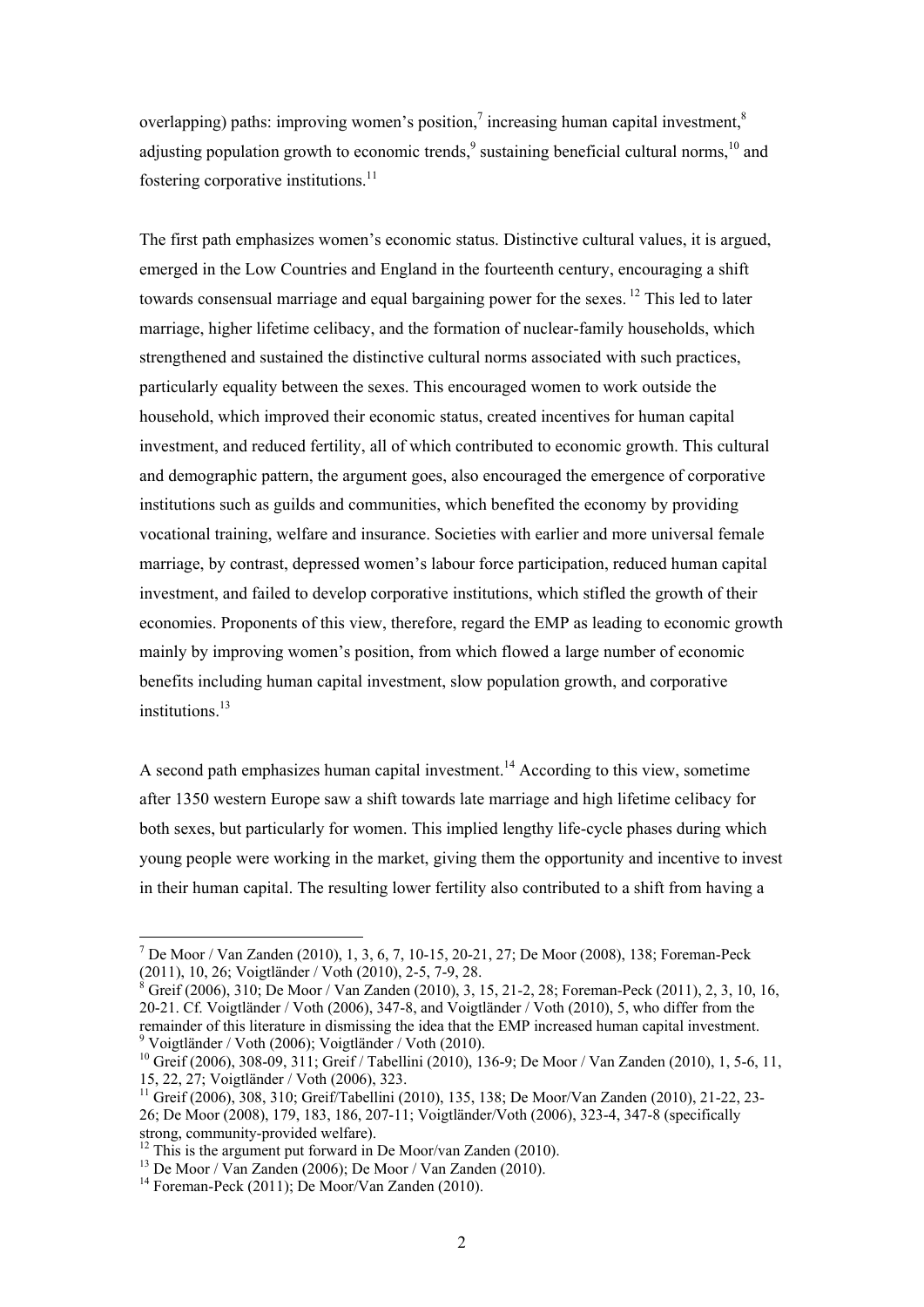high quantity of poorly-educated offspring to having a lower quantity of highly-educated ones. The result was a higher level of education in western Europe for both sexes, particularly for women. By the nineteenth century, it is argued, this gave rise to a positive association between the lower nuptiality and fertility of western European societies on the one hand and their superior economic performance on the other. According to this view, then, the EMP caused economic growth mainly by creating incentives for individuals to invest in their own and their children's human capital.<sup>15</sup>

A third path from the EMP to economic growth operates through the linking of population growth to economic fluctuations.<sup>16</sup> In England after the Black Death, it is claimed, labour scarcity and a shift from arable to pastoral agriculture increased demand for women's labour outside the household, encouraging a move towards late marriage, high lifetime celibacy, and a calibration of marriage decisions to economic fluctuations. The result was a break with the growth-stifling 'Malthusian' tendency for temporary economic surpluses to be consumed by population growth. Because of the EMP, the argument goes, population growth in England was responsive to economic signals, causing economic surpluses to result in capital accumulation, enabling productivity-enhancing innovation and fuelling economic growth. Societies outside England, by contrast, had earlier marriage, lower lifetime celibacy, and no responsiveness of fertility to economic signals, which blocked the development of any virtuous growth circle via greater saving and capital accumulation.<sup>17</sup>

Cultural attitudes and corporative institutions mark the final path from the EMP to economic growth.<sup>18</sup> According to this view, early medieval Europe developed distinctive cultural norms which both favoured the nuclear family and were then sustained by it, while outside Europe the extended family with its associated norms remained strong. The nuclear family fostered growth-inducing attitudes in Europe, specifically trust beyond the familial group which facilitated trade, migration and economic expansion, while non-European cultures retained family-centred trust which stifled growth. Proponents of this view also believe that the European nuclear family was associated with strong corporative institutions (communities, guilds, universities, firms) which benefited economic growth by guaranteeing property rights, enforcing contracts, and facilitating exchange. Non-European extended-family systems, it is claimed, stifled generalized trust and corporative institutions, thereby choking off economic

 $\overline{\phantom{a}}$ 

<sup>&</sup>lt;sup>15</sup> Foreman-Peck (2009): Foreman-Peck (2011).

<sup>&</sup>lt;sup>16</sup> As in Voigtlaender/Voth (2006); Voigtlaender/Voth (2010).

<sup>17</sup> Voigtlander / Voth (2006); Voigtländer / Voth (2010).

<sup>&</sup>lt;sup>18</sup> Greif (2006) and Greif/Tabellini (2010) are examples of this view.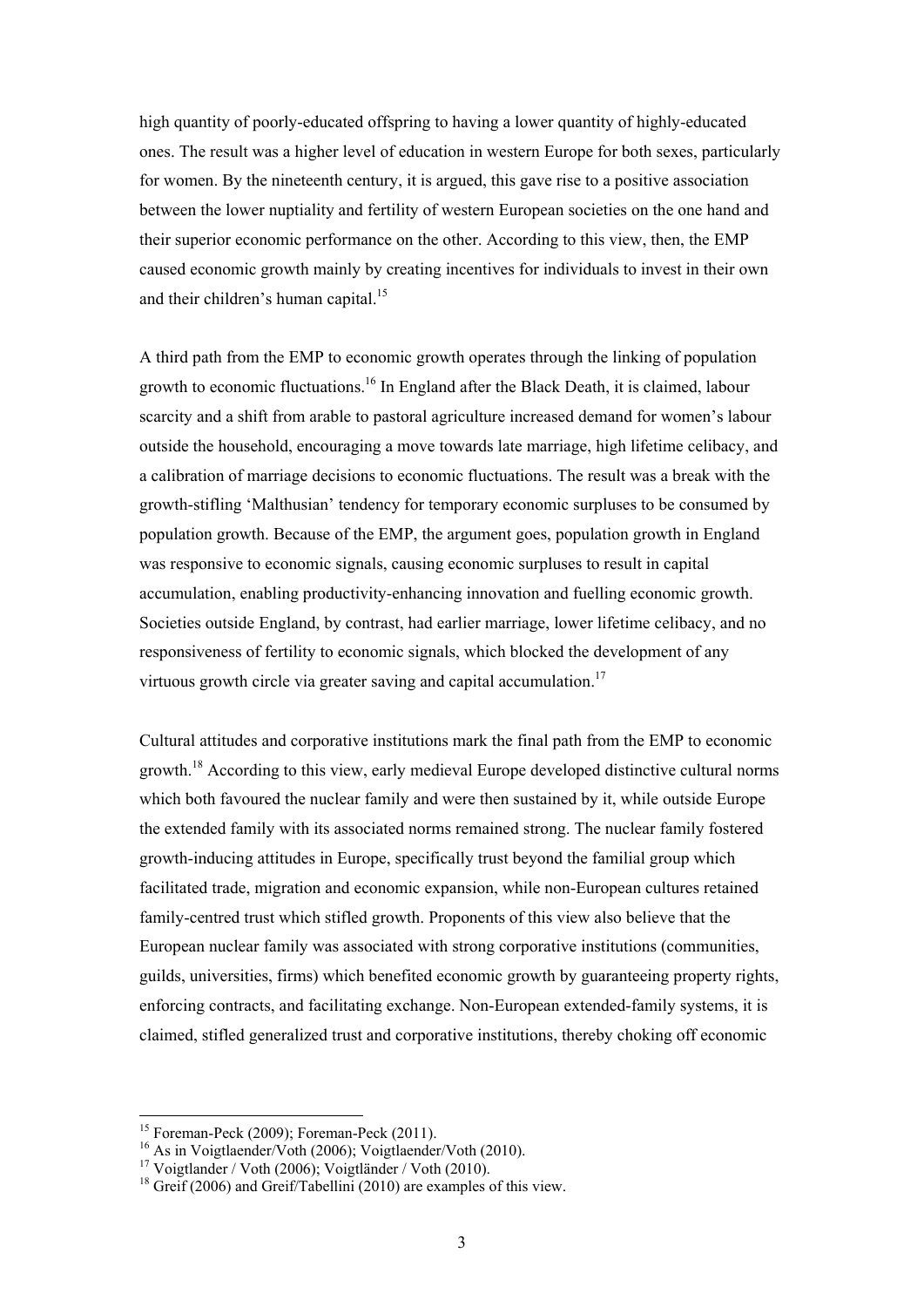growth. This view thus regards the EMP as leading to economic growth mainly by encouraging cultural norms and institutions favourable to good economic outcomes.<sup>19</sup>

The new literature on the EMP, therefore, is not homogenous. Its proponents mention many of the same phenomena (women's status, human capital, fertility control, growth-favouring cultural norms, corporative institutions) as resulting from the EMP, but single out different factors as making the dominant contribution to economic success. Contributors to this literature also differ on chronology, variously describing the EMP as affecting economic growth as early as the ninth century,<sup>20</sup> in the later fourteenth century,<sup>21</sup> in the early modern period.<sup>22</sup> or in the nineteenth century.<sup>23</sup> Another point of difference concerns the geographical prevalence of the EMP, with its key manifestations variously situated in the entirety of Christian Europe,  $24$  in Western Europe,  $25$  in England and the Low Countries,  $26$  or uniquely in England.<sup>27</sup> But all claim that the EMP caused economic growth.<sup>28</sup> Moreover, these claims about the EMP are now being incorporated into larger projects directed at explaining the divergence between early and late industrializing European economies and the origins of endogenous economic growth.<sup>29</sup> The time is ripe, then, for an examination of the historical evidence on the EMP and a critical assessment of its possible influences on long-term growth.

#### 2. A Metastudy

Fortunately, there is abundant evidence on marriage and family patterns across pre-modern Europe. This paper presents the results of a metastudy of 175 publications in historical demography, from which we have compiled a database of 1,491 observations of female age at first marriage, 709 observations of female lifetime celibacy, and 531 observations of family forms. The 2,731 observations in our metastudy cover 32 European countries at various periods between the eleventh and the late nineteenth century. The results of this metastudy are reported in Tables 1-3.

 $\overline{\phantom{a}}$ 

<sup>&</sup>lt;sup>19</sup> Greif (2006); Greif / Tabellini (2010).

<sup>&</sup>lt;sup>20</sup> Greif (2006), 308, 310; Greif / Tabellini (2010), 137-8.

<sup>&</sup>lt;sup>21</sup> De Moor / Van Zanden (2010), 4, 7, 11, 13, 15, 22, 24, 28-9.

 $22 \text{ Vojgtländer}$  / Voth (2010), 3-4, 6-7, 24, 27-8.

 $23$  Foreman-Peck (2011).

<sup>24</sup> Greif (2006), 308-11; Greif / Tabellini (2010), 135-9.

<sup>25</sup> Foreman-Peck (2011), 292-3, 297, 299, 301, 303, 306.

<sup>26</sup> De Moor / Van Zanden (2010), 4, 12-14, 22-4; Carmichael / De Moor / Van Zanden (2011), 309.

<sup>27</sup> Voigtländer / Voth (2006), 319-21, 323.

<sup>&</sup>lt;sup>28</sup> Greif (2006), 308, 310; De Moor / Van Zanden (2010), 4; Carmichael / De Moor / Van Zanden

<sup>(2011), 309;</sup> Foreman-Peck (2011), 292-3, 306-07; Voigtländer / Voth (2006), 319, 343-6, 348; Voigtländer / Voth (2010), 5-6, 10-11, 24-7.

<sup>&</sup>lt;sup>29</sup> See, for instance, Broadberry et al. (2011), 33; Weisdorf / Cinnirella / Klemp (2012).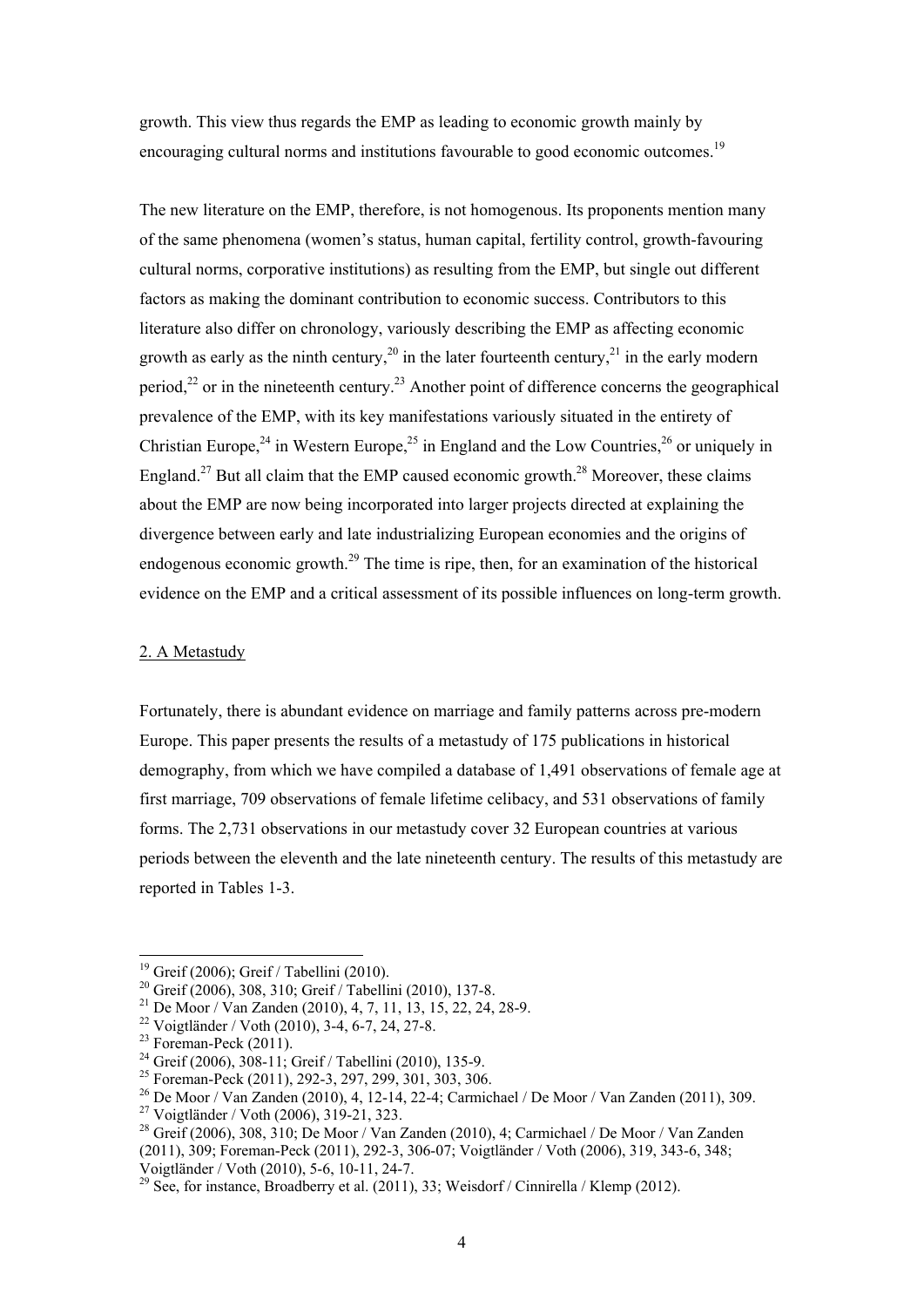Before the nineteenth century, national-level statistics are rare, so our data are drawn from studies carried out at different levels of aggregation, with 359 observations at the national level, 674 observations at the level of regions (provinces, administrative districts, feudal estates, clusters of settlements for which archival sources survive), and 1,698 observations at the level of individual communities (cities, towns, villages, hamlets).<sup>30</sup> Observations referring to particular social strata (nobles, burghers, peasants), occupational groups (sharecroppers, craftsmen, factory workers), or religious confessions (Protestants, Catholics, Jews) were excluded from the database, except in cases where the group constituted the majority and could reasonably be regarded as representative of the population under analysis. Neither the level of aggregation nor the inclusion of observations on majority social groups significantly affected the findings, so Tables 1-3 report the results of the pooled database.<sup>31</sup>

Any metastudy must accommodate the conventions used by the underlying research studies. Studies in historical demography report their findings for different time periods depending on survival of archival sources, hypotheses to be tested, and analytical convenience. Without access to the underlying data, our metastudy could not impose a standardized periodization. Some observations in the database thus refer to individual years, others to single decades, quarter-centuries, or centuries, and still others to irregular periods determined by documentary survival or other factors. For all research studies used, all observations for all periods reported were included in the metastudy, regardless of the length of the periods. Where a statistic was reported for a period spanning a century break, it was included in the analysis for both centuries.

Like any metastudy, ours relies on the statistics reported by the underlying research studies. Ideally, we would have liked to report the median, mode, sample size, and other features of the entire distribution of marriage ages, lifetime celibacy rates, and household complexity observed in each society at each date. However, the overwhelming majority of research studies underlying our metastudy report only the mean. We would also have liked to report the type of archival source and the methodology used to generate each observation (household listing, population register, family reconstitution, census-based singulate mean age of marriage). But these data, too, are only reported unsystematically in the underlying studies.<sup>32</sup>

<sup>&</sup>lt;sup>30</sup> Regional studies cannot always be clearly distinguished from community studies: for instance, when an entire administrative district or feudal estate contained only a few hundred inhabitants scattered in small hamlets, each with only a few households, it is arguably more appropriate to treat the entire unit as a 'community'.

<sup>&</sup>lt;sup>31</sup> Tabulations of marriage age, lifetime celibacy, and family complexity separately for each subset of research studies (national, regional and local) are available from the authors on request.<br><sup>32</sup> For important reflections on how sources and methodology can bias historical demographic

estimates, see Ruggles (1999).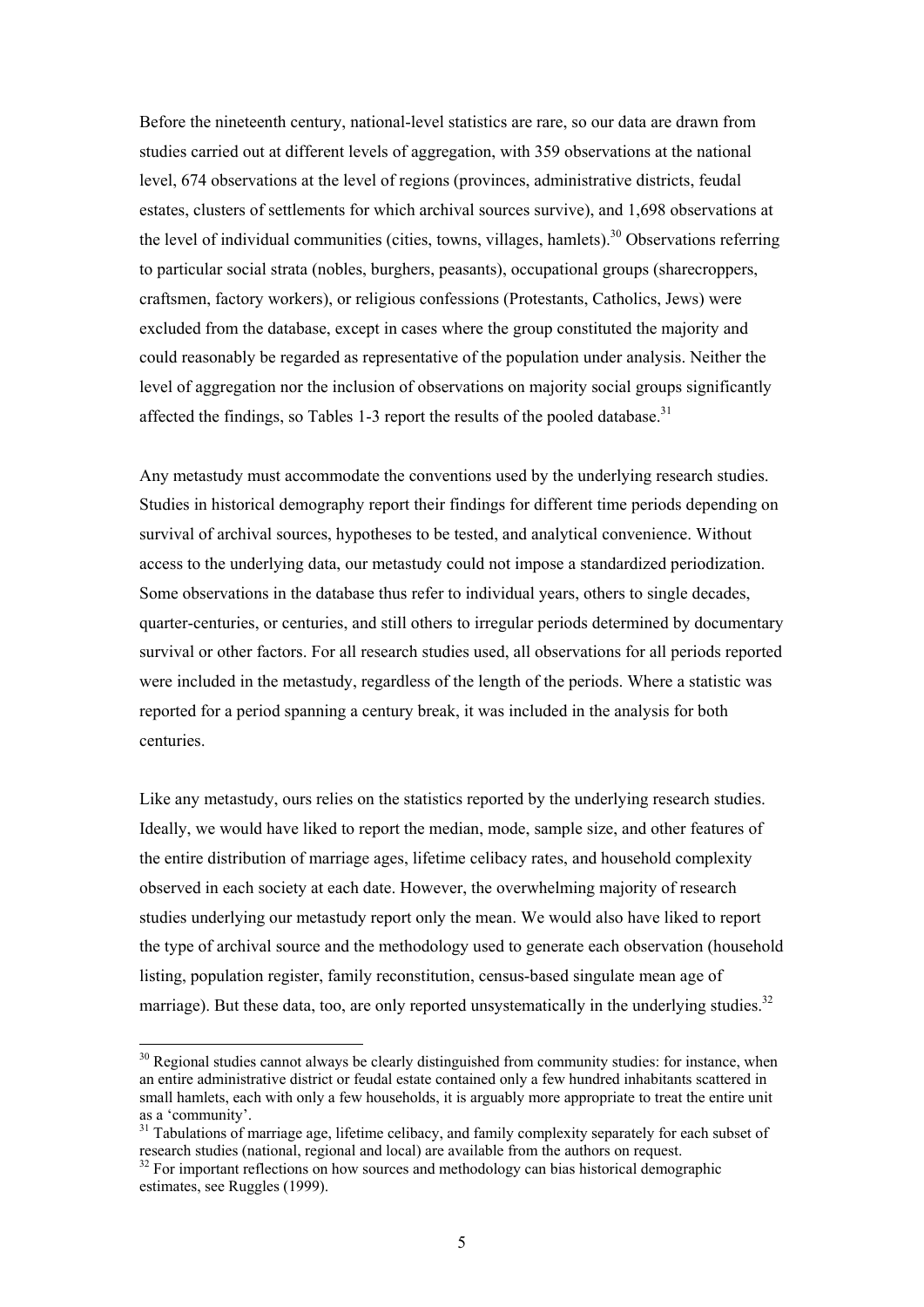Appendix A lists the research studies on which the metastudy is based, to facilitate further consultation by other scholars.

In the remainder of this paper, we use the results of this metastudy to explore the claims about the EMP discussed in the introduction. The findings cast serious doubt on the view that a uniquely 'European' marriage pattern can be adduced as the cause of European economic growth. Not only do we find significant heterogeneity in marriage patterns across Europe, it also turns out that the EMP was compatible both with dynamic economies such as those of early modern England and the Low Countries and with more static ones like those of central and eastern-central Europe, including economies subject to the 'second serfdom'.

#### 3. The Geographical Prevalence of the EMP

If the EMP was responsible for economic growth, then one would expect to find it in rich and rapidly growing economies and not in poor and slowly growing ones. Establishing the geographical prevalence of the EMP is thus empirically crucial.

One variant of the literature portrays the EMP as characterizing the entirety of Europe, explaining Europe's economic superiority over the rest of the world. In this version, the 'European', nuclear-family-based system, where legal codes no longer linked rights and kinship, is contrasted with 'non-European' (e.g., Chinese or Muslim) systems based on the extended family and large kinship organizations. By the late medieval period, according to this view, '[l]arge kinship groups remained only on Europe's social and geographical margins (e.g., Scotland).'33 Others similarly ascribe faster growth in Europe than in China to the EMP, maintaining that 'Europe's unique demographic regime' made industrial development much more likely there than elsewhere.<sup>34</sup>

But was there a unique 'European' demographic regime? This view appears to be based on Hajnal's initial hypothesis of 1965, which postulated that all societies west of a line running from Trieste to St Petersburg exhibited late marriage, high lifetime celibacy, and formation of separate households at marriage ('neo-locality'), resulting in a predominantly nuclear-family household structure. Hajnal initially believed that east of this line a 'non-European' pattern prevailed, marked by early marriage, low lifetime celibacy, and young couples moving into their parents' households upon marriage, creating complex households containing multiple conjugal units. Soon after 1965, however, local and regional case-studies began to reveal huge

<sup>33</sup> Greif / Tabellini (2010), 137.

 $34$  Voigtländer / Voth (2006), 347.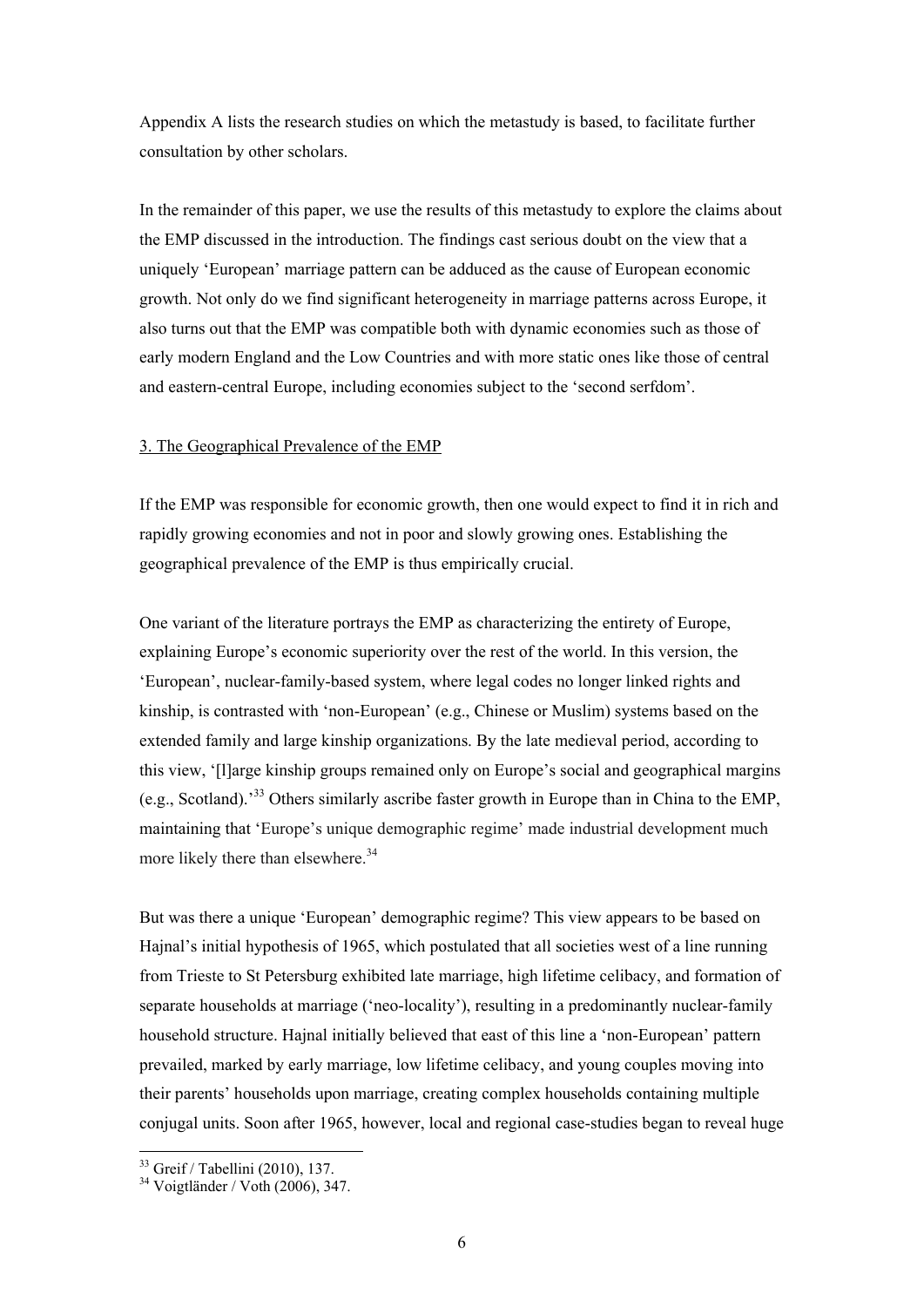variations in marriage and household patterns across pre-modern Europe. These findings inspired numerous attempts at geographical systematization, including Hajnal's revision of the Hajnal line in 1982,  $35$  Laslett's four European 'zones',  $36$  a 'Reher line' running through Geneva and Budapest, <sup>37</sup> and a 'Mitterauer-Kaser line' focussing on eastern-central Europe as a 'transitional' zone between 'European' west and 'non-European' east.<sup>38</sup> The same findings stimulated a rich array of dissenting voices which rejected any geographical zoning of marriage and household patterns, instead advocating analyses of the micro-level constraints within which people made demographic decisions.<sup>39</sup>

The evidence presented in Tables 1-3 confirms the existence of wide heterogeneity across different parts of the European continent and even (in the cases of France, Spain, and Italy) different parts of the same country. The EMP is supposed to have been characterized by female age at first marriage above c. 23 years, female lifetime celibacy above c. 10 per cent, and a proportion of complex (extended or multiple-family) households below c. 10 per cent (with the other c. 90 per cent of households consisting of nuclear families, solitaries, and nonkin domestic groupings). $40$ 

As Table 1 shows, women's age at first marriage varied widely across Europe. Some societies did indeed show a mean female marriage age above 23 (some as high as 27 or 28), while others showed women marrying on average in the late teens or early twenties. There was also considerable variation within particular societies, as shown by the large standard deviations and fluctuations across the centuries.

Table 2 shows the same for female lifetime celibacy, which did indeed lie at or above 10 per cent in many cases, and surpassed 20 per cent in a number of European societies after c. 1700. But in many other European societies at various periods, only around 5 per cent of women remained permanently unmarried. Female celibacy also varied substantially within particular societies, as shown by the large standard deviations and fluctuations across centuries.

<sup>&</sup>lt;sup>35</sup> Hajnal (1982).

<sup>&</sup>lt;sup>36</sup> Laslett (1983).

 $^{37}$  Reher (1998) [PDR].<br><sup>38</sup> Mitterauer (2004); Kaser (2000); Teibenbacher (2012), 11.

<sup>&</sup>lt;sup>39</sup> Notably Benigno (1989); Kertzer (2002), esp. 41-2; Szoltysek (2007); Szoltysek (2008); Sovic (2008); Teibenbacher (2012), 11, 22 (Fig. 2), 60.

 $40$  For this characterization, see Hajnal (1965); Hajnal (1982); Hajnal (1983), 69; Smith (1977); Fauve-Chamoux (2001), 224-5 (where she postulates that the boundaries of the EMP should be set at the somewhat higher female age at first marriage of 25).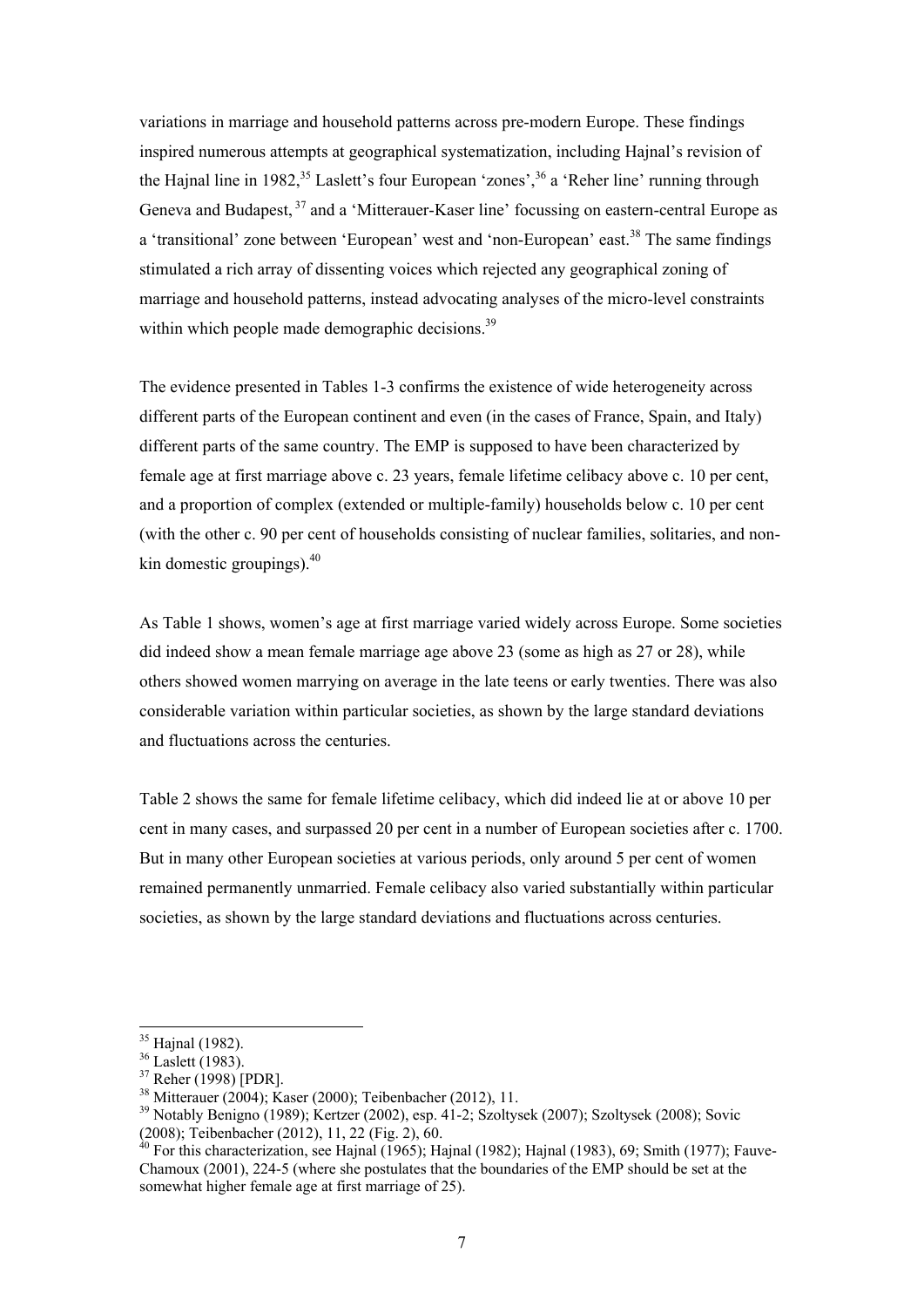| Country            | 10th-15th centuries |      | 16th century   |      |      | 17th century   |      |      | 18th century   |              |            | 19th century   |              |      | Whole period        |              |      |                  |
|--------------------|---------------------|------|----------------|------|------|----------------|------|------|----------------|--------------|------------|----------------|--------------|------|---------------------|--------------|------|------------------|
|                    | mean                | s.d. | n              | mean | s.d. | <sub>n</sub>   | mean | s.d. | nl             | mean         | s.d.       | n              | mean         | s.d. | n                   | mean         | s.d. | n                |
| Denmark            |                     |      |                |      |      |                | 28.2 | n/a  |                | 29.2         | 2.7        | 5              | 28.3         | 2.0  | 12                  | 28.5         | 9.0  | 18               |
| Iceland            |                     |      |                |      |      |                |      |      |                |              |            |                | 28.0         | n/a  | $\mathbf{1}$        | 28.0         | n/a  | $\mathbf{1}$     |
| Switzerland        |                     |      |                |      |      |                |      |      |                |              |            |                | 27.0         | 1.4  | $\overline{2}$      | 27.0         | 1.4  | $\overline{2}$   |
| Austria            |                     |      |                |      |      |                |      |      |                | 26.3         | 2.0        | 8              | 27.3         | 3.0  | 10 <sup>1</sup>     | 26.8         | 3.5  | 18               |
| Netherlands        |                     |      |                |      |      |                | 25.5 | 1.4  | $\overline{2}$ | 27.1         | 1.1        | 11             | 26.4         | 0.6  | 12                  | 26.6         | 1.0  | 25               |
| Norway             |                     |      |                |      |      |                |      |      |                | 25.5         | n/a        | $\mathbf{1}$   | 26.8         | O.4  | 5                   | 26.6         | 0.6  | 6                |
| Sweden             |                     |      |                | 24.5 | 4.4  | $\overline{3}$ | 26.8 | 1.3  | 16             | 24.7         | 0.8        | $\overline{2}$ | 26.9         | 0.7  | 9                   | 26.4         | 1.8  | 30               |
| Belgium            | 20.0                | 0.0  | $\overline{2}$ |      |      |                | 26.4 | 1.6  | 10             | 26.3         | 1.6        | 52             | 26.9         | 1.2  | 26                  | 26.4         | 1.8  | 90               |
| Germany            |                     |      |                | 24.0 | 1.2  | 5 <sub>l</sub> | 25.1 | 1.7  | 40             | 26.1         | 1.7        | 103            | 26.9         | 2.0  | 159                 | 26.3         | 2.0  | 307              |
| Scotland           |                     |      |                |      |      |                | 26.5 | n/a  | $1\vert$       | 25.8         | 1.1        | $\overline{c}$ |              |      |                     | 26.0         | 0.9  | 3 <sup>1</sup>   |
| Finland            |                     |      |                |      |      |                |      |      |                | 25.8         | 0.7        | $\overline{2}$ | 25.0         | n/a  | $\mathbf{1}$        | 25.5         | 3.5  | 3 <sup>l</sup>   |
| France (North)     | 15.5                | n/a  | 1              | 21.6 | 0.8  | $\overline{2}$ | 25.3 | 2.0  | 19             | 25.8         | 1.6        | 61             | 25.1         | 1.4  | 26                  | 25.4         | 1.9  | 109              |
| England            |                     |      |                | 24.8 | 1.6  | 31             | 25.7 | 1.3  | 66             | 25.4         | 1.4        | 110            | 24.4         | 1.5  | 48                  | 25.3         | 1.5  | 227              |
| Portugal           |                     |      |                |      |      |                |      |      |                |              |            |                | 25.2         | 1.7  | 8                   | 25.2         | 1.7  | 8                |
| Bohemia            |                     |      |                |      |      |                | 24.8 | 1.5  | $\overline{4}$ | 24.8         | 1.9        | 34             | 25.4         | 1.4  | 62                  | 25.2         | 1.6  | 100              |
| France (Whole)     |                     |      |                |      |      |                | 22.0 | n/a  |                | 25.7         | 0.9        | 13             | 24.5         | 0.9  | 37                  | 24.8         | 1.1  | 51               |
| Spain (North)      |                     |      |                |      |      |                |      |      |                | 24.5         | 1.1        | 12             |              |      |                     | 24.5         | 1.1  | 12               |
| Ireland            |                     |      |                |      |      |                |      |      |                | 25.9         | n/a        | $\overline{1}$ | 24.3         | 1.4  | 38                  | 24.3         | 4.0  | 39               |
| France (Central)   |                     |      |                | 20.0 | n/a  |                | 21.4 | n/a  | 1              | 25.8         | 1.9        | 3              | 26.3         | n/a  | $\mathbf{1}$        | 24.2         | 3.0  | $6 \mid$         |
| Italy (North)      | 19.3                | 2.9  | 14             |      |      |                | 22.6 | 2.5  | 9              | 24.9         | 1.8        | 24             | 24.3         | 1.6  | 55                  | 23.6         | 2.6  | 102              |
| Spain (Whole)      |                     |      |                | 20.0 | n/a  | 1 <sup>1</sup> | 22.0 | n/a  | 1 <sup>1</sup> | 23.7         | 0.4        | 5              | 23.9         | 0.6  | $\overline{4}$      | 23.3         | 1.3  | 11               |
| France (South)     | 18.1                | 2.0  | 5 <sub>l</sub> |      |      |                | 22.2 | 1.6  | $6 \mid$       | 23.9         | 2.0        | 20             | 26.3         | n/a  | 1                   | 22.8         | 2.9  | 32               |
| Estonia            |                     |      |                |      |      |                |      |      |                | 22.7         | n/a        | $\mathbf{1}$   |              |      |                     | 22.7         | n/a  | $\vert$ 1        |
| Spain (South)      |                     |      |                | 18.6 | n/a  |                |      |      |                | 22.7         | 1.4        | 6              |              |      |                     | 22.1         | 2.0  | 7 <sup>1</sup>   |
| Greece             |                     |      |                |      |      |                |      |      |                | 22.1         | 1.4        | 3              |              |      |                     | 22.1         | 1.4  | 3 <sup>1</sup>   |
| Poland             |                     |      |                | 20.0 | n/a  | 1 I            | 21.3 | 1.8  | $\overline{2}$ | 22.3         | 1.2        | $\overline{7}$ | 23.3         | 1.1  | $\overline{2}$      | 22.1         | 1.4  | 12               |
| Italy (South)      |                     |      |                | 19.5 | 2.7  | 8              | 21.2 | 3.0  | 22             | 21.6         | 2.6        | 48             | 23.5         | 1.4  | 35                  | 21.9         | 2.6  | 113              |
| Spain (Centre)     |                     |      |                |      |      |                | 18.6 | n/a  |                | 22.8         | 0.5        | $\overline{3}$ |              |      |                     | 21.8         | 2.2  | $\overline{4}$   |
| Italy (Whole)      | 17.5                | 0.0  | 2              |      |      |                |      |      |                |              |            |                | 23.7         | 0.4  | 4                   | 21.7         | 3.2  | $6 \overline{6}$ |
| Ukraine            |                     |      |                |      |      |                |      |      |                |              |            |                | 21.0         | n/a  | 1                   | 21.0         | n/a  | 1                |
| Slovakia           |                     |      |                |      |      |                |      |      |                |              |            |                | 20.8         | 0.4  | $\mathbf{2}$        | 20.8         | 0.4  | $2 \mid$         |
| Bosnia             |                     |      |                |      |      |                |      |      |                |              |            |                | 20.5         | n/a  | $\mathbf{1}$        | 20.5         | n/a  | 1                |
|                    |                     |      |                |      |      |                |      |      |                | 19.8         | 1.3        | 41             | 20.8         | 1.8  | 45                  | 20.4         | 1.7  | 86               |
| Hungary<br>Romania |                     |      |                |      |      |                |      |      |                |              |            |                | 20.3         | 0.3  | $\overline{3}$      | 20.3         | 0.3  | 3 <sup>1</sup>   |
| Croatia            |                     |      |                |      |      |                |      |      |                |              |            |                | 20.0         | n/a  | $\mathbf{1}$        | 20.0         | n/a  | 1                |
|                    |                     |      |                |      |      |                |      |      |                |              |            |                | 19.7         | 1.3  |                     | 19.7         | 1.5  |                  |
| Bulgaria<br>Serbia |                     |      |                |      |      |                |      |      |                |              |            |                | 19.3         | 0.9  | 5<br>5 <sup>1</sup> | 19.3         | 0.9  | 5<br>5           |
|                    |                     |      |                |      |      |                |      |      |                |              |            |                |              | 1.2  |                     |              | 1.3  |                  |
| Russia             | 18.8                | 2.5  | 24             | 21.8 | 3.2  | 25             | 24.8 | 1.6  | 202            | 17.5<br>24.7 | 0.1<br>0.0 | 5<br>583       | 19.5<br>24.8 | 23.7 | 36<br>657           | 19.2<br>24.6 | 0.0  | 41<br>1491       |
| <b>Grand Total</b> |                     |      |                |      |      |                |      |      |                |              |            |                |              |      |                     |              |      |                  |

Table 1: Women's Age at First Marriage

Note: Based on a metastudy of 175 historical demographic studies. For methodology, see text. For sources, see Appendix A.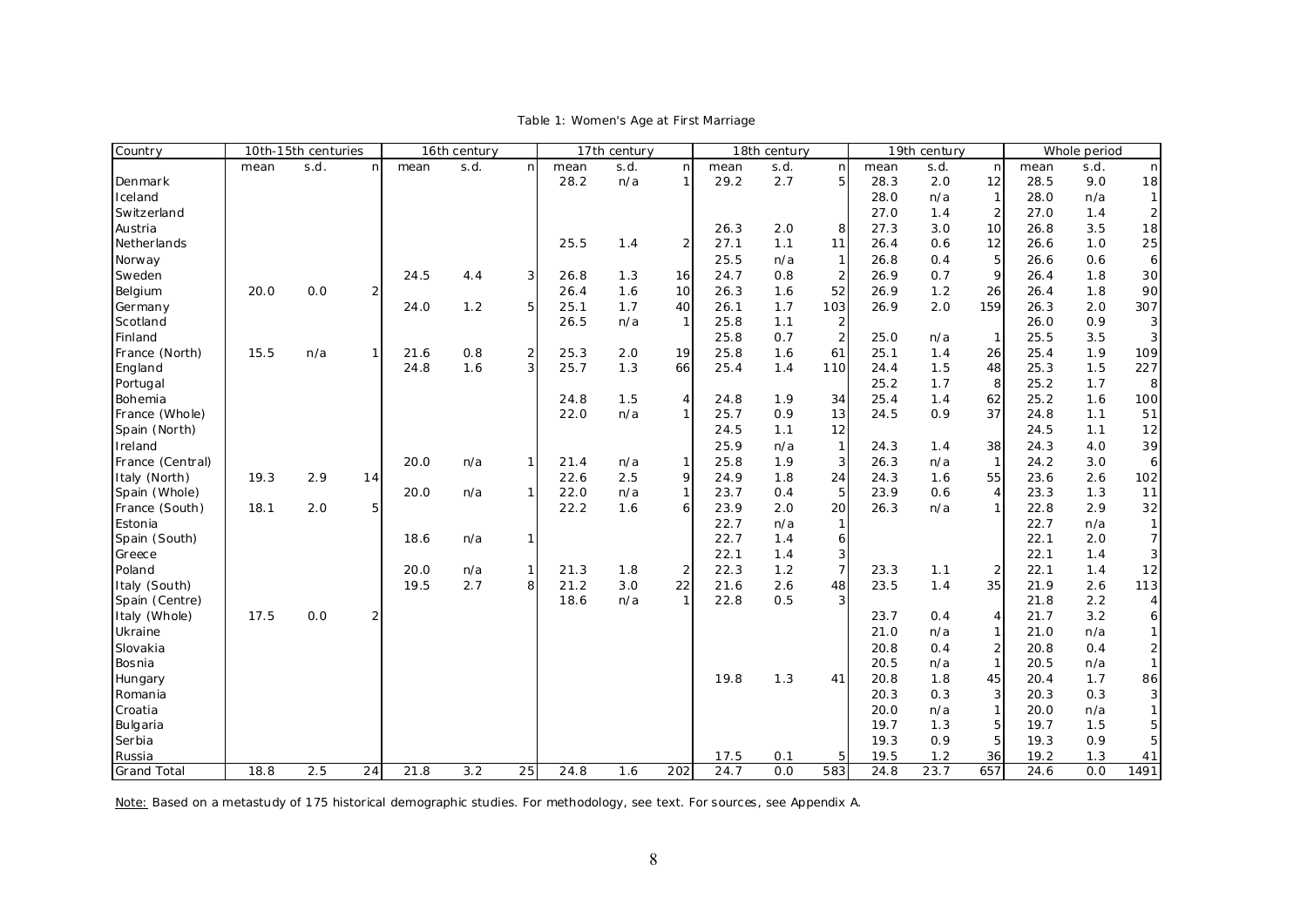| s.d.<br>s.d.<br>s.d.<br>s.d.<br>s.d.<br>mean<br>mean<br>n<br>mean<br>nl<br>mean<br>n<br>mean<br>n.<br>mean<br>n<br>n<br>13.3<br>6.0<br>$\overline{7}$<br>38.0<br>16.2<br>32.2<br>14.3<br>5<br>28.8<br>16.9<br>22<br>10<br>Austria<br>2<br>4.2<br>25.0<br>3.5<br>Iceland<br>23.0<br>n/a<br>$\mathbf{1}$<br>26.0<br>3<br>2.9<br>$\overline{3}$<br>11<br>6.3<br>15<br>Belgium<br>15.2<br>18.3<br>22.2<br>6.9<br>20.9<br>$\mathbf{1}$<br>n/a<br>4.0<br>25.7<br>3<br>20.5<br>Switzerland<br>n/a<br>1<br>21.4<br>20.3<br>4<br>1 <sup>1</sup><br>3<br>Scotland<br>11.0<br>15.5<br>$\overline{2}$<br>23.5<br>5.6<br>n/a<br>6.4<br>18.8<br>7.1<br>6<br>5<br>5<br>Portugal<br>18.4<br>6.9<br>6.9<br>18.4<br>5.8<br>47<br>5.8<br>47<br>Ireland<br>15.9<br>15.9<br>Finland<br>15.0<br>$\mathbf{1}$<br>15.0<br>n/a<br>n/a<br>57<br>Bohemia<br>$\overline{7}$<br>12.3<br>27<br>9.0<br>0.8<br>4<br>14.7<br>10.6<br>19.6<br>11.7<br>12.3<br>17.5<br>7.2<br>19<br>13.6<br>0.8<br>$\overline{2}$<br>15.1<br>1.9<br>2.2<br>4<br>14.6<br>Norway<br>6<br>66<br>66<br>France (South)<br>13.0<br>4.4<br>13.0<br>4.4<br>24<br>Italy (South)<br>12.5<br>3.2<br>12.5<br>3.2<br>24<br>30<br>38<br>Italy (North)<br>11.5<br>9.3<br>12.3<br>3.1<br>12.1<br>4.9<br>8<br>$\overline{a}$<br>5.5<br>0.9<br>3.7<br>5.9<br>24<br>Sweden<br>16.5<br>7.8<br>$\frac{2}{5}$<br>10.2<br>16<br>11.1<br>17.8<br>4<br>12.1<br>$\overline{5}$<br>7.8<br>5.8<br>15.2<br>7.9<br>$6 \mid$<br>27<br>England<br>11.2<br>1.5<br>12.7<br>1.7<br>12.0<br>5.0<br>11<br>$\overline{4}$<br>3<br>7<br>Spain (Whole)<br>2.7<br>0.5<br>4.9<br>13.1<br>10.4<br>11.9<br>5<br>5<br>0.5<br>0.5<br>Italy (Whole)<br>11.9<br>11.9<br>3<br>3<br>Netherlands<br>11.8<br>5.1<br>11.8<br>5.1<br>69<br>France (Whole)<br>6.5<br>1.1<br>9<br>10.9<br>2.2<br>13.9<br>3.6<br>34<br>11.8<br>3.8<br>26<br>1 <sup>1</sup><br>89<br>95<br>France (North)<br>11.5<br>10.0<br>n/a<br>11.5<br>3.7<br>13.7<br>3.7<br>n/a<br>5.1<br>$\overline{4}$<br>11.6<br>29<br>10.5<br>30<br>6.0<br>11.3<br>4.9<br>11.2<br>Denmark<br>n/a<br>$\mathbf{1}$<br>22<br>France (Central)<br>11.1<br>3.2<br>22<br>11.1<br>3.2<br>$\sqrt{3}$<br>5<br>1.2<br>$\mathbf 2$<br>1.6<br>Poland<br>10.5<br>9.9<br>2.7<br>10.3<br>5<br>5.0<br>5<br>10.2<br>10.2<br>6.9<br>Spain (North)<br>5.7<br>29<br>6.7<br>6.3<br>7.7<br>19<br>9.4<br>28<br>9.8<br>76<br>Germany<br>12.6<br>6.0<br>Spain (South)<br>8.0<br>n/a<br>8.0<br>n/a<br>$\mathbf{1}$<br>1<br>19<br>1<br>7.7<br>6.7<br>Russia<br>3.2<br>n/a<br>8.0<br>6.8<br>18<br>6.0<br>$\mathbf{1}$<br>Spain (Centre)<br>n/a<br>6.0<br>n/a<br>$\mathbf{1}$<br>5.7<br>$\overline{\mathbf{c}}$<br>Greece<br>7.4<br>4.0<br>1<br>2.4<br>n/a<br>n/a<br>$\mathbf{1}$<br>Estonia<br>5.1<br>n/a<br>$\mathbf{1}$<br>5.1<br>n/a<br>4.5<br>$\overline{3}$<br>10<br>0.9<br>1.2<br>7<br>4.3<br>1.0<br>Hungary<br>4.2<br>$\overline{\mathbf{c}}$<br>0.1<br>2<br>Romania<br>2.9<br>0.1<br>2.9<br>$\mathbf{1}$<br>1<br>n/a<br>2.0<br>n/a<br>Croatia<br>2.0<br>Ukraine<br>n/a<br>$\mathbf{1}$<br>n/a<br>2.0<br>2.0<br>Serbia<br>3<br>2.5<br>0.8<br>0.2<br>1.3<br>0.8<br>n/a<br>$\mathbf{1}$ | Country  | 10th-15th centuries |      | 16th century |  |  | 17th century |  |  | 18th century |  |  | 19th century |     |   | Whole period |     |  |
|---------------------------------------------------------------------------------------------------------------------------------------------------------------------------------------------------------------------------------------------------------------------------------------------------------------------------------------------------------------------------------------------------------------------------------------------------------------------------------------------------------------------------------------------------------------------------------------------------------------------------------------------------------------------------------------------------------------------------------------------------------------------------------------------------------------------------------------------------------------------------------------------------------------------------------------------------------------------------------------------------------------------------------------------------------------------------------------------------------------------------------------------------------------------------------------------------------------------------------------------------------------------------------------------------------------------------------------------------------------------------------------------------------------------------------------------------------------------------------------------------------------------------------------------------------------------------------------------------------------------------------------------------------------------------------------------------------------------------------------------------------------------------------------------------------------------------------------------------------------------------------------------------------------------------------------------------------------------------------------------------------------------------------------------------------------------------------------------------------------------------------------------------------------------------------------------------------------------------------------------------------------------------------------------------------------------------------------------------------------------------------------------------------------------------------------------------------------------------------------------------------------------------------------------------------------------------------------------------------------------------------------------------------------------------------------------------------------------------------------------------------------------------------------------------------------------------------------------------------------------------------------------------------------------------------------------------------------------------------------------------------------------------------------------------------------------------------------------------------------|----------|---------------------|------|--------------|--|--|--------------|--|--|--------------|--|--|--------------|-----|---|--------------|-----|--|
|                                                                                                                                                                                                                                                                                                                                                                                                                                                                                                                                                                                                                                                                                                                                                                                                                                                                                                                                                                                                                                                                                                                                                                                                                                                                                                                                                                                                                                                                                                                                                                                                                                                                                                                                                                                                                                                                                                                                                                                                                                                                                                                                                                                                                                                                                                                                                                                                                                                                                                                                                                                                                                                                                                                                                                                                                                                                                                                                                                                                                                                                                                               |          |                     | s.d. |              |  |  |              |  |  |              |  |  |              |     |   |              |     |  |
|                                                                                                                                                                                                                                                                                                                                                                                                                                                                                                                                                                                                                                                                                                                                                                                                                                                                                                                                                                                                                                                                                                                                                                                                                                                                                                                                                                                                                                                                                                                                                                                                                                                                                                                                                                                                                                                                                                                                                                                                                                                                                                                                                                                                                                                                                                                                                                                                                                                                                                                                                                                                                                                                                                                                                                                                                                                                                                                                                                                                                                                                                                               |          |                     |      |              |  |  |              |  |  |              |  |  |              |     |   |              |     |  |
|                                                                                                                                                                                                                                                                                                                                                                                                                                                                                                                                                                                                                                                                                                                                                                                                                                                                                                                                                                                                                                                                                                                                                                                                                                                                                                                                                                                                                                                                                                                                                                                                                                                                                                                                                                                                                                                                                                                                                                                                                                                                                                                                                                                                                                                                                                                                                                                                                                                                                                                                                                                                                                                                                                                                                                                                                                                                                                                                                                                                                                                                                                               |          |                     |      |              |  |  |              |  |  |              |  |  |              |     |   |              |     |  |
|                                                                                                                                                                                                                                                                                                                                                                                                                                                                                                                                                                                                                                                                                                                                                                                                                                                                                                                                                                                                                                                                                                                                                                                                                                                                                                                                                                                                                                                                                                                                                                                                                                                                                                                                                                                                                                                                                                                                                                                                                                                                                                                                                                                                                                                                                                                                                                                                                                                                                                                                                                                                                                                                                                                                                                                                                                                                                                                                                                                                                                                                                                               |          |                     |      |              |  |  |              |  |  |              |  |  |              |     |   |              |     |  |
|                                                                                                                                                                                                                                                                                                                                                                                                                                                                                                                                                                                                                                                                                                                                                                                                                                                                                                                                                                                                                                                                                                                                                                                                                                                                                                                                                                                                                                                                                                                                                                                                                                                                                                                                                                                                                                                                                                                                                                                                                                                                                                                                                                                                                                                                                                                                                                                                                                                                                                                                                                                                                                                                                                                                                                                                                                                                                                                                                                                                                                                                                                               |          |                     |      |              |  |  |              |  |  |              |  |  |              |     |   |              |     |  |
|                                                                                                                                                                                                                                                                                                                                                                                                                                                                                                                                                                                                                                                                                                                                                                                                                                                                                                                                                                                                                                                                                                                                                                                                                                                                                                                                                                                                                                                                                                                                                                                                                                                                                                                                                                                                                                                                                                                                                                                                                                                                                                                                                                                                                                                                                                                                                                                                                                                                                                                                                                                                                                                                                                                                                                                                                                                                                                                                                                                                                                                                                                               |          |                     |      |              |  |  |              |  |  |              |  |  |              |     |   |              |     |  |
|                                                                                                                                                                                                                                                                                                                                                                                                                                                                                                                                                                                                                                                                                                                                                                                                                                                                                                                                                                                                                                                                                                                                                                                                                                                                                                                                                                                                                                                                                                                                                                                                                                                                                                                                                                                                                                                                                                                                                                                                                                                                                                                                                                                                                                                                                                                                                                                                                                                                                                                                                                                                                                                                                                                                                                                                                                                                                                                                                                                                                                                                                                               |          |                     |      |              |  |  |              |  |  |              |  |  |              |     |   |              |     |  |
|                                                                                                                                                                                                                                                                                                                                                                                                                                                                                                                                                                                                                                                                                                                                                                                                                                                                                                                                                                                                                                                                                                                                                                                                                                                                                                                                                                                                                                                                                                                                                                                                                                                                                                                                                                                                                                                                                                                                                                                                                                                                                                                                                                                                                                                                                                                                                                                                                                                                                                                                                                                                                                                                                                                                                                                                                                                                                                                                                                                                                                                                                                               |          |                     |      |              |  |  |              |  |  |              |  |  |              |     |   |              |     |  |
|                                                                                                                                                                                                                                                                                                                                                                                                                                                                                                                                                                                                                                                                                                                                                                                                                                                                                                                                                                                                                                                                                                                                                                                                                                                                                                                                                                                                                                                                                                                                                                                                                                                                                                                                                                                                                                                                                                                                                                                                                                                                                                                                                                                                                                                                                                                                                                                                                                                                                                                                                                                                                                                                                                                                                                                                                                                                                                                                                                                                                                                                                                               |          |                     |      |              |  |  |              |  |  |              |  |  |              |     |   |              |     |  |
|                                                                                                                                                                                                                                                                                                                                                                                                                                                                                                                                                                                                                                                                                                                                                                                                                                                                                                                                                                                                                                                                                                                                                                                                                                                                                                                                                                                                                                                                                                                                                                                                                                                                                                                                                                                                                                                                                                                                                                                                                                                                                                                                                                                                                                                                                                                                                                                                                                                                                                                                                                                                                                                                                                                                                                                                                                                                                                                                                                                                                                                                                                               |          |                     |      |              |  |  |              |  |  |              |  |  |              |     |   |              |     |  |
|                                                                                                                                                                                                                                                                                                                                                                                                                                                                                                                                                                                                                                                                                                                                                                                                                                                                                                                                                                                                                                                                                                                                                                                                                                                                                                                                                                                                                                                                                                                                                                                                                                                                                                                                                                                                                                                                                                                                                                                                                                                                                                                                                                                                                                                                                                                                                                                                                                                                                                                                                                                                                                                                                                                                                                                                                                                                                                                                                                                                                                                                                                               |          |                     |      |              |  |  |              |  |  |              |  |  |              |     |   |              |     |  |
|                                                                                                                                                                                                                                                                                                                                                                                                                                                                                                                                                                                                                                                                                                                                                                                                                                                                                                                                                                                                                                                                                                                                                                                                                                                                                                                                                                                                                                                                                                                                                                                                                                                                                                                                                                                                                                                                                                                                                                                                                                                                                                                                                                                                                                                                                                                                                                                                                                                                                                                                                                                                                                                                                                                                                                                                                                                                                                                                                                                                                                                                                                               |          |                     |      |              |  |  |              |  |  |              |  |  |              |     |   |              |     |  |
|                                                                                                                                                                                                                                                                                                                                                                                                                                                                                                                                                                                                                                                                                                                                                                                                                                                                                                                                                                                                                                                                                                                                                                                                                                                                                                                                                                                                                                                                                                                                                                                                                                                                                                                                                                                                                                                                                                                                                                                                                                                                                                                                                                                                                                                                                                                                                                                                                                                                                                                                                                                                                                                                                                                                                                                                                                                                                                                                                                                                                                                                                                               |          |                     |      |              |  |  |              |  |  |              |  |  |              |     |   |              |     |  |
|                                                                                                                                                                                                                                                                                                                                                                                                                                                                                                                                                                                                                                                                                                                                                                                                                                                                                                                                                                                                                                                                                                                                                                                                                                                                                                                                                                                                                                                                                                                                                                                                                                                                                                                                                                                                                                                                                                                                                                                                                                                                                                                                                                                                                                                                                                                                                                                                                                                                                                                                                                                                                                                                                                                                                                                                                                                                                                                                                                                                                                                                                                               |          |                     |      |              |  |  |              |  |  |              |  |  |              |     |   |              |     |  |
|                                                                                                                                                                                                                                                                                                                                                                                                                                                                                                                                                                                                                                                                                                                                                                                                                                                                                                                                                                                                                                                                                                                                                                                                                                                                                                                                                                                                                                                                                                                                                                                                                                                                                                                                                                                                                                                                                                                                                                                                                                                                                                                                                                                                                                                                                                                                                                                                                                                                                                                                                                                                                                                                                                                                                                                                                                                                                                                                                                                                                                                                                                               |          |                     |      |              |  |  |              |  |  |              |  |  |              |     |   |              |     |  |
|                                                                                                                                                                                                                                                                                                                                                                                                                                                                                                                                                                                                                                                                                                                                                                                                                                                                                                                                                                                                                                                                                                                                                                                                                                                                                                                                                                                                                                                                                                                                                                                                                                                                                                                                                                                                                                                                                                                                                                                                                                                                                                                                                                                                                                                                                                                                                                                                                                                                                                                                                                                                                                                                                                                                                                                                                                                                                                                                                                                                                                                                                                               |          |                     |      |              |  |  |              |  |  |              |  |  |              |     |   |              |     |  |
|                                                                                                                                                                                                                                                                                                                                                                                                                                                                                                                                                                                                                                                                                                                                                                                                                                                                                                                                                                                                                                                                                                                                                                                                                                                                                                                                                                                                                                                                                                                                                                                                                                                                                                                                                                                                                                                                                                                                                                                                                                                                                                                                                                                                                                                                                                                                                                                                                                                                                                                                                                                                                                                                                                                                                                                                                                                                                                                                                                                                                                                                                                               |          |                     |      |              |  |  |              |  |  |              |  |  |              |     |   |              |     |  |
|                                                                                                                                                                                                                                                                                                                                                                                                                                                                                                                                                                                                                                                                                                                                                                                                                                                                                                                                                                                                                                                                                                                                                                                                                                                                                                                                                                                                                                                                                                                                                                                                                                                                                                                                                                                                                                                                                                                                                                                                                                                                                                                                                                                                                                                                                                                                                                                                                                                                                                                                                                                                                                                                                                                                                                                                                                                                                                                                                                                                                                                                                                               |          |                     |      |              |  |  |              |  |  |              |  |  |              |     |   |              |     |  |
|                                                                                                                                                                                                                                                                                                                                                                                                                                                                                                                                                                                                                                                                                                                                                                                                                                                                                                                                                                                                                                                                                                                                                                                                                                                                                                                                                                                                                                                                                                                                                                                                                                                                                                                                                                                                                                                                                                                                                                                                                                                                                                                                                                                                                                                                                                                                                                                                                                                                                                                                                                                                                                                                                                                                                                                                                                                                                                                                                                                                                                                                                                               |          |                     |      |              |  |  |              |  |  |              |  |  |              |     |   |              |     |  |
|                                                                                                                                                                                                                                                                                                                                                                                                                                                                                                                                                                                                                                                                                                                                                                                                                                                                                                                                                                                                                                                                                                                                                                                                                                                                                                                                                                                                                                                                                                                                                                                                                                                                                                                                                                                                                                                                                                                                                                                                                                                                                                                                                                                                                                                                                                                                                                                                                                                                                                                                                                                                                                                                                                                                                                                                                                                                                                                                                                                                                                                                                                               |          |                     |      |              |  |  |              |  |  |              |  |  |              |     |   |              |     |  |
|                                                                                                                                                                                                                                                                                                                                                                                                                                                                                                                                                                                                                                                                                                                                                                                                                                                                                                                                                                                                                                                                                                                                                                                                                                                                                                                                                                                                                                                                                                                                                                                                                                                                                                                                                                                                                                                                                                                                                                                                                                                                                                                                                                                                                                                                                                                                                                                                                                                                                                                                                                                                                                                                                                                                                                                                                                                                                                                                                                                                                                                                                                               |          |                     |      |              |  |  |              |  |  |              |  |  |              |     |   |              |     |  |
|                                                                                                                                                                                                                                                                                                                                                                                                                                                                                                                                                                                                                                                                                                                                                                                                                                                                                                                                                                                                                                                                                                                                                                                                                                                                                                                                                                                                                                                                                                                                                                                                                                                                                                                                                                                                                                                                                                                                                                                                                                                                                                                                                                                                                                                                                                                                                                                                                                                                                                                                                                                                                                                                                                                                                                                                                                                                                                                                                                                                                                                                                                               |          |                     |      |              |  |  |              |  |  |              |  |  |              |     |   |              |     |  |
|                                                                                                                                                                                                                                                                                                                                                                                                                                                                                                                                                                                                                                                                                                                                                                                                                                                                                                                                                                                                                                                                                                                                                                                                                                                                                                                                                                                                                                                                                                                                                                                                                                                                                                                                                                                                                                                                                                                                                                                                                                                                                                                                                                                                                                                                                                                                                                                                                                                                                                                                                                                                                                                                                                                                                                                                                                                                                                                                                                                                                                                                                                               |          |                     |      |              |  |  |              |  |  |              |  |  |              |     |   |              |     |  |
|                                                                                                                                                                                                                                                                                                                                                                                                                                                                                                                                                                                                                                                                                                                                                                                                                                                                                                                                                                                                                                                                                                                                                                                                                                                                                                                                                                                                                                                                                                                                                                                                                                                                                                                                                                                                                                                                                                                                                                                                                                                                                                                                                                                                                                                                                                                                                                                                                                                                                                                                                                                                                                                                                                                                                                                                                                                                                                                                                                                                                                                                                                               |          |                     |      |              |  |  |              |  |  |              |  |  |              |     |   |              |     |  |
|                                                                                                                                                                                                                                                                                                                                                                                                                                                                                                                                                                                                                                                                                                                                                                                                                                                                                                                                                                                                                                                                                                                                                                                                                                                                                                                                                                                                                                                                                                                                                                                                                                                                                                                                                                                                                                                                                                                                                                                                                                                                                                                                                                                                                                                                                                                                                                                                                                                                                                                                                                                                                                                                                                                                                                                                                                                                                                                                                                                                                                                                                                               |          |                     |      |              |  |  |              |  |  |              |  |  |              |     |   |              |     |  |
|                                                                                                                                                                                                                                                                                                                                                                                                                                                                                                                                                                                                                                                                                                                                                                                                                                                                                                                                                                                                                                                                                                                                                                                                                                                                                                                                                                                                                                                                                                                                                                                                                                                                                                                                                                                                                                                                                                                                                                                                                                                                                                                                                                                                                                                                                                                                                                                                                                                                                                                                                                                                                                                                                                                                                                                                                                                                                                                                                                                                                                                                                                               |          |                     |      |              |  |  |              |  |  |              |  |  |              |     |   |              |     |  |
|                                                                                                                                                                                                                                                                                                                                                                                                                                                                                                                                                                                                                                                                                                                                                                                                                                                                                                                                                                                                                                                                                                                                                                                                                                                                                                                                                                                                                                                                                                                                                                                                                                                                                                                                                                                                                                                                                                                                                                                                                                                                                                                                                                                                                                                                                                                                                                                                                                                                                                                                                                                                                                                                                                                                                                                                                                                                                                                                                                                                                                                                                                               |          |                     |      |              |  |  |              |  |  |              |  |  |              |     |   |              |     |  |
|                                                                                                                                                                                                                                                                                                                                                                                                                                                                                                                                                                                                                                                                                                                                                                                                                                                                                                                                                                                                                                                                                                                                                                                                                                                                                                                                                                                                                                                                                                                                                                                                                                                                                                                                                                                                                                                                                                                                                                                                                                                                                                                                                                                                                                                                                                                                                                                                                                                                                                                                                                                                                                                                                                                                                                                                                                                                                                                                                                                                                                                                                                               |          |                     |      |              |  |  |              |  |  |              |  |  |              |     |   |              |     |  |
|                                                                                                                                                                                                                                                                                                                                                                                                                                                                                                                                                                                                                                                                                                                                                                                                                                                                                                                                                                                                                                                                                                                                                                                                                                                                                                                                                                                                                                                                                                                                                                                                                                                                                                                                                                                                                                                                                                                                                                                                                                                                                                                                                                                                                                                                                                                                                                                                                                                                                                                                                                                                                                                                                                                                                                                                                                                                                                                                                                                                                                                                                                               |          |                     |      |              |  |  |              |  |  |              |  |  |              |     |   |              |     |  |
|                                                                                                                                                                                                                                                                                                                                                                                                                                                                                                                                                                                                                                                                                                                                                                                                                                                                                                                                                                                                                                                                                                                                                                                                                                                                                                                                                                                                                                                                                                                                                                                                                                                                                                                                                                                                                                                                                                                                                                                                                                                                                                                                                                                                                                                                                                                                                                                                                                                                                                                                                                                                                                                                                                                                                                                                                                                                                                                                                                                                                                                                                                               |          |                     |      |              |  |  |              |  |  |              |  |  |              |     |   |              |     |  |
|                                                                                                                                                                                                                                                                                                                                                                                                                                                                                                                                                                                                                                                                                                                                                                                                                                                                                                                                                                                                                                                                                                                                                                                                                                                                                                                                                                                                                                                                                                                                                                                                                                                                                                                                                                                                                                                                                                                                                                                                                                                                                                                                                                                                                                                                                                                                                                                                                                                                                                                                                                                                                                                                                                                                                                                                                                                                                                                                                                                                                                                                                                               |          |                     |      |              |  |  |              |  |  |              |  |  |              |     |   |              |     |  |
|                                                                                                                                                                                                                                                                                                                                                                                                                                                                                                                                                                                                                                                                                                                                                                                                                                                                                                                                                                                                                                                                                                                                                                                                                                                                                                                                                                                                                                                                                                                                                                                                                                                                                                                                                                                                                                                                                                                                                                                                                                                                                                                                                                                                                                                                                                                                                                                                                                                                                                                                                                                                                                                                                                                                                                                                                                                                                                                                                                                                                                                                                                               |          |                     |      |              |  |  |              |  |  |              |  |  |              |     |   |              |     |  |
|                                                                                                                                                                                                                                                                                                                                                                                                                                                                                                                                                                                                                                                                                                                                                                                                                                                                                                                                                                                                                                                                                                                                                                                                                                                                                                                                                                                                                                                                                                                                                                                                                                                                                                                                                                                                                                                                                                                                                                                                                                                                                                                                                                                                                                                                                                                                                                                                                                                                                                                                                                                                                                                                                                                                                                                                                                                                                                                                                                                                                                                                                                               |          |                     |      |              |  |  |              |  |  |              |  |  |              |     |   |              |     |  |
|                                                                                                                                                                                                                                                                                                                                                                                                                                                                                                                                                                                                                                                                                                                                                                                                                                                                                                                                                                                                                                                                                                                                                                                                                                                                                                                                                                                                                                                                                                                                                                                                                                                                                                                                                                                                                                                                                                                                                                                                                                                                                                                                                                                                                                                                                                                                                                                                                                                                                                                                                                                                                                                                                                                                                                                                                                                                                                                                                                                                                                                                                                               |          |                     |      |              |  |  |              |  |  |              |  |  |              |     |   |              |     |  |
|                                                                                                                                                                                                                                                                                                                                                                                                                                                                                                                                                                                                                                                                                                                                                                                                                                                                                                                                                                                                                                                                                                                                                                                                                                                                                                                                                                                                                                                                                                                                                                                                                                                                                                                                                                                                                                                                                                                                                                                                                                                                                                                                                                                                                                                                                                                                                                                                                                                                                                                                                                                                                                                                                                                                                                                                                                                                                                                                                                                                                                                                                                               |          |                     |      |              |  |  |              |  |  |              |  |  |              |     |   |              |     |  |
|                                                                                                                                                                                                                                                                                                                                                                                                                                                                                                                                                                                                                                                                                                                                                                                                                                                                                                                                                                                                                                                                                                                                                                                                                                                                                                                                                                                                                                                                                                                                                                                                                                                                                                                                                                                                                                                                                                                                                                                                                                                                                                                                                                                                                                                                                                                                                                                                                                                                                                                                                                                                                                                                                                                                                                                                                                                                                                                                                                                                                                                                                                               |          |                     |      |              |  |  |              |  |  |              |  |  |              |     |   |              |     |  |
|                                                                                                                                                                                                                                                                                                                                                                                                                                                                                                                                                                                                                                                                                                                                                                                                                                                                                                                                                                                                                                                                                                                                                                                                                                                                                                                                                                                                                                                                                                                                                                                                                                                                                                                                                                                                                                                                                                                                                                                                                                                                                                                                                                                                                                                                                                                                                                                                                                                                                                                                                                                                                                                                                                                                                                                                                                                                                                                                                                                                                                                                                                               | Bulgaria |                     |      |              |  |  |              |  |  |              |  |  | 0.8          | 0.2 | 5 | 0.8          | 0.2 |  |
| 7.3<br>12.7<br>6.7<br>300<br>709<br>14.9<br>10.5<br>14<br>10.2<br>8.8<br>88<br>7.0<br>12.7<br><b>Grand Total</b><br>11.5<br>n/a<br>1<br>306<br>13.3                                                                                                                                                                                                                                                                                                                                                                                                                                                                                                                                                                                                                                                                                                                                                                                                                                                                                                                                                                                                                                                                                                                                                                                                                                                                                                                                                                                                                                                                                                                                                                                                                                                                                                                                                                                                                                                                                                                                                                                                                                                                                                                                                                                                                                                                                                                                                                                                                                                                                                                                                                                                                                                                                                                                                                                                                                                                                                                                                           |          |                     |      |              |  |  |              |  |  |              |  |  |              |     |   |              |     |  |

Table 2: Women's Lifetime Celibacy Rates

Notes and Sources: See Table 1.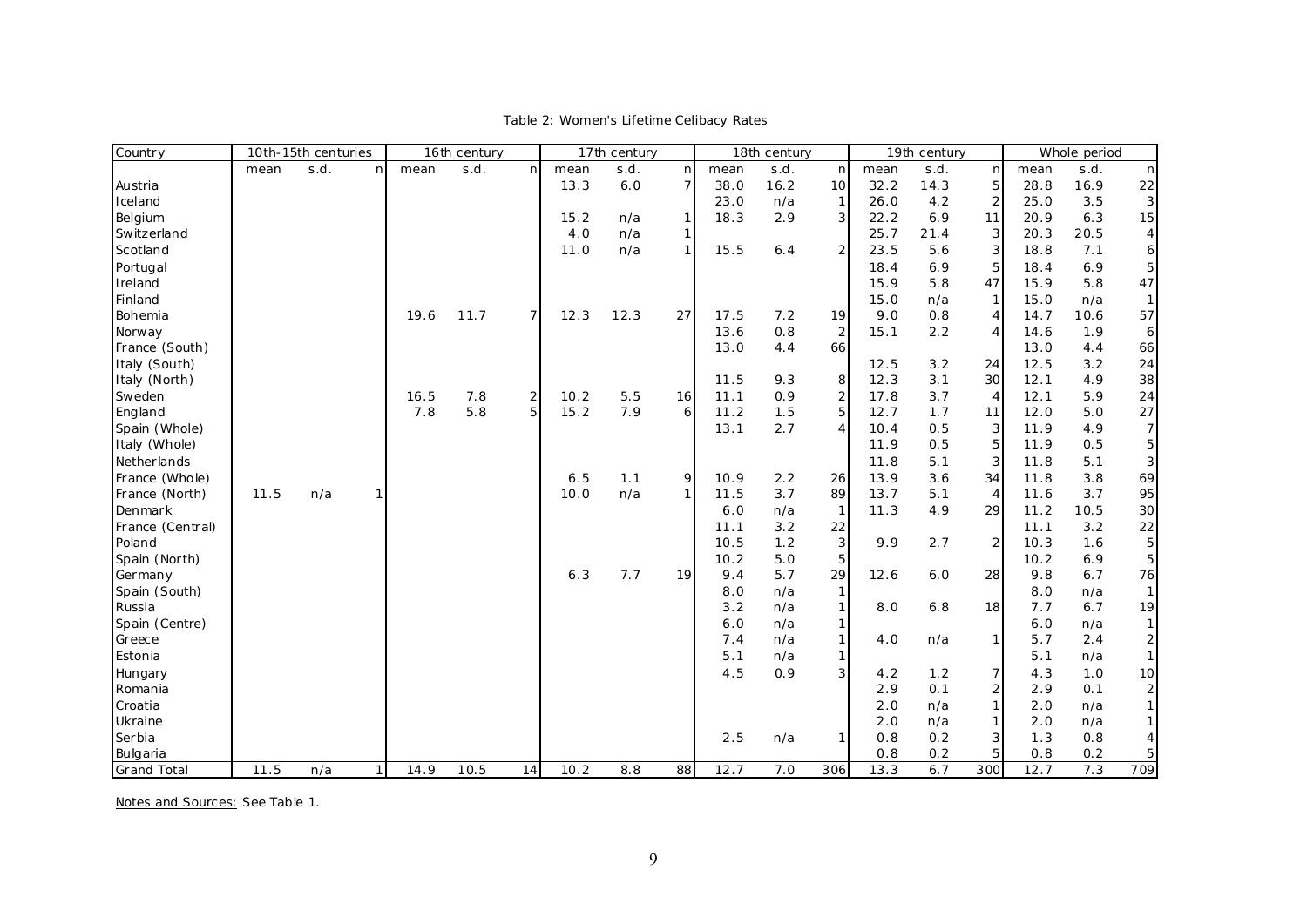| Country            |      | 10th-15th centuries |    |        | 16th century |                |        | 17th century |              |      | 18th century |                |      | 19th century |                 |        | Whole period |                              |
|--------------------|------|---------------------|----|--------|--------------|----------------|--------|--------------|--------------|------|--------------|----------------|------|--------------|-----------------|--------|--------------|------------------------------|
|                    | mean | s.d.                |    | n mean | s.d.         |                | n mean | s.d.         | n            | mean | s.d.         | nI             | mean | s.d.         |                 | n mean | s.d.         | nl                           |
| Spain (South)      |      |                     |    |        |              |                |        |              |              | 4.7  | 0.7          | 2              |      |              |                 | 4.7    | 0.7          | $\mathsf{2}$                 |
| Germany            | 6.0  | 7.0                 | 4  |        |              |                | 14.9   | 12.4         | 3            | 7.0  | 2.6          | $\overline{3}$ | 9.2  | 2.6          | $\overline{6}$  | 9.1    | 6.6          | 16                           |
| Bohemia            |      |                     |    | 15.1   | 4.8          | $\overline{2}$ | 8.2    | 9.1          | 9            |      |              |                |      |              |                 | 9.4    | 8.7          | 11                           |
| Netherlands        |      |                     |    |        |              |                | 3.6    | n/a          |              | 12.5 | 7.9          | 9              | 11.0 | 4.4          | $\overline{3}$  | 11.5   | 7.1          | 13                           |
| Scotland           |      |                     |    |        |              |                | 9.4    | n/a          | $\mathbf{1}$ | 14.0 | n/a          | 1              |      |              |                 | 11.7   | 3.3          | $\overline{\mathbf{c}}$      |
| France (North)     |      |                     |    |        |              |                | 8.8    | 1.9          | 3            | 16.9 | 15.3         | 4              | 10.4 | 5.4          | 4               | 12.3   | 9.6          | 11                           |
| Ireland            |      |                     |    |        |              |                |        |              |              | 8.2  | 5.4          | 2              | 22.0 | n/a          | 1               | 12.8   | 8.8          | $\overline{3}$               |
| England            |      |                     |    | 8.0    | n/a          | 11             | 7.9    | 2.4          | 9            | 11.3 | 2.1          | 3              | 17.8 | 4.0          | 37              | 15.4   | 35.3         | 50                           |
| Belgium            |      |                     |    |        |              |                |        |              |              | 11.6 | n/a          | 1              | 16.9 | 2.3          | 3               | 15.6   | 3.3          | $\vert 4 \vert$              |
| Greece             |      |                     |    |        |              |                |        |              |              | 8.4  | 1.1          | 3              | 39.2 | n/a          |                 | 16.1   | 15.4         | $\vert 4 \vert$              |
| Italy (South)      |      |                     |    | 9.0    | n/a          |                | 12.7   | 7.0          | 8            | 22.3 | 12.4         | 52             | 15.0 | 6.2          |                 | 20.2   | 11.9         | 68                           |
| Austria            |      |                     |    |        |              |                |        |              |              | 30.4 | 12.6         | $\overline{7}$ | 13.1 | 9.3          | 10 <sup>1</sup> | 20.2   | 13.6         | 17                           |
| Sweden             |      |                     |    | 43.0   | n/a          | 1              | 33.0   | 29.5         | 3            | 23.9 | 15.7         | 15             | 29.2 | 16.2         | 6               | 27.0   | 17.2         | 25                           |
| Iceland            |      |                     |    |        |              |                |        |              |              |      |              |                | 28.6 | 16.9         |                 | 28.6   | 16.9         | 7 <sup>1</sup>               |
| Poland             | 46.5 | 11.0                | 4  |        |              |                |        |              |              | 27.6 | 12.3         | 41             | 28.4 | 12.5         |                 | 29.1   | 13.6         | 52                           |
| France (South)     |      |                     |    |        |              |                | 35.3   | 5.6          | 4            | 37.6 | 6.6          | 3              | 18.2 | 4.7          | 2               | 32.2   | 9.5          | $\mathcal{Q}$                |
| Norway             |      |                     |    |        |              |                |        |              |              |      |              |                | 33.0 | n/a          | 1               | 33.0   | n/a          | 1                            |
| Spain (North)      |      |                     |    |        |              |                |        |              |              | 34.1 | 5.2          | 6              |      |              |                 | 34.1   | 5.2          | $\ddot{\mathbf{6}}$          |
| Italy (North)      | 45.4 | 6.7                 | 4  | 38.2   | 2.9          | 6              | 18.5   | 10.6         | 2            | 36.4 | 11.1         | 15             | 42.1 | 13.0         | 22              | 39.2   | 12.0         | 49                           |
| Slovakia           |      |                     |    |        |              |                | 39.6   | n/a          | $\mathbf{1}$ | 41.4 | n/a          | 1              |      |              |                 | 40.5   | 1.3          | $\overline{\mathbf{c}}$      |
| Serbia             |      |                     |    |        |              |                |        |              |              | 29.0 | n/a          | 1              | 58.8 | n/a          |                 | 43.9   | 21.1         | $\left  \frac{2}{2} \right $ |
| Estonia            |      |                     |    |        |              |                | 30.3   | n/a          | 1            | 49.9 | 18.6         | 4              |      |              |                 | 45.9   | 18.3         | $\overline{5}$               |
| Finland            |      |                     |    |        |              |                | 57.6   | n/a          | $\mathbf{1}$ | 51.2 | 8.9          | 8              | 44.1 | 13.9         | 12              | 47.5   | 12.3         | 21                           |
| Latvia             |      |                     |    |        |              |                |        |              |              | 49.7 | 20.8         | 43             |      |              |                 | 49.7   | 20.8         | 43                           |
| Croatia            |      |                     |    |        |              |                |        |              |              | 50.0 | n/a          | $\mathbf{1}$   |      |              |                 | 50.0   | n/a          | $\mathbf{1}$                 |
| Hungary            |      |                     |    | 8.5    | 3.5          | 2              |        |              |              | 28.9 | 14.8         | 18             | 68.0 | 23.0         | 27              | 50.5   | 28.6         | 47                           |
| Belarus            |      |                     |    |        |              |                |        |              |              | 53.5 | 10.4         | 3              |      |              |                 | 53.5   | 10.4         | 3                            |
| Russia             |      |                     |    |        |              |                | 39.2   | 11.5         | 7            | 43.0 | 24.3         | 6              | 70.0 | 17.4         | 44              | 63.4   | 21.2         | 57                           |
| <b>Grand Total</b> | 32.7 | 0.0                 | 12 | 25.9   | 33.1         | 13             | 19.0   | 23.7         | 53           | 31.1 | 15.7         | 252            | 40.9 | 29.0         | 201             | 33.5   | 23.2         | 531                          |

Table 3: Percent Complex (Extended- and Multiple-Family) Households

Notes: "Complex" = household type 4 ("extended") + household type 5 ("multiple") in Hammel & Laslett (1974), 96. Otherwise see Table 1.

Sources: See Table 1.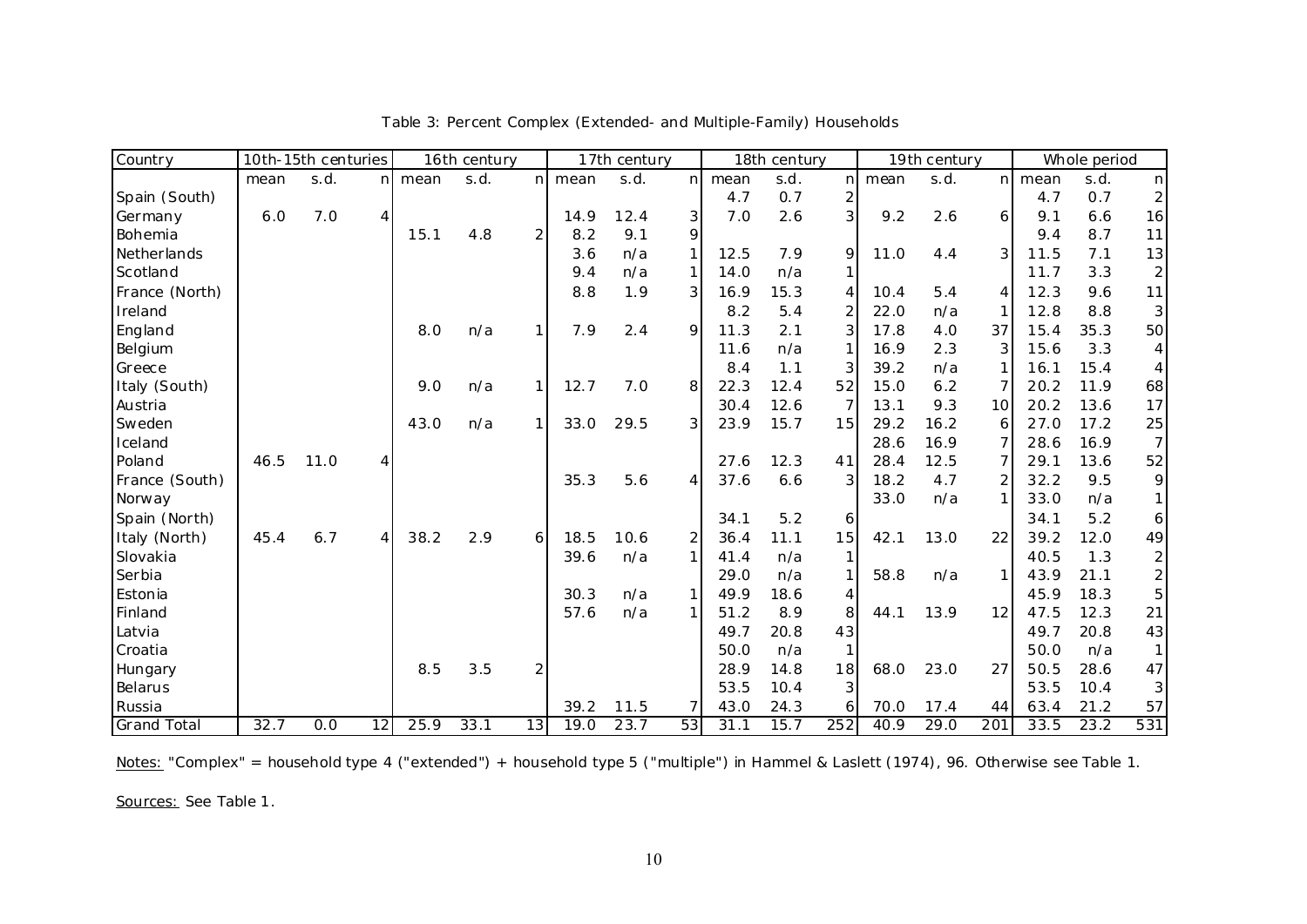Table 3 shows a similar situation for household complexity, which lay at or below 10 per cent in a number of European societies, but at or above 20 per cent in many others. Again, variation within particular societies was high, as shown by high standard deviations. Several societies universally acknowledged as part of the EMP, including England, the Netherlands, Belgium, northern France, and Germany, varied considerably across the centuries, with high, 'non-European' levels of household complexity in some periods.

It might be argued that although the empirical studies show that Europe contained a multitude of different marriage and household patterns, nonetheless there are reasons for regarding the EMP as the 'core' European system, with 'non-European' demographic behaviour only on the periphery of the continent. It would certainly be wrong to single out Scotland as part of any such periphery, since Tables 1-3 show late marriage, high celibacy and low household complexity in Scotland as far back as the records go. Nor was the northern fringe of Europe 'non-European', since Scandinavia also displayed late marriage, high lifetime celibacy, and nuclear families.

But perhaps one might characterize Mediterranean Europe as somehow peripheral to the true 'European' system, paradoxical though this might seem given the centrality of Mediterranean societies to European economic growth and development between c. 1000 and c. 1500. Even this argument falls foul of the empirical findings, however. Several divergent marriage patterns have been uncovered for 'Mediterranean' societies, which neither follow the clustering of characteristics postulated as 'European' nor support the idea that geographically peripheral regions were 'non-European'. In southern Italy, female age at first marriage was often low (and thus 'non-European'), but marriage was frequently neo-local resulting in a predominance of nuclear-family households (and thus 'European'). Northern and central Italy, by contrast, often exhibited later and non-universal (i.e. 'European') female marriage, but complex (i.e. 'non-European') households. 41 Sardinia, finally, manifested something similar to the EMP with both nuclear-family households and late female marriage.<sup>42</sup>

A similar diversity is observed between different regions of Spain: some regions, communities, and social strata displayed 'European' late marriage, high celibacy, and low household complexity, others showed the opposite, and still others combined early marriage with nuclear families or extended families with late marriage.<sup>43</sup> Portugal showed the same

<sup>41</sup> Sonnino (1997), 505-07; Kertzer (1991); Barbagli (1991); Kertzer (2002), 55-6; Kertzer / Barbagli (1990); Viazzo (2003); Viazzo (2005); Benigno (1989); Silverman (1968). Although see also Douglass

<sup>(1980)</sup> on household complexity in the Molise region.  $42$  Viazzo (2003).

<sup>43</sup> Reher (1991); Reher (1998), 536-9.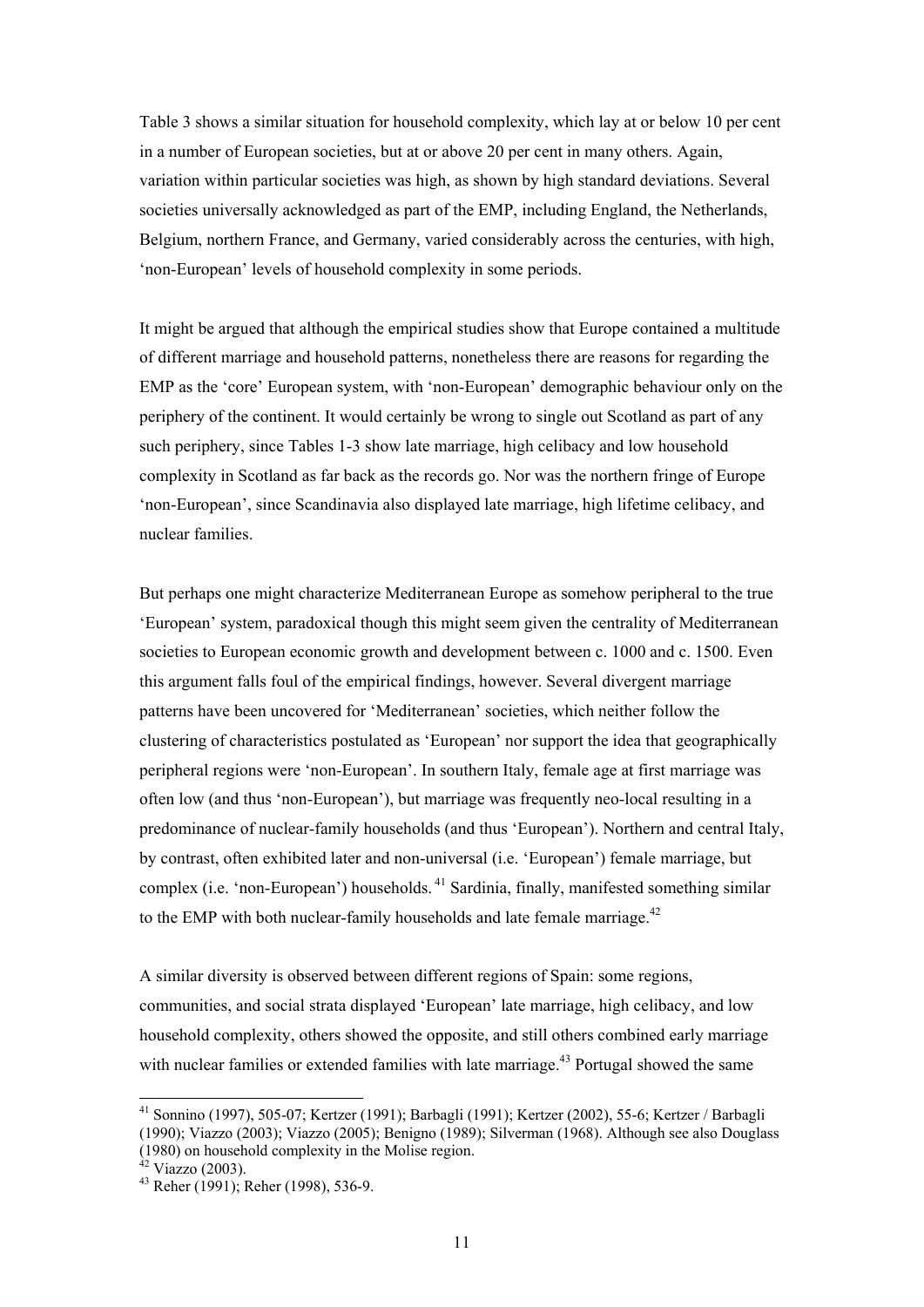variation: some southern regions had 'non-European' early marriage but in combination with 'European' nuclear families; some northern regions had late 'European' marriage combined with complex 'non-European' households; still other regions had extreme versions of the EMP, with very late marriage and very few extended families.<sup>44</sup> If anything, northern parts of Italy, Spain and Portugal, which might be regarded as closer to the 'core' of Europe, had more complex families than southern, more 'peripheral' regions.

Europe thus manifested a huge diversity of marriage and family patterns, and these did not even systematically comply with the clustering of characteristics (late marriage, high celibacy, nuclear families) postulated as distinguishing 'European' from 'non-European' behaviour. In some European societies in certain periods, nuclear families predominated. But in others (including in western Europe in certain regions and time periods) the extended family was widespread, and in that respect resembled non-European societies such as China or the Islamic world. These findings decisively refute attempts to ascribe European economic superiority to the prevalence of the nuclear family, since nuclear families were dominant only in some parts of Europe in some periods, and extended families based on wider kinship ties prevailed in many others, including in northern Italy precisely during the period when it was in the forefront of European economic growth between c. 1000 and c. 1500.

But what about the claim that the EMP was a distinctive characteristic of the successful economies of the North Sea region? De Moor and Van Zanden, for instance, assert that the EMP emerged 'in the North Sea area – in England and the Low Countries in particular – and it was ... the long-term dynamism of this structure which helps to explain the long-term success of this region in the world economy of the early modern period'.<sup>45</sup> In this account, the 'core area' of the EMP consisted of Flanders, the coastal Netherlands, and eastern England, while a less 'pure' manifestation of the pattern can be found in the wider North Sea area.<sup>46</sup> Voigtländer and Voth adopt the even more restrictive view that 'England practiced an extreme form of the "European marriage pattern"'; this, they claim, created the 'low-pressure' demographic conditions for England's economic superiority compared to China, southern and eastern Europe, and even France.<sup>47</sup>

England and the Low Countries certainly displayed early and rapid economic growth by European standards, as Figure 1 shows. But did they have a more 'pure' or 'extreme' form of the EMP? Hardly. Tables 1-3 place countries in the order of greatest to least compliance with

 $\overline{\phantom{a}}$ 

<sup>44</sup> Rowland (1987); Rowland (1988); Rowland (1998), 555-6.

 $45$  De Moor / Van Zanden (2010), 4.

<sup>46</sup> De Moor / Van Zanden (2010), n. 10.

<sup>47</sup> Voigtländer / Voth (2006), 323 (quotation), 348.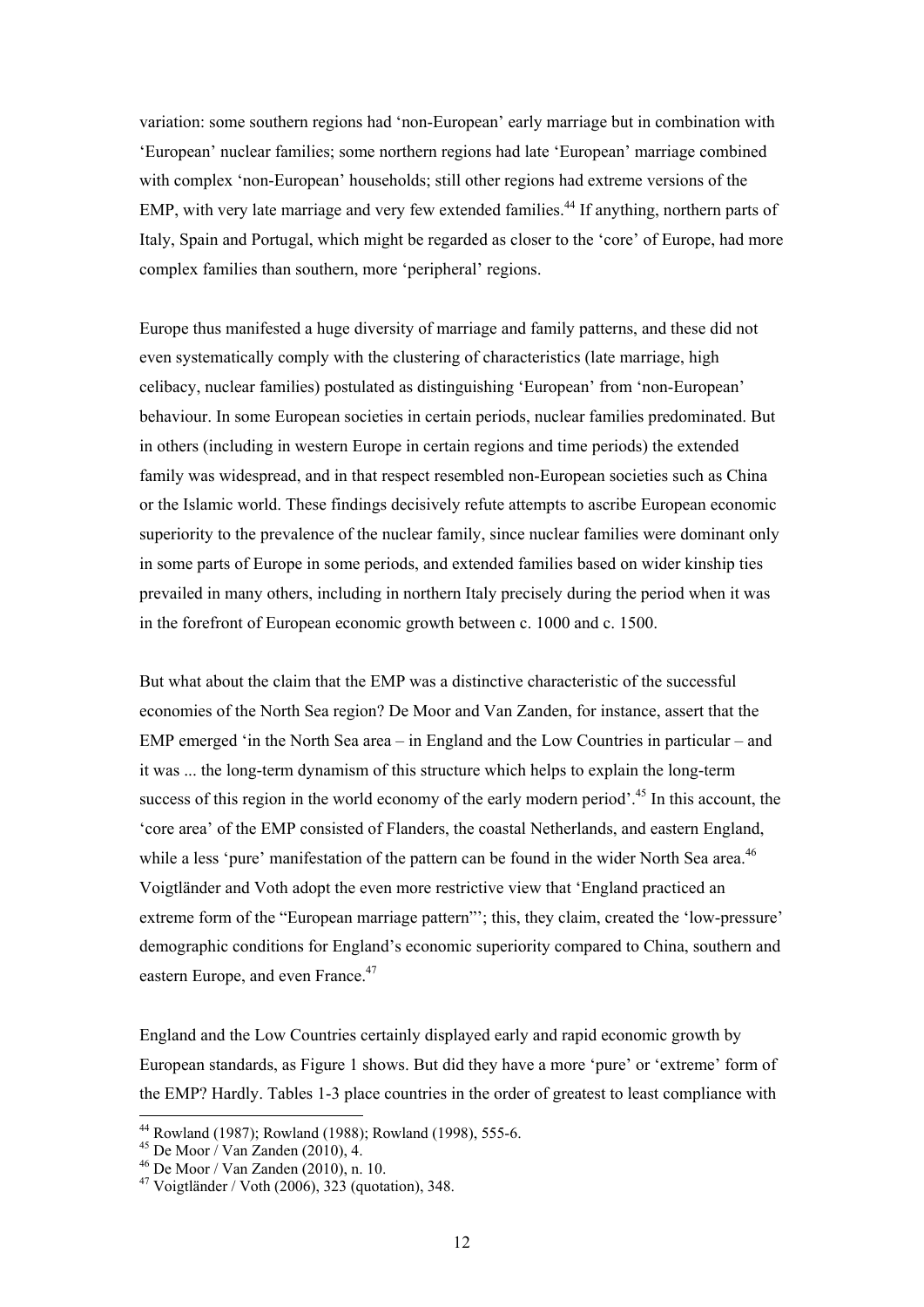

**Figure 1: Per capita GDP according to 'extremeness' of European Marriage Pattern, 1500-1850**

Source: http://www.ggdc.net/maddison/Historical\_Statistics/vertical-file\_02-2010.xls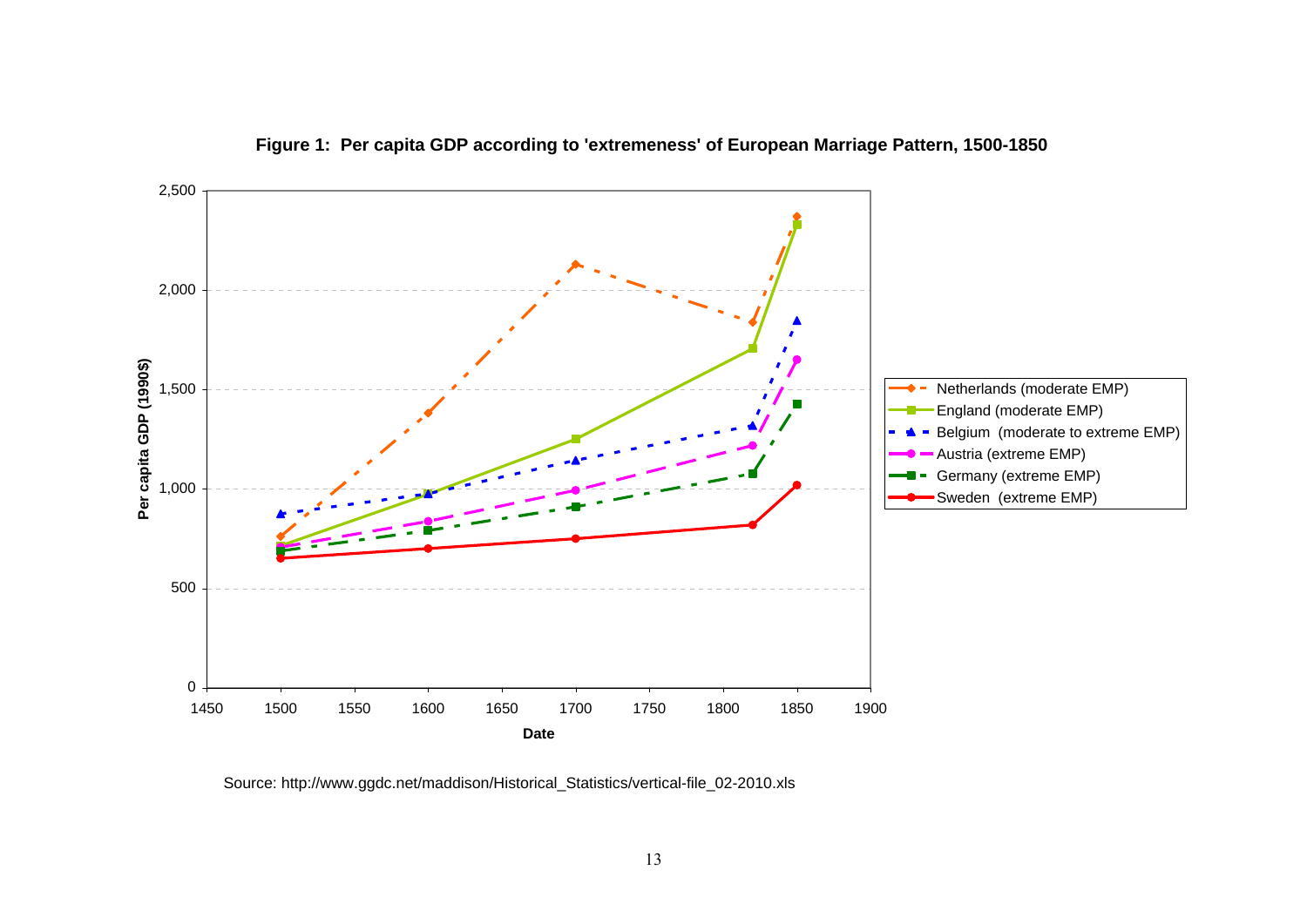the relevant feature of the EMP. In no case does England or the Low Countries (Belgium and the Netherlands) occupy the extreme positions, which are instead dominated by Scandinavia,  $48$  German-speaking central Europe,  $49$  the Celtic societies,  $50$  and Bohemia under the 'second serfdom'.<sup>51</sup> Among the 38 countries listed in Table 1, the Netherlands comes only fifth, Belgium eighth, and England thirteenth as far as high female marriage age is concerned.

Evidence on female celibacy is more difficult to obtain for England because of the almost complete lack of evidence on age-specific marital status in censuses and parish registers before the nineteenth century, but available estimates do not suggest that it was extremely high by European standards.<sup>52</sup> The sparse direct evidence places England at rank 15 among 36 countries listed in Table 2. The national estimates proposed by Wrigley and Schofield, based on theoretical assumptions about the relationship between celibacy, fertility, and marriage age, place English celibacy at 5 per cent in 1570, in the 14-22 per cent range between 1591 and 1641, and in the 8-12 per cent range from 1666 to 1816. These rates are also moderate compared to other European economies in the same period, except perhaps for the first half of the seventeenth century. The Netherlands also had moderate female celibacy, occupying rank 18 out of 36 countries listed in Table 2. Although Belgium had higher female celibacy, the third highest in Table 2, it was equalled or surpassed by Austria and Iceland. Overall, England and the Low Countries cannot be described as societies with 'extreme' female celibacy.

Nor did England and the Low Countries, with their high and growing per capita incomes, have extremely low levels of household complexity. Among the 28 countries listed in Table 3, the Netherlands came fourth, England eighth and Belgium ninth as far as non-complexity was concerned. In the seventeenth century, household complexity in England was approximately equal to that in enserfed Bohemia. In the eighteenth century, household complexity was actually higher in England, the Netherlands and Belgium than it was in Germany, Ireland, southern Spain, or Greece. In the nineteenth century, it was higher in England or Belgium than in a number of slower-growing economies including Germany, Austria, northern France, or southern Italy.

Of the societies represented in Tables 1-3, 25 appear in all three tables. In a Borda Ranking of these 25 countries by the three relevant criteria – female marriage age, female celibacy, and

 $48$  Clausen / Marker (2012); Hajnal (1983); Moring (2003); Sogner (1998).

<sup>49</sup> Ehmer (1991); Ogilvie (1995); Ogilvie (2003); Medick (1996).

<sup>50</sup> Flinn (1977); Houston (1997), 381; Anderson (1998), 341; Guinnane (1997a); Guinnane (1997b).

<sup>51</sup> Velková (2009), 379; Čáňová & Horská (1972), 98; Beránková (1994), 80; Fialová (1985), 93, 96; Zeitlhofer (2003), 40-1.

 $52$  See the debate between Weir (1984), Schofield (1985), and Wrigley et al. (1997).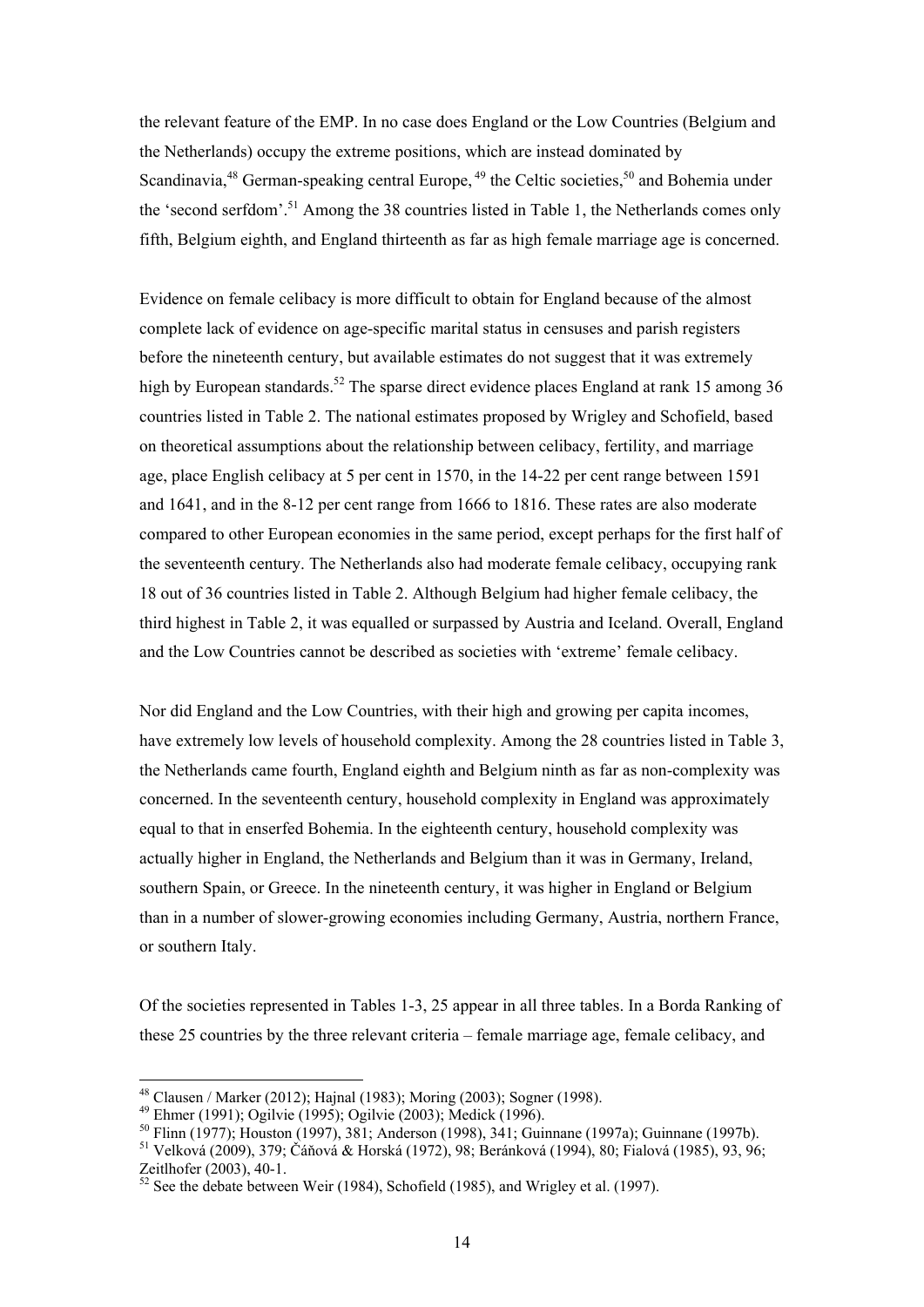household complexity – the societies manifesting the most extreme compliance with the European Marriage Pattern were Austria, Iceland, and Scotland.<sup>53</sup> The Netherlands and England, far from being at the extreme or 'pure' end of the spectrum, occupied the middle ground, ranking respectively fifth and twelfth out of 25. England's adherence to the 'European' pattern of late marriage, high celibacy and the nuclear family was surpassed by many other societies with much worse economic performance, including Sweden, Norway, Germany, Ireland, and Bohemia under the 'second serfdom'.

Moreover, differences among societies under the EMP could be as wide as the gap between them and 'non-European' regimes. As Table 1 indicates, 'late' age at marriage for women in societies unquestionably subject to the EMP varied between a low of c. 24 (in sixteenthcentury Germany and nineteenth-century England) and a high of over 27 (in seventeenthcentury Denmark and Sweden, eighteenth-century Denmark and the Netherlands, and nineteenth-century Denmark, Iceland, Switzerland, and Austria). Even a three-year difference in female marriage age could have significant demographic implications: the rise in nuptiality in early modern England, which involved an approximately three-year decline in female marriage age from c. 27 in the mid-seventeenth century to c. 24 by 1800, was sufficient to increase fertility by about 50 per cent.<sup>54</sup> The demographic gap between a EMP society in which women married first at 27-29 (as in Scandinavia or German-speaking central Europe) and one in which women married at 24 (as in England c. 1800), was about the same as the gap between the latter and a society with a 'non-European' female marriage of age 21-22 (such as Russia, Greece, Hungary, Poland, or Estonia).

Female celibacy, too, as Table 2 shows, also varied widely in societies indisputably subject to the EMP. On the high end, female celibacy exceeded 20 per cent in eighteenth- and nineteenth-century Austria and Iceland, and in nineteenth-century Belgium, Switzerland, and Scotland. On the low end, female lifetime celibacy was only 4-7 per cent in seventeenthcentury Switzerland, Germany, and France: these values verged on the 5 per cent described as 'non-European'.

Marriage patterns also changed over time, with age at first marriage and permanent celibacy declining in some 'European' societies and rising in some supposedly 'non-European' ones. In England, marriage age and celibacy rates declined precisely in the period of fastest economic growth, before and during the Industrial Revolution.<sup>55</sup> Some of the most rapidly

 $\overline{a}$ 

<sup>&</sup>lt;sup>53</sup> On Borda ranking of countries according to development indicators, see Dasgupta (1993), 108-16.<br><sup>54</sup> Wrigley / Schofield (1981), 230 (Table 7.15); Wrigley et al. (1997), 126.

<sup>&</sup>lt;sup>54</sup> Wrigley / Schofield (1981), 230 (Table 7.15); Wrigley et al. (1997), 126.<br><sup>55</sup> Wrigley et al. (1997), chapter 5.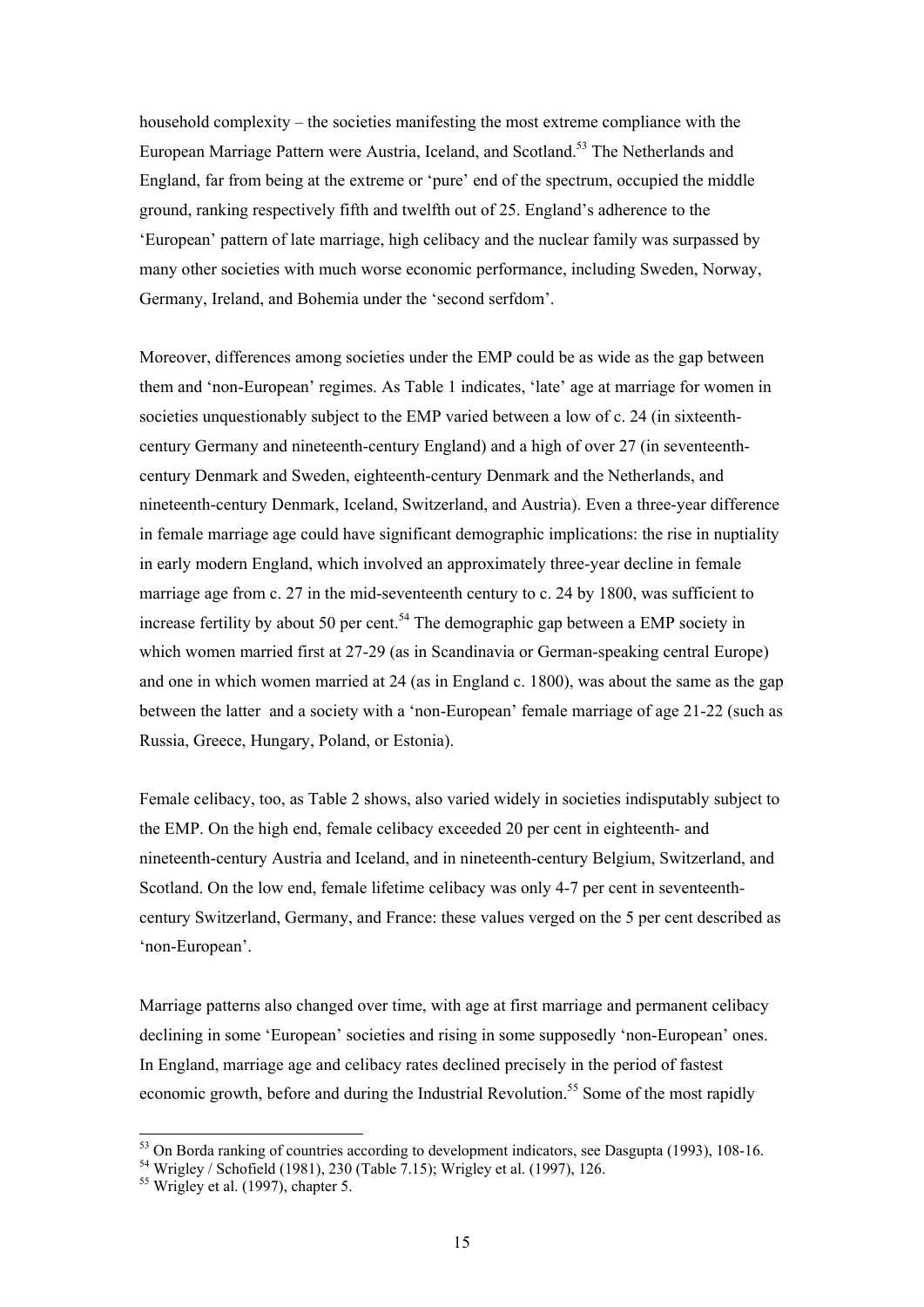industrializing cities of the English northeast saw an increase in extended-family households during the Industrial Revolution, with the industrial city of Preston in Lancashire in 1851 showing 23 per cent complex family households.<sup>56</sup> Yet at the same time as marriage age, lifetime celibacy, and the proportion of nuclear-family households were declining in England, they were increasing in many parts of the continent, not just in areas of the EMP such as Germany and Austria, but also in Spain and Italy.<sup>57</sup>

Available evidence , then, offers little support for the arguments proposed in the recent literature on the EMP. The nuclear family, late marriage and high celibacy were not universal, distinguishing characteristics of Europe. In many parts of the 'core' of the European continent, women married early and universally, and extended families were important. And in some parts of Europe – such as England – early marriage and extended families became more prevalent during and after industrialization. Late marriage, high celibacy, and the nuclear family are therefore not plausible explanations for European economic growth.

Nor does this evidence allow us to use the EMP to explain the English and Dutch economic primacy shown in Figure 1. Late female marriage, high female celibacy, and low household complexity characterized not only England and the Low Countries, but also substantial parts of Scandinavian, Celtic, central, southern, and eastern-central Europe, extending even to significant parts of the Italian and Iberian peninsulas. Far from being 'extreme' or 'pure' cases of the EMP, England and the Netherlands manifested moderate demographic behaviour compared to other European societies; the extremes of marriage age and celibacy rates were found in Scandinavia and German-speaking central Europe which, as Figure 1 illustrates, were much poorer and slower-growing.

It appears that the EMP was not monolithic, but subject to many gradations along its different component parts. The conjunction of these components was compatible with a wide range of different social and economic trajectories, as the remainder of this paper will discuss.

#### 4. Women's Position

Evidence on the geographical prevalence of the EMP does not confirm the claims made in the recent literature. But perhaps there is evidence supporting the claims about the various paths by which the EMP is supposed to have encouraged economic growth? The first of these relates to women's economic position. England and the Netherlands grew more rapidly, it is

<sup>56</sup> Anderson (1971), 43-6.

 $57$  See, e.g., Reher (1998) on Spain.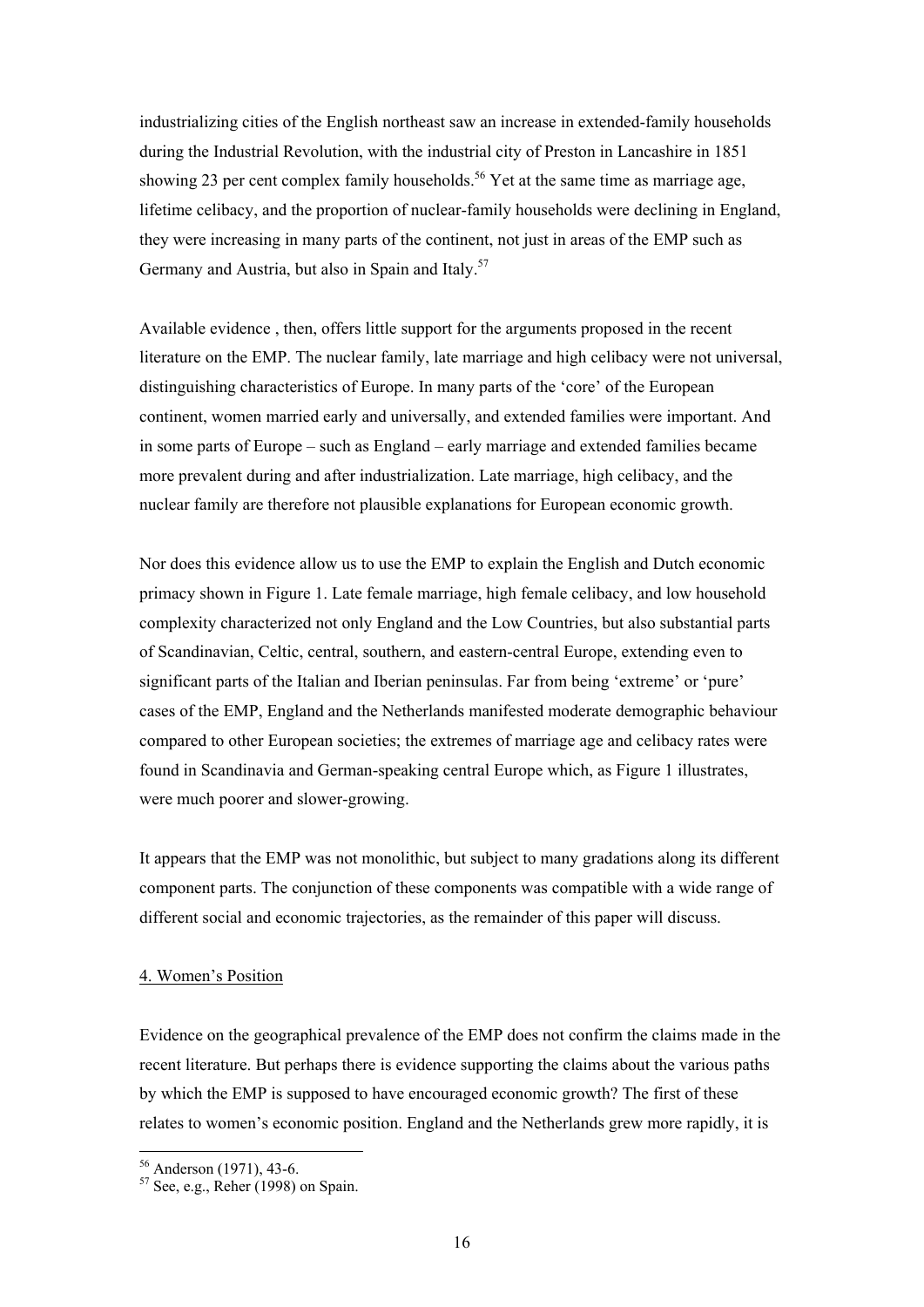argued, because the EMP weakened patriarchal authority over daughters, reduced son preference, improved women's property rights, encouraged female labour force participation, empowered widows, and created spousal equality. This is supposed to have benefited economic growth because it motivated human capital investment and reduced fertility.<sup>58</sup> Other versions of this view argue that the superior position women enjoyed under the EMP contributed to economic growth by ensuring that fertility responded to economic signals, providing scope for capital accumulation.<sup>59</sup> In still other versions, the EMP, by improving women's position, contributed to economic growth mainly by increasing education.<sup>60</sup>

No variant of this new literature unambiguously spells out the direction of the causal relationships involved. On the one hand, the EMP is supposed to have created a better position for women. But on the other, greater female autonomy is supposed to have given rise to the EMP. And in some variants, both marriage patterns and women's position are ascribed to underlying factors such as European or Christian cultural norms, the Black Death, or pastoral agriculture. The evident *endogeneity* of the different variables limits the scope of these claims to the merely descriptive assertion that the EMP was associated with a higher status for women, which in turn benefited the economy.

But even this claim is at odds with the evidence. As the women's history literature has shown, women had a good economic position in some societies with the EMP and a bad one in others. England and the Netherlands are certainly regarded as having endowed women with a good economic position compared to other European societies.<sup>61</sup> But England and the Netherlands are also recognized as having been distinctive in their per capita incomes (as Figure 1 shows) and many other ways: their factor prices, resource endowments, geopolitical position, trade participation, parliaments, legal systems, financial arrangements, and early liberalization of manorial, communal and corporative institutions, have all been adduced as causes of their early economic success. These numerous distinctive characteristics, indeed, continue to fuel vigorous debate about the causes of economic precocity in England and the Low Countries. The long-running discussion about what caused English and Dutch distinctiveness, whether in economic growth or gender issues, cannot be simplified away by

 $\overline{a}$ 

<sup>58</sup> De Moor / Van Zanden (2010), 1, 3-4, 6-7, 10-12, 13-17, 19-21, 25, 27.

<sup>59</sup> Voigtlander / Voth (2010), abstract, 2-3, 6- 9, 11, 24-8.

<sup>60</sup> Foreman-Peck (2011), 292-3, 305-07.

<sup>61</sup> Bosch (1962), 347; Charles (1985), 10; Clark (1919/1982), 37; Dekker (1998), 167, 171, 176; De Vries / Van der Woude (1997), 598-601; Eales (1996), 82-3; Harley (1993), 27-31, 42; Lacey (1985), 45; Laurence (1994), 129-35; Marland (1993 [Introduction]), 3, 5; Marland (1993 [The art]), 193-7, 205; Mendelson / Crawford (1998), 284, 314-6, 332; Prior (1994), 138-40; Schama (1987), 402-4, 407- 12; Shahar (1983), 182 with note 42; Snell (1985), 306 with note 81; Wesoly (1985), 289. See the contemporary descriptions quoted in Laurence (1994) , 129-35; and Schama (1987), 404, 407-12. For an overview, see Ogilvie (2003), 344-51.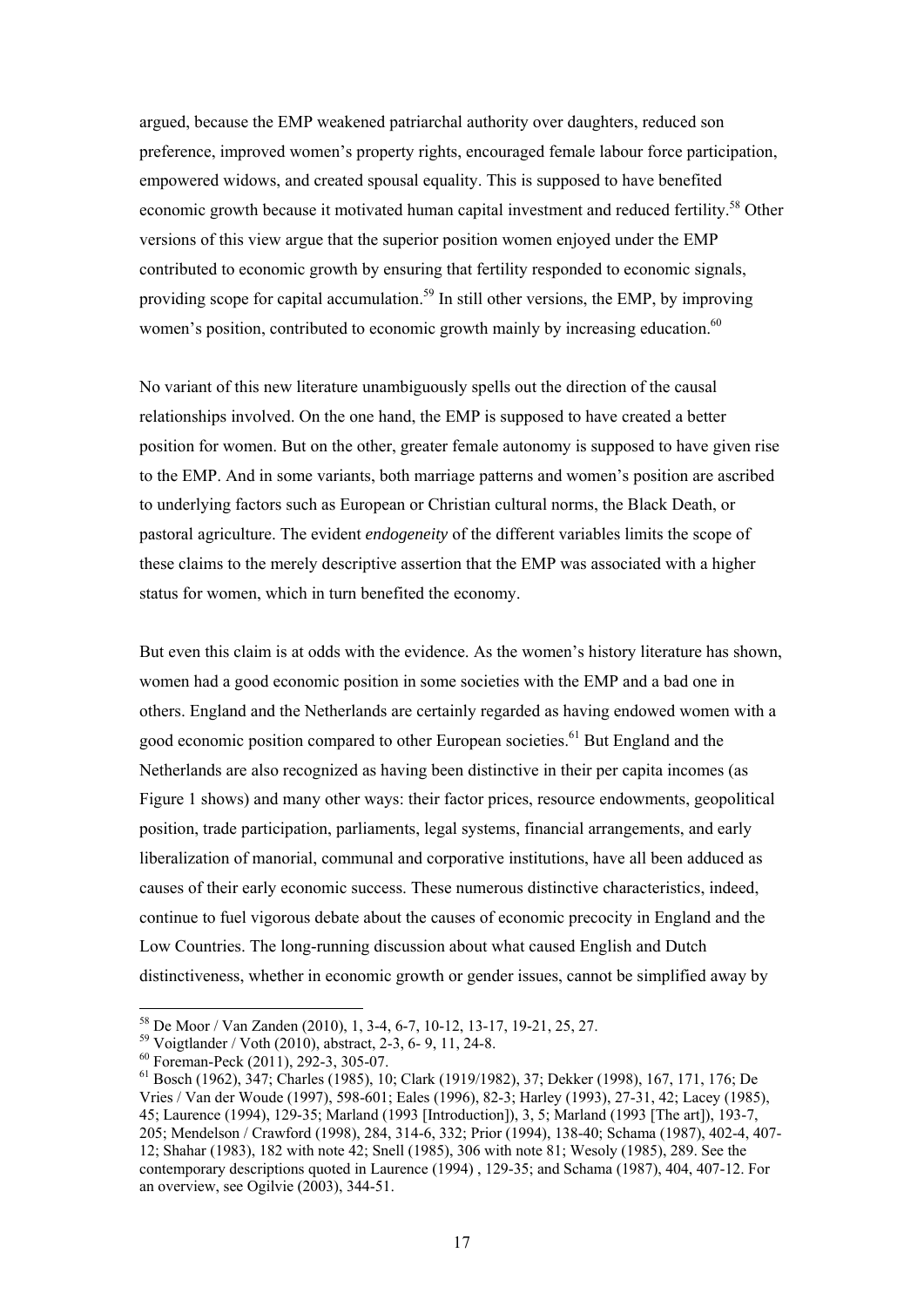invoking a feature such as the EMP which England and the Netherlands shared with many other societies in western, nordic, central, and eastern-central Europe whose economies grew slowly and industrialized late.

Outside these two precociously advanced market economies, women had a much worse economic status. In Germany, Scandinavia, France and many other regions, as historians of crafts and commerce have found, the EMP prevailed but women's participation in industrial and commercial occupations was severely restricted by guilds of craftsmen, retailers and merchants – the precise corporative institutions which some of the new literature regards as a beneficial offshoot of the  $EMP<sub>0</sub><sup>62</sup>$  In many regions of Switzerland, Germany, and France, as local studies have demonstrated, the EMP prevailed but women's work, wages, property rights, and in some cases even their consumption choices, were restricted by local communities – again, by corporative institutions.<sup> $63$ </sup> The female-male wage ratio lay between 0.6 and 0.7 in early modern England and the Netherlands, but as low as 0.4 in many areas of German-speaking central Europe, often because of wage-ceilings and employment restrictions  $-$  again, imposed by guilds and local communities.<sup>64</sup> In the Netherlands, female spinners earned a competitive wage which was high enough to attract even male workers into spinning, but in the German territory of Württemberg, where the EMP also prevailed, weavers' and merchants' guilds allied with community institutions to cap spinners' pay, pushing them to the subsistence margins; only blind and handicapped men worked as spinners.<sup>65</sup> In Bohemia, also characterized by the EMP, female household-headship was low, girls could not inherit, and communal institutions collaborated with manorial administrators to harass women working independently outside male-headed households.<sup>66</sup>

The descriptive association between marriage patterns and female economic autonomy, which is central to much of the new literature on the EMP, applies to just two societies, England and the Netherlands, which are universally acknowledged to have been exceptional in many other respects. Other societies with the EMP excluded women from many industrial and commercial activities in which their labour was most productive, capped their pay, curtailed their non-household activities, limited their property rights, and controlled their consumption choices. Whether women enjoyed economic autonomy under the EMP – or any demographic

 $62$  Ogilvie (2004 [AHR]); Wiesner (1986); Wiesner (1989); Wiesner (1991); Wiesner (2000); Coffin (1994); Collins (1989); Hafter (1995); Hafter (2004); Hafter (2007); Lanza (2007); Lanza (2009); Musgrave (1997); Edgren (1986); Edgren (1998); Edgren (2002); Edgren (2006); Lindström  $(1987)$ ;Lindström (2000).

 $\frac{3}{3}$  Ogilvie (2003); Ulbrich (1999); Ennen (1989), 257; Rippmann (1996), 35; Dürr (1995); Ryter (1997) 64 Ogilvie (2003), 111-14; Van Zanden (2011).

<sup>65</sup> Van Nederveen Meerkerk (2010); Ogilvie (1997), 353-7, 362.

 $^{66}$  Ogilvie / Edwards (1998); Ogilvie / Edwards (2000); Ogilvie (2003).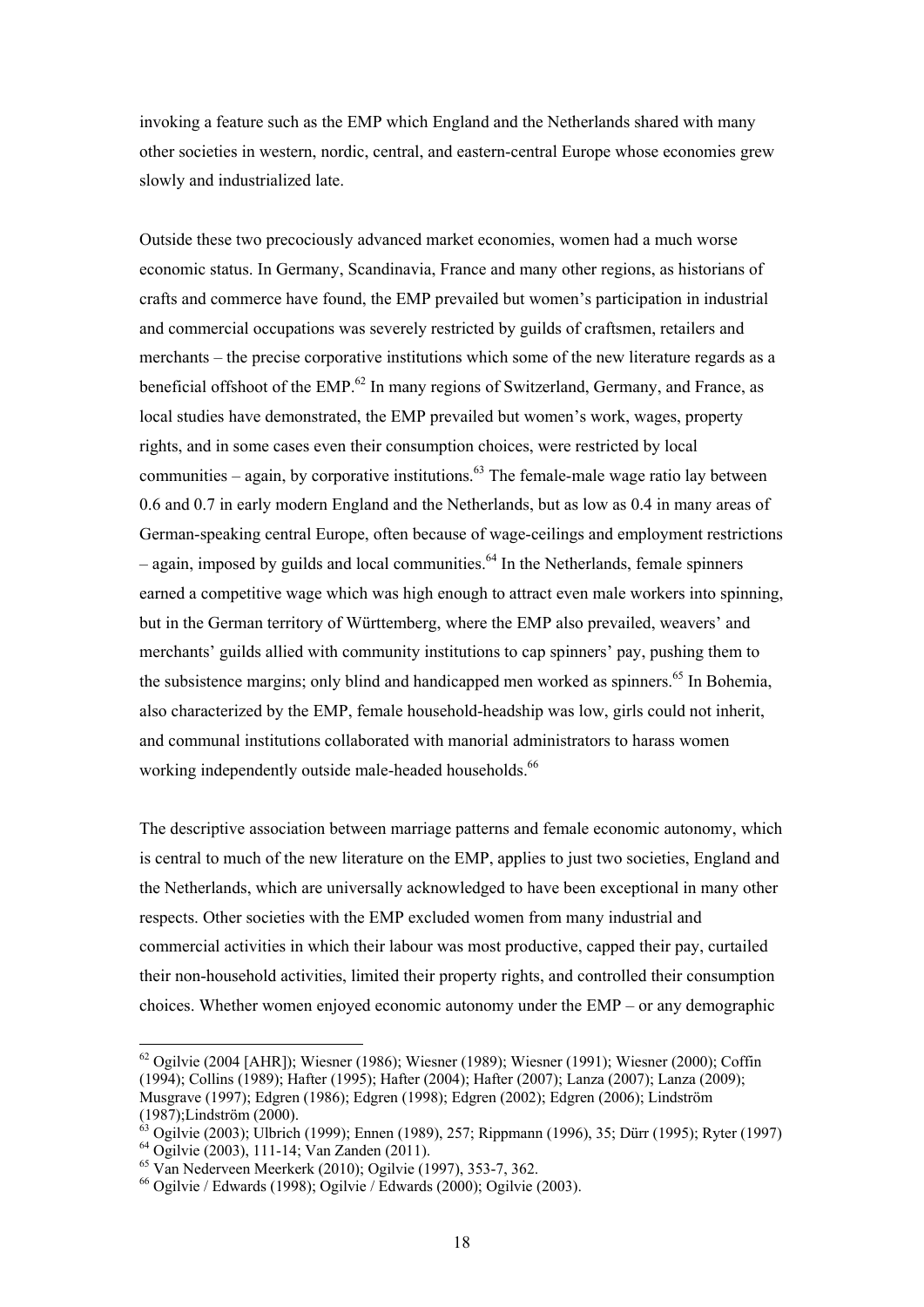system – depended much more on the balance of power among other institutions. Strong guilds which succeeded in excluding women from industrial and commercial activities and training existed both in northern Italy (in the absence of the EMP) and in German-speaking central Europe (in its presence). Much weaker guilds which increasingly failed to exclude women from training and skilled work prevailed both in eastern Europe (in the absence of the EMP) and in England and the Netherlands (in its presence).<sup>67</sup> Other corporative institutions such as village communities were extremely strong both in Russia (outside the EMP) and in Germany (where the EMP prevailed). Corporative institutions played a central role in lowering women's economic status but show no systematic relationships with the EMP. Where such coercive institutions restricted women's choices, the mere prevalence of the EMP failed to guarantee female autonomy.

There were also European societies where the EMP did *not* prevail, but indicators of female economic autonomy reached similar levels to those observed in societies where it did prevail. The female household-headship rate, for instance, is widely regarded as an important indicator of female economic autonomy because it measures women's ability to support a household independently. A female headship rate of 10-15 per cent was typical of many western European rural societies.<sup>68</sup> But societies with completely different household formation systems could also manifest high female headship, as in the case of the Russian estate of Voshchazhnikovo, where well over 17 per cent of households were headed by women in the early nineteenth century.<sup>69</sup> Female labour-force participation is a second important indicator of women's economic autonomy, and this Russian estate had numerous female labourers in the nineteenth century and tantalizing evidence of a high proportion of female servants (42 per cent) in the mid-eighteenth.<sup>70</sup> Yet despite high female headship and labour-force participation, Voshchazhnikovo had neither the EMP nor rapid economic growth: the economic options of both female and male serfs were severely constrained by manorial and communal institutions.<sup>71</sup> The general lesson from this Russian estate, as for many European societies, is that women can and will support their households and participate in the labour force under many different marriage patterns. What mattered for female autonomy and any resulting economic benefits was not just that women could work, but what kinds of work they were allowed to do, what wages they were allowed to earn, and whether they were allowed to allocate their earnings freely. This depended not on the EMP but on

 $67$  For a discussion of the relative power of guilds and their effects on women in different European societies, see Ogilvie (2003); Ogilvie (2005); Ogilvie (2007).

 $68$  Ogilvie / Edwards (2000), 965-6, 971.

 $69$  Dennison (2011), 78-9.

 $70$  Dennison (2011), 160-71.

 $71$  Dennison (2011), 213-33.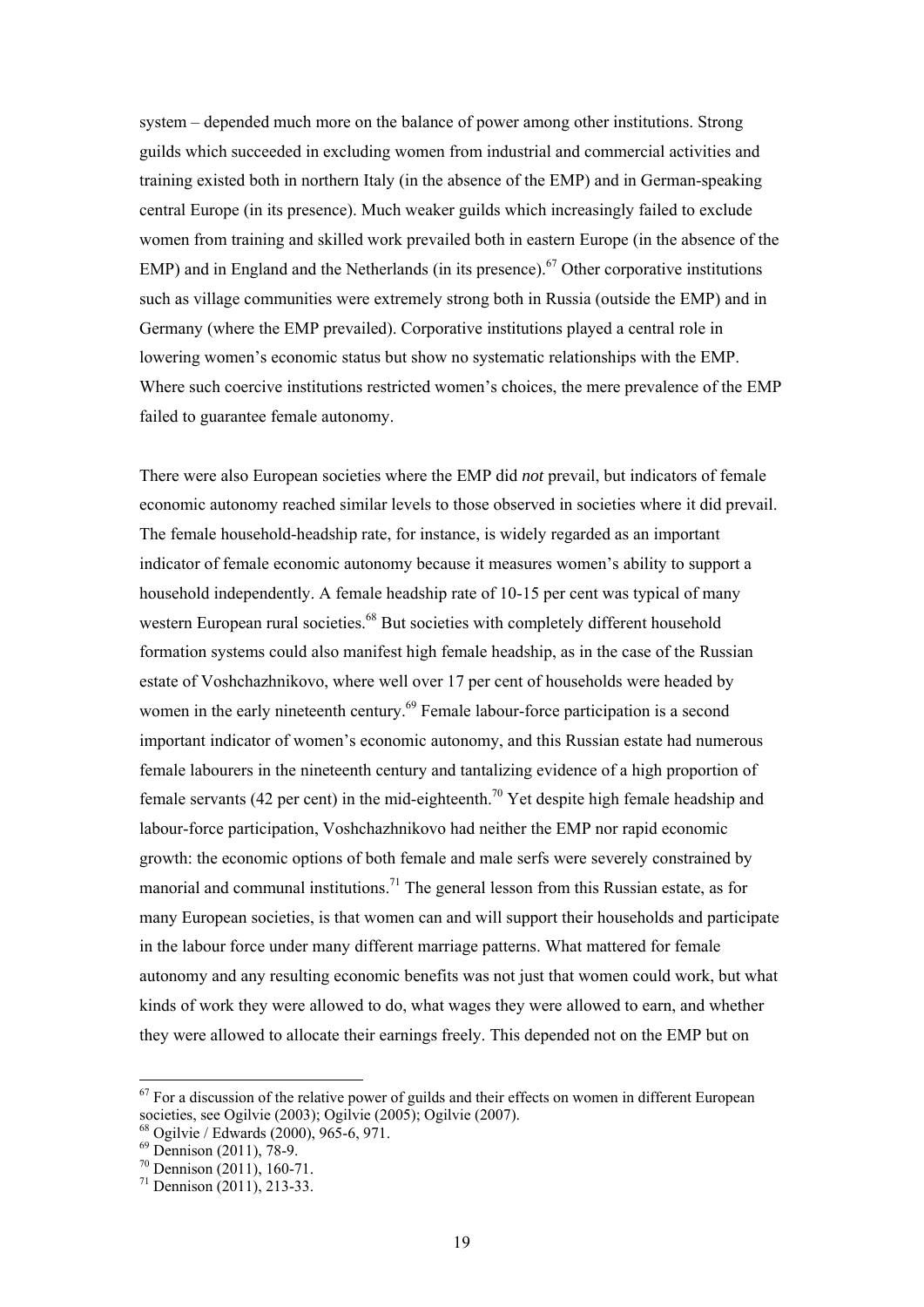other institutions – communes, guilds, manorial systems, the church, the state – which regulated people's economic options.

Early modern England itself provides further grounds for scepticism about associating late female marriage and high female celibacy with high female wages and faster economic growth. In England, the earlier seventeenth century saw falling wages, rising age at first marriage and rising lifetime celibacy. Yet in the later seventeenth century, it was *rising* wages that were associated with an intensification of the EMP.<sup>72</sup> This apparent contradiction is comprehensible when we recognize that a decline in wages will exert two countervailing effects on marriage decisions. The substitution effect is positive: lower wages reduce the value of time in the labour market, giving women an incentive to move out of the labour force and into marriage. The income effect is negative: lower wages reduce women's incomes, diminishing their ability to accumulate the savings necessary to marry and establish the independent household expected under the EMP. The net effect of falling (or rising) female wages on marriage age is therefore theoretically indeterminate. In the case of earlyseventeenth-century England, the income effect apparently dominated the substitution effect. This also seems to have been the case during the eighteenth century, when economic growth and rising wages was associated with a decline in women's age at first marriage, from c. 27 around 1700 to c. 24 around 1800.<sup>73</sup> These findings are a good illustration of the fact that marriage is an endogenous variable influenced by economic circumstances, making it difficult to view the EMP as an exogenous causal influence on the economy.

A final empirical challenge to the putative link between the EMP and female status is that women's economic autonomy fluctuated significantly across time, even while the EMP remained relatively stable. Agricultural historians find that changes in agricultural technology, farm size, labour demand, and rural institutions reduced women's earnings in farm-work in both the Netherlands and England between the sixteenth and the later eighteenth century – precisely the period during which the EMP is supposed to have fuelled Dutch and English economic success.74 In many European societies between the late Middle Ages and the eighteenth century, guilds progressively limited women's participation in crafts and commerce and capped the wages of female ancillary workers. The EMP provided no

 $72$  On trends in women's wages, female labour force participation, and demographic behaviour, see esp. Smith (1979), 84; Smith (1999), esp. 39-41; Burnette (2008); Van Zanden (2011), 332-6.  $73$  See the summary in Wrigley (2004), 69-79.

 $74$  Langdon (2010), 74-5; Burnette (1997), 207; Burnette (2008); Snell (1981), 420-9. The fact that women's wages in agriculture probably declined considerably in England in the seventeenth and eighteenth centuries, and to a more modest extent in the Northern Netherlands in the same period, has been acknowledged recently by Van Zanden (2011), 332-6, although he does not let it alter his view that the EMP led to a high female status in the North Sea societies and hence to their economic superiority.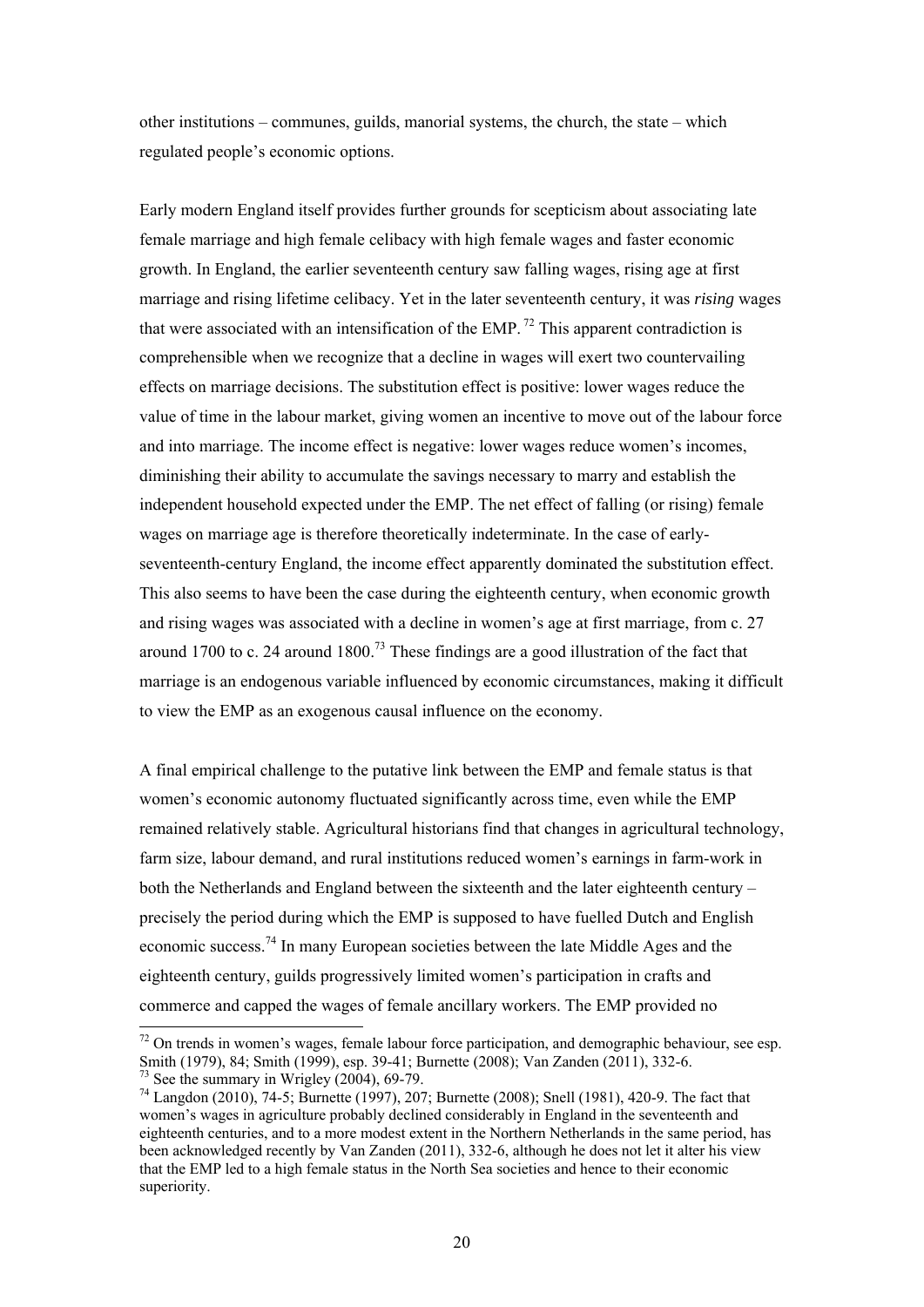protection against this development, which prevailed across early modern Europe wherever guilds remained powerful.75

In short, the claim that women's economic status was determined solely, or even predominantly, by the household formation system – whether the EMP or any other – is not consistent with the empirical findings so far available. Women's economic position was much more strongly influenced by institutional rules restricting female labour force participation, remuneration, property rights, market access, consumption and legal autonomy.<sup>76</sup> Such institutional rules were often manipulated in favour of male insiders, but to differing extents in different European societies – regardless of whether the EMP prevailed. Female empowerment probably does benefit economic development.<sup>77</sup> But there is little evidence that female empowerment was determined by the marriage system rather than by the wider framework of social and institutional constraints on women's (and men's) choices.<sup>78</sup>

#### 5. Human Capital Investment

Human capital investment is the second main path by which the EMP is claimed to have caused faster European economic growth. In this account, the EMP led to more schooling, more apprenticeship, more training during servanthood, higher literacy and numeracy, a lower skill premium (i.e., a narrower wage-gap between skilled and unskilled workers), and a lower literacy gap between the sexes. More generally, 'the comparatively high investment in human capital formation in the North Sea area in this period formed the necessary basis for the rapid growth of its economy in the seventeenth and eighteenth centuries'.<sup>79</sup> A similar argument holds that Western Europe grew faster in the late nineteenth century as a result of developments set in motion six centuries earlier, after the Black Death, when the emergence of the EMP motivated more female education because of late marriage and more child education because of lower fertility: 'the lower time cost and general price of investing in "child quality" of better informed mothers stimulated investment in human capital, which in turn eventually raised outputs and incomes'.<sup>80</sup> Other versions claim that Europe developed

 $\overline{a}$ 

<sup>75</sup> On crafts, see Wiesner (1989); Bennett (1993); Ogilvie (1990); Ogilvie (2003). On spinners, see Van Nederveen Meerkerk (2006) ; Van Nederveen Meerkerk (2010); Ogilvie (2003). On commerce, see Van den Heuvel (2007); Ogilvie / Küpker / Maegraith (2011).

 $76$  On the role played by institutions in influencing women's economic position, see Ogilvie (2003), esp. ch. 7.

 $77$  Although Doepke / Tertilt (2011) suggest that the extent to which it does so depends on what form empowerment takes.

 $^{78}$  Ogilvie (2003); Dennison (2011), 456.

<sup>79</sup> De Moor / Van Zanden (2010), 23 (quotation), also 3, 15, 21-2, 28.

<sup>80</sup> Foreman-Peck (2011), 293.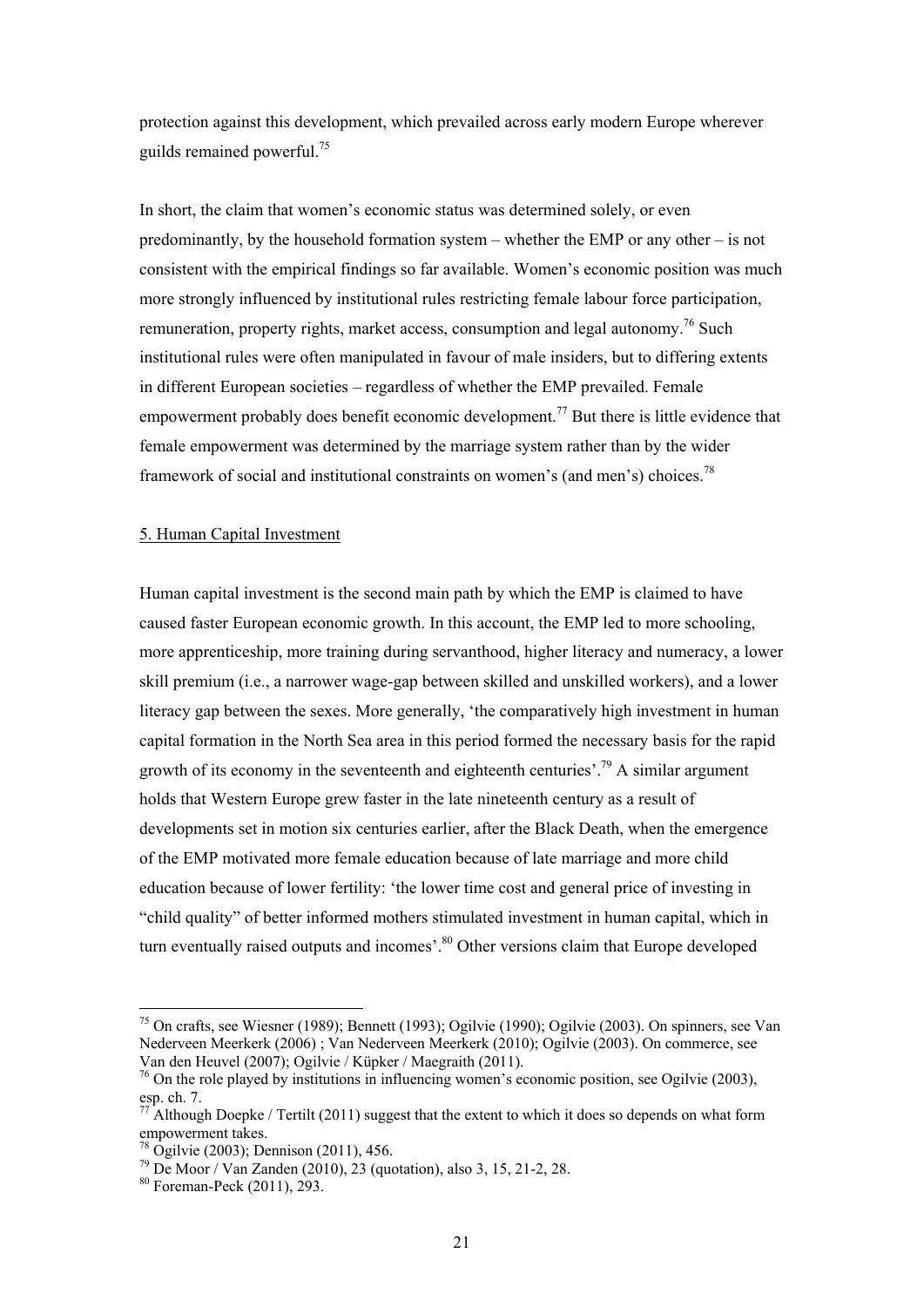faster than China because the EMP fostered corporative institutions such as guilds, cities, and universities, which favoured the creation and diffusion of knowledge. $81$ 

One problem with these arguments concerns the logic behind parental investment in offspring's education. Parents will only *invest* in their offspring's education (as opposed to buying it as a consumption good) if such investment promises a positive return. There are two mechanisms by which this incentive may operate. The first is that is that parents expect to share the returns from their offspring's education via transfers from offspring in adulthood. But this runs counter to a basic characteristic of the EMP, namely that the net intergenerational wealth flow runs from parents to children: offspring leave home early to work in other households, migrate to other localities, form independent households upon marriage, do not reside as adults in the same household (or even the same locality) as their parents, and seldom remit earnings to the parental generation.<sup>82</sup> A family system with these characteristics actually creates *disincentives* for parents to invest in their offspring's human capital since they cannot expect to share returns when offspring reach adulthood.

The second mechanism that can motivate parents to invest in offspring's education is altruism: their offspring's future well-being increases parents' own well-being. But this incentive will only operate if skilled jobs are open to all members of society. Parents will invest in girls' education only if females are able to take work that requires skills, instead of being restricted to activities such as domestic service, labouring or spinning which rely on learning-by-doing rather than formal training. Even for boys' education, skilled occupations must be open to all rather than being restricted to members of specific groups. But access to skilled occupations in preindustrial Europe did not depend on the household formation system, whether the EMP or any other. Rather, it depended on institutions regulating labour markets: craft guilds, merchant associations, urban privileges, village communities, and manorial regulations. As discussed in the preceding section, women were granted access to skilled jobs (e.g. in crafts or commerce) only in some societies with the EMP, specifically the Netherlands and England. In other EMP societies, such as Germany, Scandinavia, and France, craft guilds excluded females (and many 'outsider' males) from skilled industrial work and guilds of merchants and retailers restricted their participation in commerce. This reduced the incentive to *invest* in girls' education, although better-off parents still purchased it as a *consumption* good. The EMP by itself cannot have been crucial in creating incentives for female education since the EMP existed, as we have seen, both in societies where women were permitted to do skilled work and those where coercive institutions excluded them.

 $81$  Greif (2006), 310; Greif / Tabellini (2012), 1.

 $82$  Caldwell (1976); Caldwell (1982).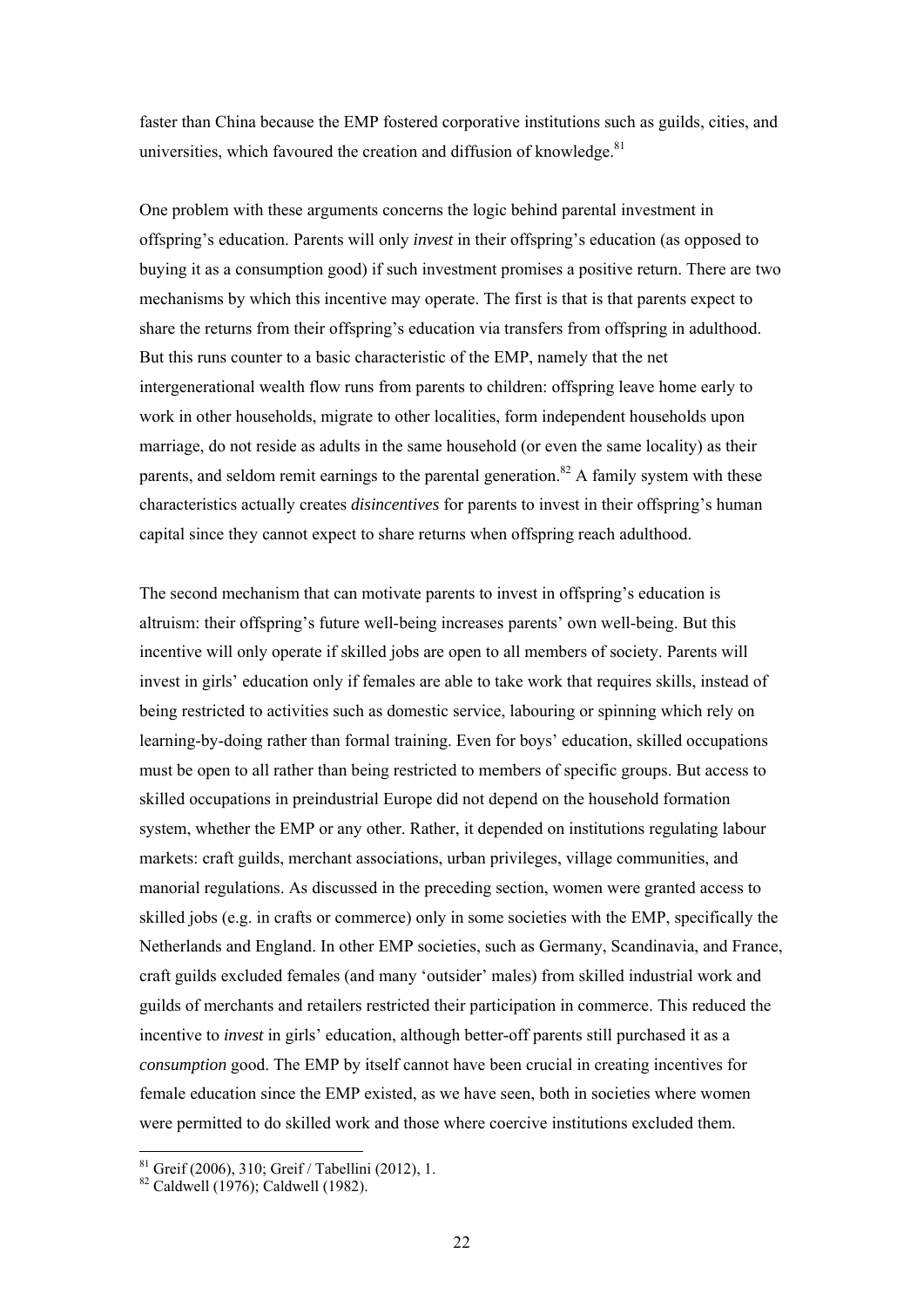Rather, what decided whether women learned vocational skills was the strength or weakness of barriers to entry imposed by corporative institutions seeking economic rents for insiders by restricting low-cost competitors such as women.

A deeper problem with the argument linking demographic regimes, education and economic growth is, once again, the endogeneity of all the variables. Sometimes the EMP is portrayed as *causing* high human capital investment, since this is central to the argument that it led to earlier and faster European economic growth.<sup>83</sup> But at other points, the argument reverses direction: the high rewards provided by the English and Dutch economies in the form of higher wages motivated workers to invest in skills, it is claimed, thereby delaying marriage and restricting fertility. $84$  Still other versions invoke underlying variables – European culture, the Black Death, pastoral specialization – as causes of both the EMP and high human capital investment. The endogeneity of all variables again reduces the scope of the claims advanced in this new literature simply to the descriptive assertion that certain European societies combined a certain demographic regime, high human capital investment, and economic success.

But the descriptive assertion itself is problematic. Table 4 presents human capital indicators for European economies in the eighteenth and nineteenth centuries. These show that education levels varied hugely across societies with the EMP. This is not surprising, since the family was not the only, or the main, institution affecting education. Schooling, literacy and numeracy in early modern Europe were more strongly influenced by other institutions: the market, the church, the state, the local community, the occupational guild. These non-familial institutions show no significant correlation with the prevalence of the EMP. In some societies, such as Germany and Scandinavia, the church allied with the state and the local community to impose compulsory schooling on children of both sexes, monitor compliance, and penalize violations, leading to the high education levels shown in Table 4. In other societies, such as England, such institutional pressures were absent, leading to the much lower levels of enrolment and literacy shown in Table 4. Numeracy was typically learned, to some degree at least, informally in response to market demand in commercialized economies, explaining why England, with its mediocre school enrolment and literacy, had numeracy levels similar to more institutionally regulated societies such as Germany or Scandinavia.

 $\overline{a}$ 

<sup>83</sup> E.g., De Moor / Van Zanden (2010), 21; Van Zanden (2011), 333; Foreman-Peck (2011), 293; Greif (2006), 310.

 $^{4}$  E.g., De Moor / Van Zanden (2010), 28.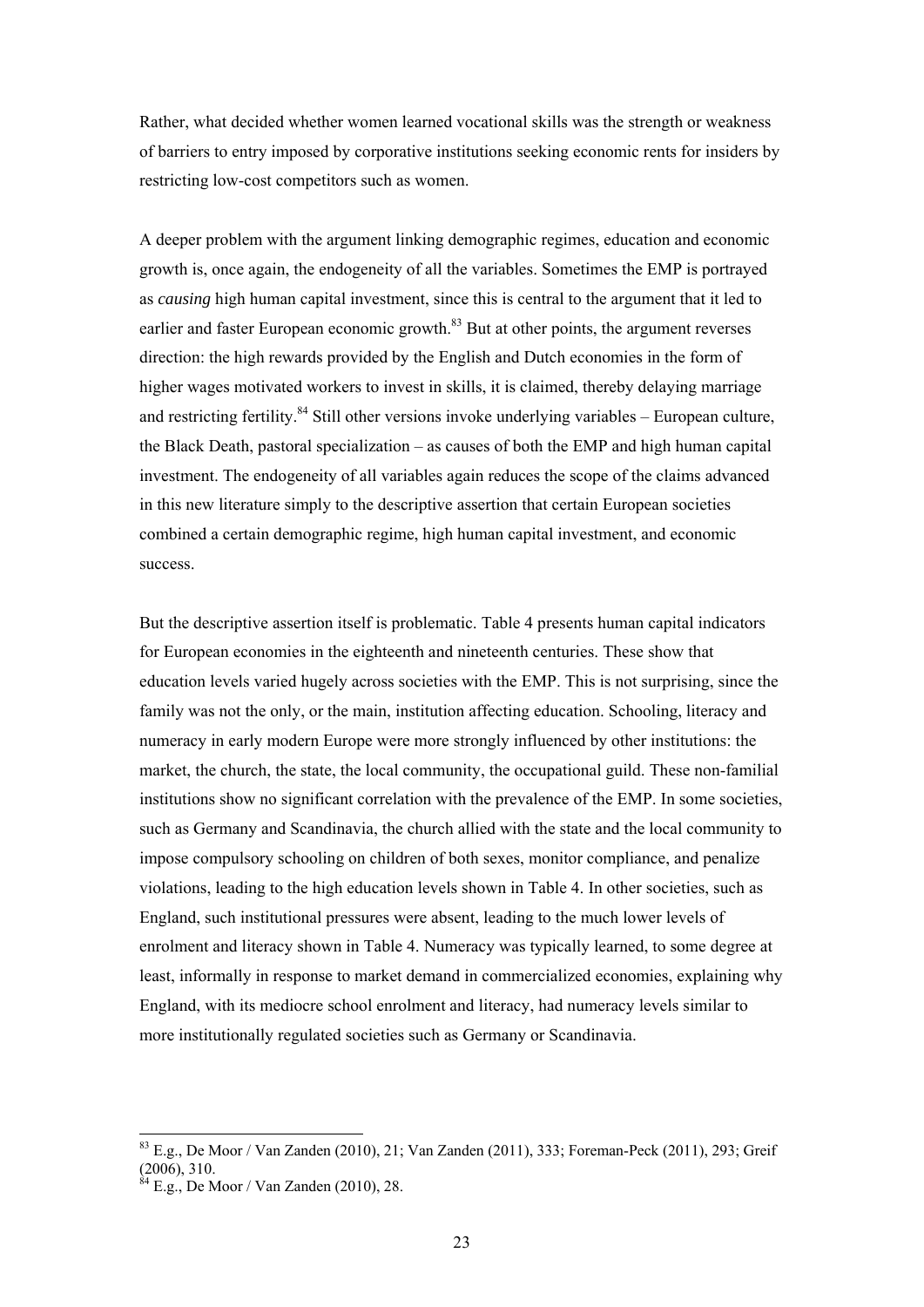| Table 4:                                                                           |  |
|------------------------------------------------------------------------------------|--|
| Human Capital Indicators in European Economies Before and During Industrialization |  |

| Country             |      | Primary School Enrolment |      |       | Literacy | Numeracy |      |      |
|---------------------|------|--------------------------|------|-------|----------|----------|------|------|
|                     |      |                          |      | male, | female,  |          |      |      |
|                     | 1830 | 1840                     | 1850 | 1800  | 1800     | 1700     | 1750 | 1800 |
| England             | 274  | 351                      | 498  | 60    | 40       | 93       | 93   | 93   |
| Netherlands         |      |                          | 541  | 73    | 51       |          |      | 98   |
| Belgium             | 346  | 526                      | 549  | 60    | 37       | 72       |      | 98   |
| Germany: Protestant |      |                          |      |       |          | 87       | 96   | 88   |
| Germany: Catholic   |      |                          |      |       |          | 68       | 86   |      |
| Germany: Prussia    | 695  | 714                      | 730  |       |          |          |      |      |
| Germany: Saxony     |      |                          |      | 80    | 44       |          |      |      |
| Germany: Hesse      |      |                          |      | 91    | 43       |          |      |      |
| Denmark             |      |                          |      |       |          | 90       | 96   | 100  |
| France: All         | 388  | 513                      | 515  | 48    | 27       | 89       | 93   | 96   |
| France: Northern    |      |                          |      | 71    | 44       |          |      |      |
| Norway              | 685  | 671                      | 640  |       |          |          | 93   | 96   |
| Poland              |      |                          |      |       |          |          | 94   | 91   |
| Switzerland         |      |                          |      |       |          | 66       |      | 98   |
| Austria             |      | 367                      | 389  |       |          | 81       | 86   | 96   |
| Bohemia             |      |                          |      |       |          | 85       | 85   | 84   |
| Scotland            |      |                          | 592  | 65    | 15       |          |      |      |
| Ireland             |      |                          |      |       |          |          |      | 77   |
| Italy: All          | 28   |                          | 124  |       |          |          |      |      |
| Italy: Northern     |      |                          |      |       |          |          | 89   | 87   |

#### **Notes:**

School enrolment: pupils enrolled in primary schools, per 1000 children aged 5-14. Literacy: % of adults who could sign their name. Numeracy: estimates based on age-heaping in census-type listings. England = England & Wales for primary enrollment; UK for numeracy.

#### **Sources:**

School enrolment: Lindert (2004), 91-2 (Table 5.1). Numeracy: A'Hearn / Baten / Crayen (2009), 801 (Table 4). Literacy: Reis (2005), 203 (Table 8.2).

Furthermore, there is no evidence that human capital investment was associated with economic growth in pre-industrial Europe. As Figure 1 shows, England grew fast in the early modern period and industrialized before any other society, yet schooling and literacy stagnated there during the 'long eighteenth century' and were not high by European standards until well into the nineteenth. Economic historians who disagree on almost all other issues concur that human capital investment was not important in the English Industrial Revolution.<sup>85</sup> In 1800, literacy for both sexes in England was lower than in the German states of Hesse and Saxony, the Netherlands, and northern France, much slower-growing economies; literacy for men in England was lower than in Scotland.<sup>86</sup> School enrolment levels in 1830-50 were lower in England than in the Netherlands, Belgium, France, Prussia, Norway,

<sup>85</sup> Mokyr (2009); Allen (2003).

<sup>86</sup> Reis (2005), Table 8.2.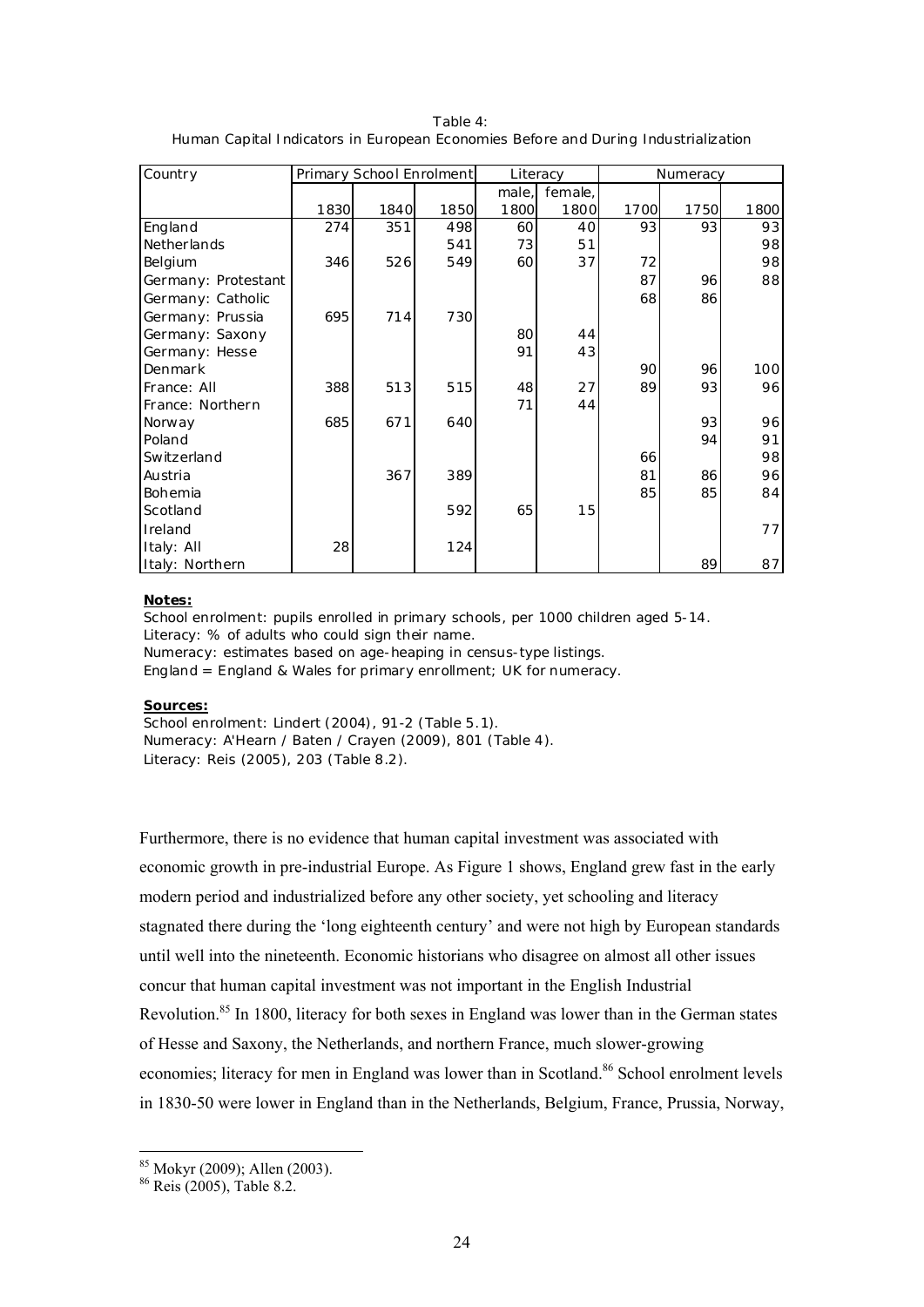or Scotland.<sup>87</sup> In numeracy, England's relative disadvantage was less pronounced, but in 1750 numeracy in England still lay below that in Denmark, Protestant Germany, and even Poland; in 1800 it was lower than that of many poorer and slower-growing economies, including Austria, Belgium, Denmark, France, the Netherlands, Norway, and Switzerland.<sup>88</sup>

Conversely, other European societies had outstandingly good educational indicators but slow economic growth. The Netherlands had high school enrolment, literacy, and numeracy, but after the end of the Dutch Golden Age in 1670 its economy stagnated (as Figure 1 illustrates), and it industrialized very late.<sup>89</sup> German territories had much higher school enrolment and literacy than England and even the Low Countries, but stagnated throughout the early modern period and did not industrialize until after c.  $1840<sup>90</sup>$  A similar pattern is found in Lutheran Scandinavia, with high school enrolment and literacy rates, but slow growth and late industrialization.<sup>91</sup> High levels of book publishing or book ownership in England and the Netherlands do not, as sometimes claimed, demonstrate that these economies had high human capital investment; rather, they suggest that higher incomes led to more purchases of all normal goods, including books – as consumption, not investment items.

It might be argued that even though there is no evidence that education contributed to early modern economic growth, and even though education levels varied greatly among EMP countries, nonetheless there must have been some relationship between the three variables because education and income levels were, on average, higher in societies with the EMP than in societies in which 'Mediterranean', 'Slavic', or 'transitional' marriage patterns prevailed. However, southern and eastern Europe differed from north-western Europe not just in their marriage patterns but also in many other economic, social and institutional characteristics which affect both education and growth. Furthermore, as economic theory recognizes, one reason it is difficult to establish that education causes growth is because causation goes in both directions: improving education may increase incomes, but rising incomes will increase

 $87$  Lindert (2004), Table 5.1.

<sup>88</sup> A'Hearn / Baten / Crayen (2009), Table 4.

<sup>89</sup> De Vries / Van der Woude (1997); Van Zanden / Van Riel (2004). Van Zanden / Van Leeuwen (2012) present new macroeconomic estimates suggesting that the province of Holland experienced stagnation rather than actual decline between c. 1670 and c. 1800, but their figures refer solely to Holland, by far the most economically successful province of the Netherlands. Even for Holland, they find that industry had a near-zero growth rate between 1665 and 1800 and trade contracted at a rate of 0.13% p.a. between 1720 and 1800 (Table 4).

 $90$  Becker / Hornung / Woessman (2011) acknowledge that education played no role in British industrialization, but find a positive association between school enrolment and non-textile industrialization in nineteenth-century Prussia, concluding that education was important for industrial 'catch-up'. However, Edwards (2013) shows that these findings are vitiated by omitted variable bias and there is hardly any evidence of a causal relationship.<br><sup>91</sup> Skovgard-Peterson (1990); Johansson (1977/2009).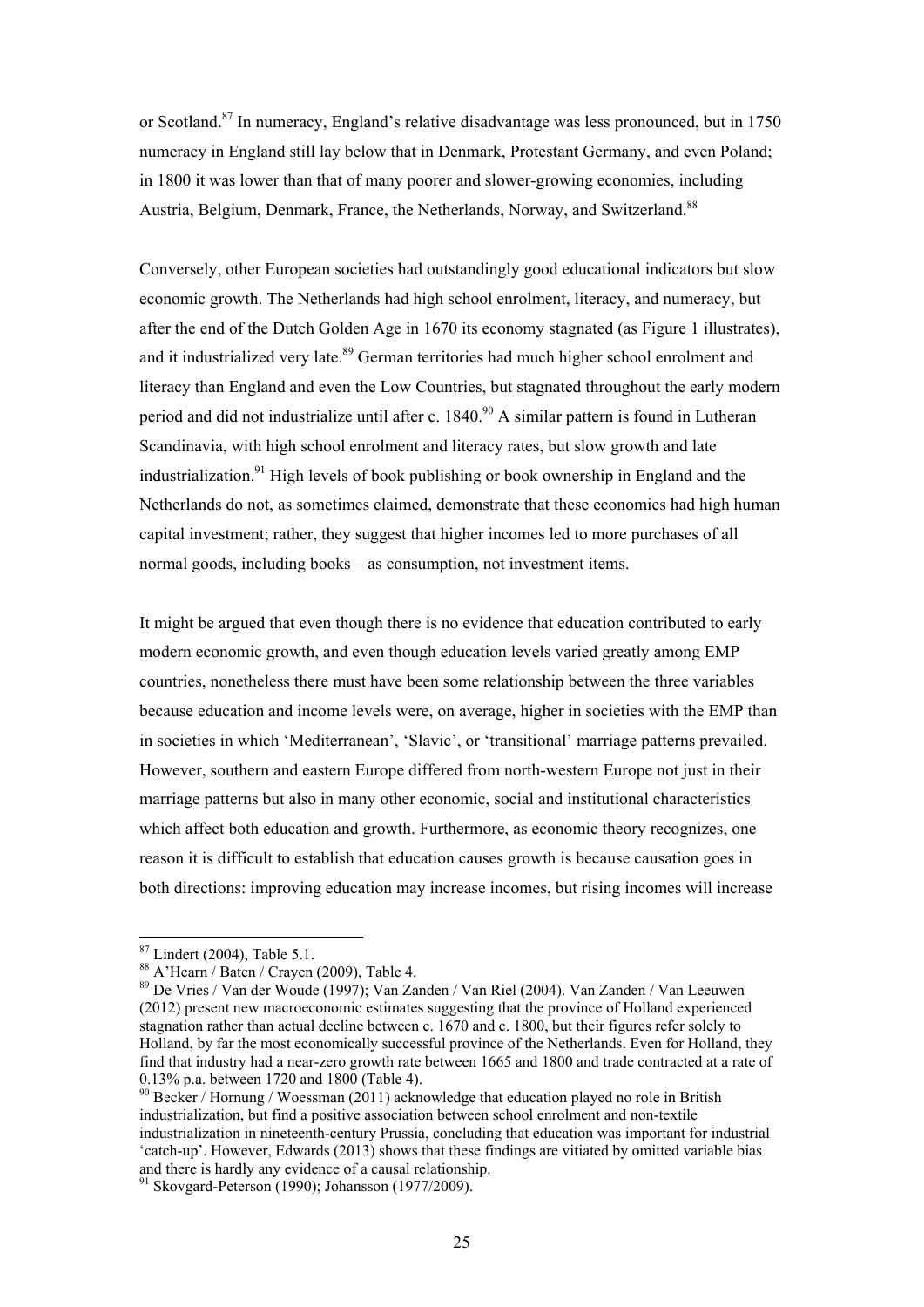consumption of education as a normal good. Regardless of the reasons for greater prosperity in northwest Europe, one would expect to see people there consuming more education. The high variability in education and its lack of association with economic performance inside the EMP zone does not support the view that economic growth before the nineteenth century was fuelled by formal education. Such education was often enforced by churches, rulers, overlords, communal officials, and occupational guilds – coercive institutions which used their powers to impose 'social disciplining' on ordinary people in pursuit of elite interests. Until educational investments were chosen by ordinary people for economic reasons rather than being imposed by traditional elites to serve their own interests, educational indicators were unlikely to show any strong association with economic growth. It is therefore unsurprising that no systematic relationship emerges between educational indicators, economic growth and the demographic system.

#### 6. Population Growth and Capital Accumulation

The third main way the EMP is supposed to have fuelled economic growth was by causing people to marry only if they could establish an independent household which, it is argued, ensured that fertility and thus population growth responded to economic fluctuations. This is a feature of the EMP emphasised in nearly all versions of the recent literature. In some accounts, such demographic responsiveness is regarded as contributing to growth indirectly, via its effect on women's economic status<sup>92</sup> or human capital investment.<sup>93</sup> But some regard demographic responsiveness as a primary and direct cause of economic growth: population growth slowed when the economy was doing poorly, ensuring that per capita incomes were high enough for capital accumulation to continue, but accelerated when the economy did well, generating more savers whose larger aggregate accumulation of capital had positive externalities for economic growth via technological innovation.<sup>94</sup> This is the view advanced by Voigtländer and Voth, who argue that England had an 'extreme' form of the EMP, which gave it two key advantages in this demographically induced process of capital accumulation.<sup>95</sup> First, they claim, England started in 1700 with a better demographic regime, resulting in higher initial incomes and larger initial capital externalities. Second, they contend, population growth in England responded more sensitively than in other societies to economic fluctuations between 1700 and 1850, guaranteeing continual capital accumulation with concomitant growth externalities.<sup>96</sup> Via these two mechanisms, they maintain, the EMP caused the

 $92$  De Moor / Van Zanden (2011), 18, 27

<sup>93</sup> Foreman-Peck (2011), 293, 299-301.

 $94$  Voigtlaender/Voth (2009, 2011).

<sup>95</sup> Voigtländer / Voth (2006), 323.

<sup>96</sup> Voigtländer / Voth (2006).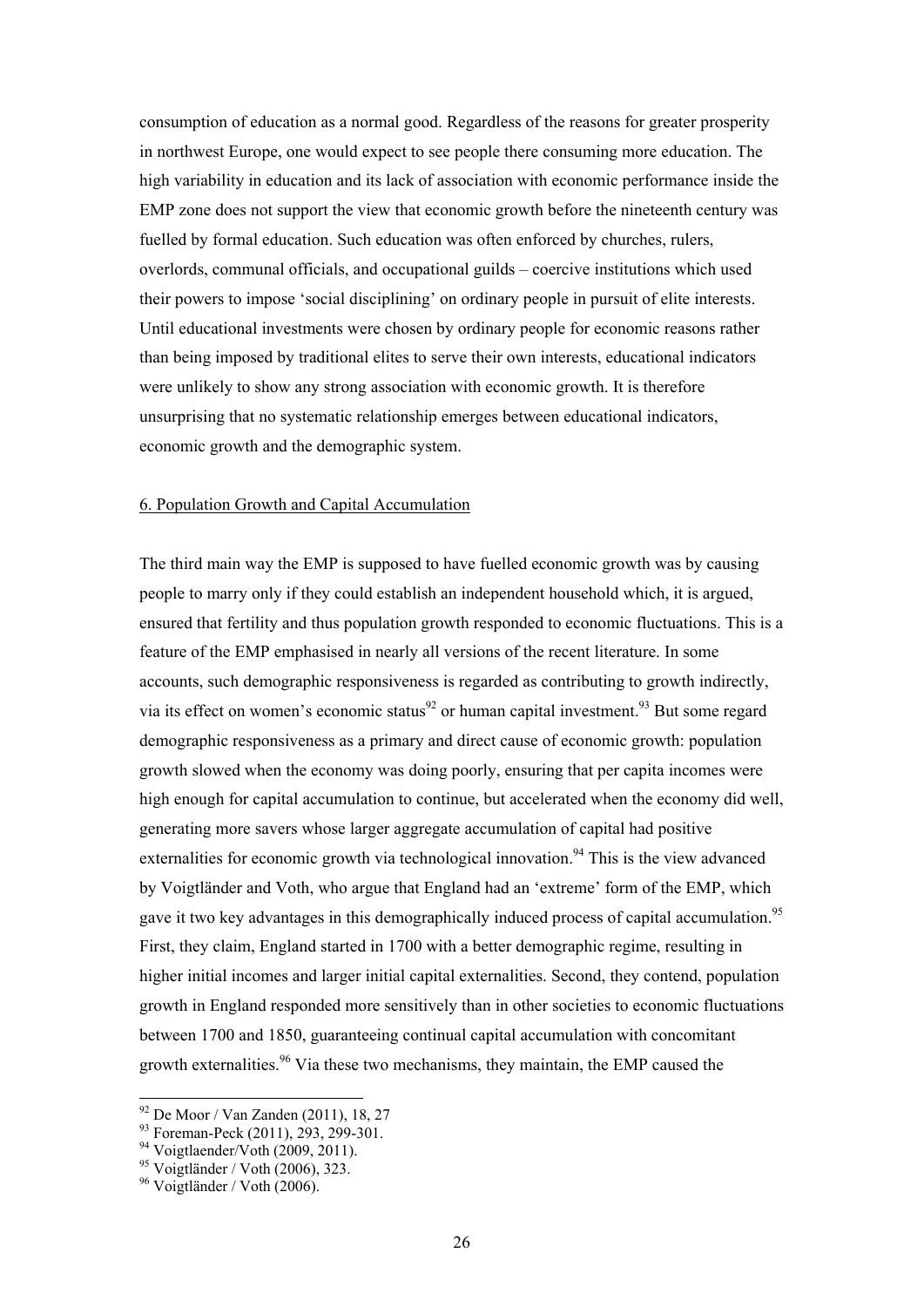economic superiority of England over other parts of Europe and of Europe over other parts of the world.

But how well do these arguments hold up empirically? A first problem is the elision between England and Europe. Voigtländer and Voth derive their results from England between 1700 and 1850. But they use them to draw much wider implications about the economic superiority of the entirety of Europe to the entirety of China. One of their simulations shows that if England had not had moderate population growth that responded to economic trends, but instead high and unresponsive population growth (as they assume China's to have been), its economy would have collapsed, which, they argue, 'underlines the crucial importance of fertility limitation as part of Europe's unique demographic regime'.97 But, as we saw in Section 2, 'Europe' did not have a unique demographic regime. Rather, it had a multiplicity of different regimes, some of which involved early and universal marriage not dissimilar to the little that is known of Chinese demographic behaviour in that period. Since the EMP did not prevail all over Europe, it cannot be used to explain why economic growth was faster in Europe than in China. The elision of England and Europe sweeps under the carpet the awkward question of whether initial per capita incomes, population growth rates, or the elasticity of population growth with respect to economic fluctuations differed sufficiently between the entirety of Europe and the entirety of China to account for their differing growth trajectories. Indeed, as discussed below, available evidence finds that Chinese fertility also responded to economic fluctuations. 98

In tacit acknowledgement that Europe did not have a monolithic demographic regime that distinguished it from China, Voigtländer and Voth assert that the growth benefits of the European demographic regime were limited to England, because it had an 'extreme form' of the EMP, while even nearby France lacked this regime and therefore failed to grow and industrialize.<sup>99</sup> But the simulations purporting to demonstrate this conclusion rely on two unsupported assumptions about demographic differences between England and France.

The first is that demographic 'starting conditions' differed between the two countries.<sup>100</sup> In England, Voigtländer and Voth claim, 'the demographic regime propped up initial incomes' before 1700, giving greater scope for the capital externality to work; these starting conditions were lacking in France, and that plays an important role in their argument about why the

 $\overline{a}$ 

 $97$  Voigtländer / Voth (2006), 346.

 $^{98}$  Wang / Campbell / Lee (2010); Campbell / Lee (2010); esp. 107, 109-11.

<sup>99</sup> Voigtländer / Voth (2006), 323, 343-5.

<sup>&</sup>lt;sup>100</sup> See Voigtländer / Voth (2006), esp. Tables 5 and 6.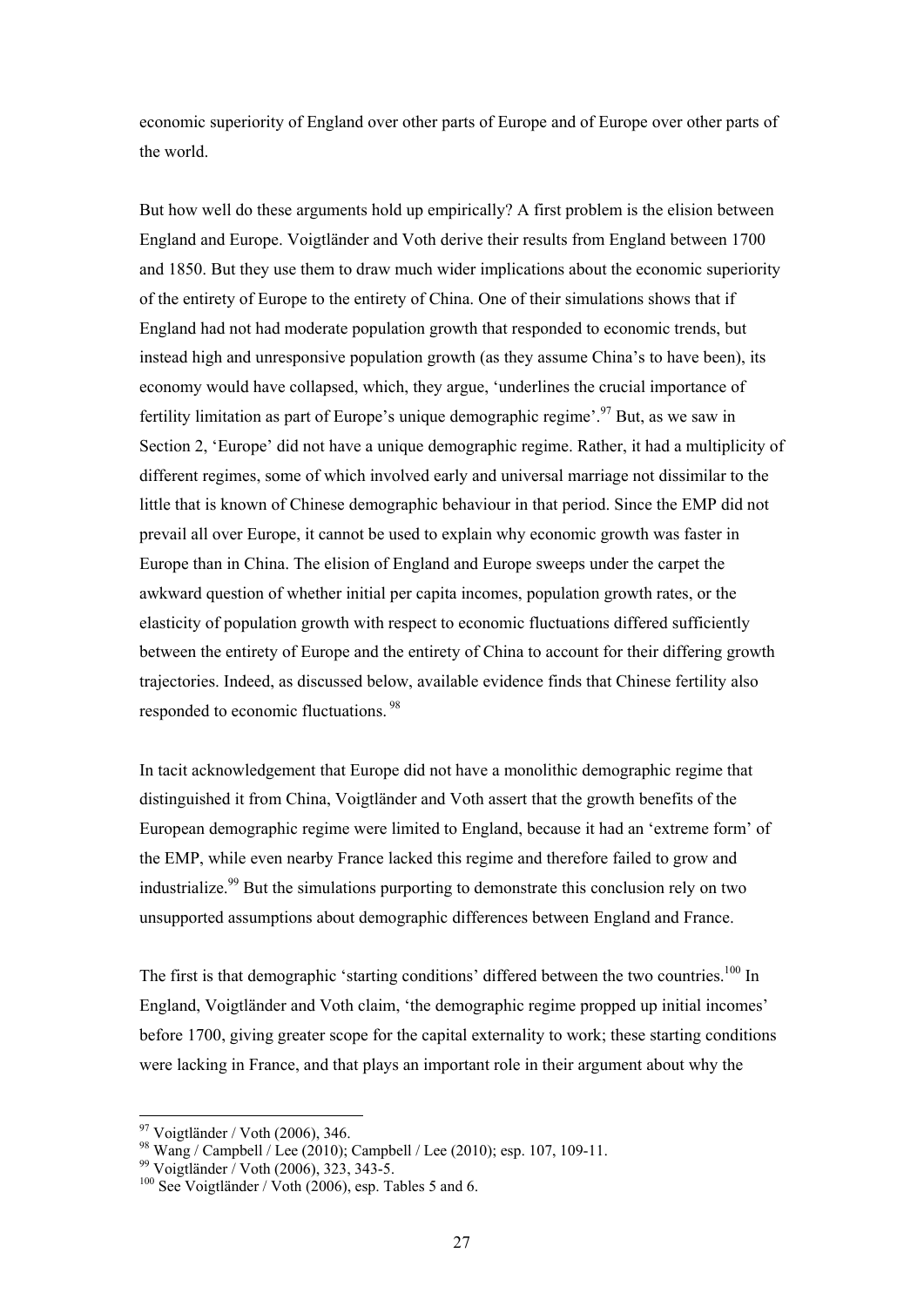French economy grew more slowly than the English.<sup>101</sup> But they provide no evidence for this assumption. If incomes were higher in England than France before 1700, how do we know it was for demographic reasons, given the many other differences between the two countries and the many variables that can affect per capita incomes? In any case, where is the evidence that the pre-1700 demographic regime differed between England and France in the way that is claimed? As we saw in Section 2, northern France had late marriage, high celibacy and predominantly nuclear families throughout the entire early modern period (possibly from as early as the fifteenth century),  $102$  and France was the first society to practise widespread fertility control within marriage (in the later eighteenth century, long before England).<sup>103</sup> Population growth was very moderate in sixteenth- and seventeenth-century France, <sup>104</sup> and the authors themselves ascribe to France a low initial population growth rate of  $0.32\%$ ,  $^{105}$  which makes it unlikely that its low initial per capita incomes can have been due to high population growth. No evidence therefore supports the notion that the claimed differences in demographic regime between France and England explain their gap in per capita income in 1700, which drives much of the divergence in their subsequent growth trajectories in the simulations by Voigtländer and Voth.

The second demographic assumption giving rise to faster English growth, according to Voigtländer and Voth, is that French fertility was constant whereas English fertility responded to economic conditions. This meant French population growth failed to slow down when the economy was doing poorly and to speed up when the economy was doing well, so no virtuous growth circle could develop via more saving and capital accumulation.<sup>106</sup> But doubt is cast on this claim by the literature comparing elasticities of demographic behaviour with respect to economic fluctuations in different historical societies. The most relevant study for this argument is the econometric analysis of French demographic behaviour by Weir, who showed in 1984 that 'at no time between 1670 and 1830 were marriages less responsive to economic conditions in France than in England'; this led Weir to conclude that the origins of the contrast between French and English growth performance 'are not to be found in difference of demographic behaviour'.107 In Germany, too, the elasticity of fertility with respect to economic signals appears to have been higher than in England (though slightly lower than in France) throughout the eighteenth century.<sup>108</sup> In nine European economies studied by

 $101$  Voigtländer / Voth (2006), 321 (quotation), 322.

<sup>&</sup>lt;sup>102</sup> Perrin (1963), 75-86.<br>
<sup>103</sup> Dupâquier (1997); Goubert / Denault (1977).<br>
<sup>104</sup> See, e.g., Dupâquier (1997), 446-51.<br>
<sup>105</sup> Voigtländer / Voth (2006), 344.<br>
<sup>106</sup> Voigtländer / Voth (2006), 345.<br>
<sup>107</sup> Weir (1984),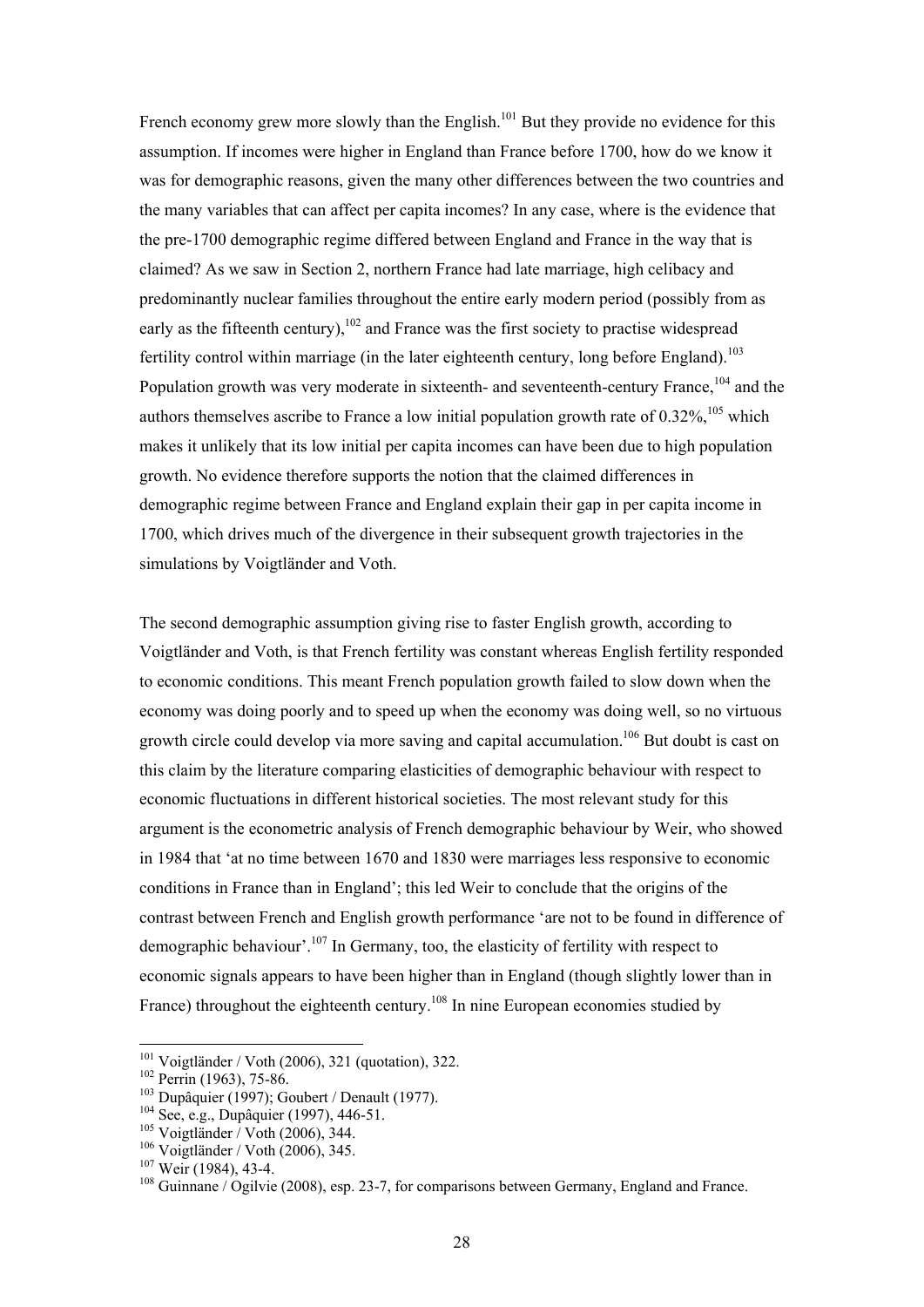Galloway, the response of fertility to a one-standard-deviation change in grain prices was weaker in England than in a number of societies where economic growth was much slower (Austria, Sweden, Belgium, the Netherlands) or where the European Marriage Pattern did not prevail (Tuscany).109 In eighteenth-century China, where the European Marriage Pattern also did not prevail, recent studies also show that fertility rates were responsive to changes in grain prices.<sup>110</sup> For England itself, several analyses have found that preventive checks on population growth weakened or disappeared by c. 1750, indicating that fertility became *less* responsive to economic signals in England at the precise period when economic growth began to accelerate and to diverge most greatly from that of other western European economies.<sup>111</sup> The responsiveness of fertility to economic fluctuations thus did not depend on the EMP, and was less extreme in England than in a number of slower-growing European economies. An EMPmediated responsiveness of fertility to economic signals thus cannot explain any growth gap between England and France, between northwest Europe and Tuscany, or between Europe and China.

#### 7. Cultural Beliefs and Norms

All proponents of the view that the EMP explains economic growth maintain, to varying degrees, that this unique demographic regime was associated with distinctively European cultural beliefs and norms that further contributed to economic success. It has been claimed, for instance, that in Europe by the ninth century, 'tribal tendencies were gradually undone by the church which, in addition to generalized morality, advanced a marriage dogma that undermined large kinship organizations'.<sup>112</sup> The resulting combination of nuclear families and corporative institutions, according to this account, fostered additional growth-inducing 'beliefs and norms', including 'the rule of law, the legitimacy of majority rule, respect for minority rights, individualism, and trust among non-kin'.<sup>113</sup> A similar view sees the EMP and its economic benefits arising from, and helping to sustain, the cultural norm that marriage should be based on consensus and the sexes should enjoy relative economic equality.<sup>114</sup> Having once arisen, the EMP then helped sustain these economically beneficial European cultural attitudes, which are contrasted with the attitudes sustained by non-European marriage

 $109$  Galloway (1988), esp. 292 (Table 2), 297-8.

<sup>&</sup>lt;sup>110</sup> Wang / Campbell / Lee (2010); Campbell / Lee (2010); esp. 107, 109-11.<br><sup>111</sup> Galloway (1988), 297-8; Nicolini (2007); Crafts / Mills (2009). Kelly / Gráda (2012) find stronger responsiveness of fertilty to economic signals in early modern England using less aggregative approaches; but this merely suggests that similarly disaggregated approaches might also yield amplified elasticities for other pre-industrial societies.<br> $\frac{112}{2}$  Greif / Tabellini (2010), 137.

<sup>&</sup>lt;sup>113</sup> Greif (2006), 311. <sup>114</sup> De Moor / Van Zanden (2010), 1, 4-6; Van Zanden (2011), 333.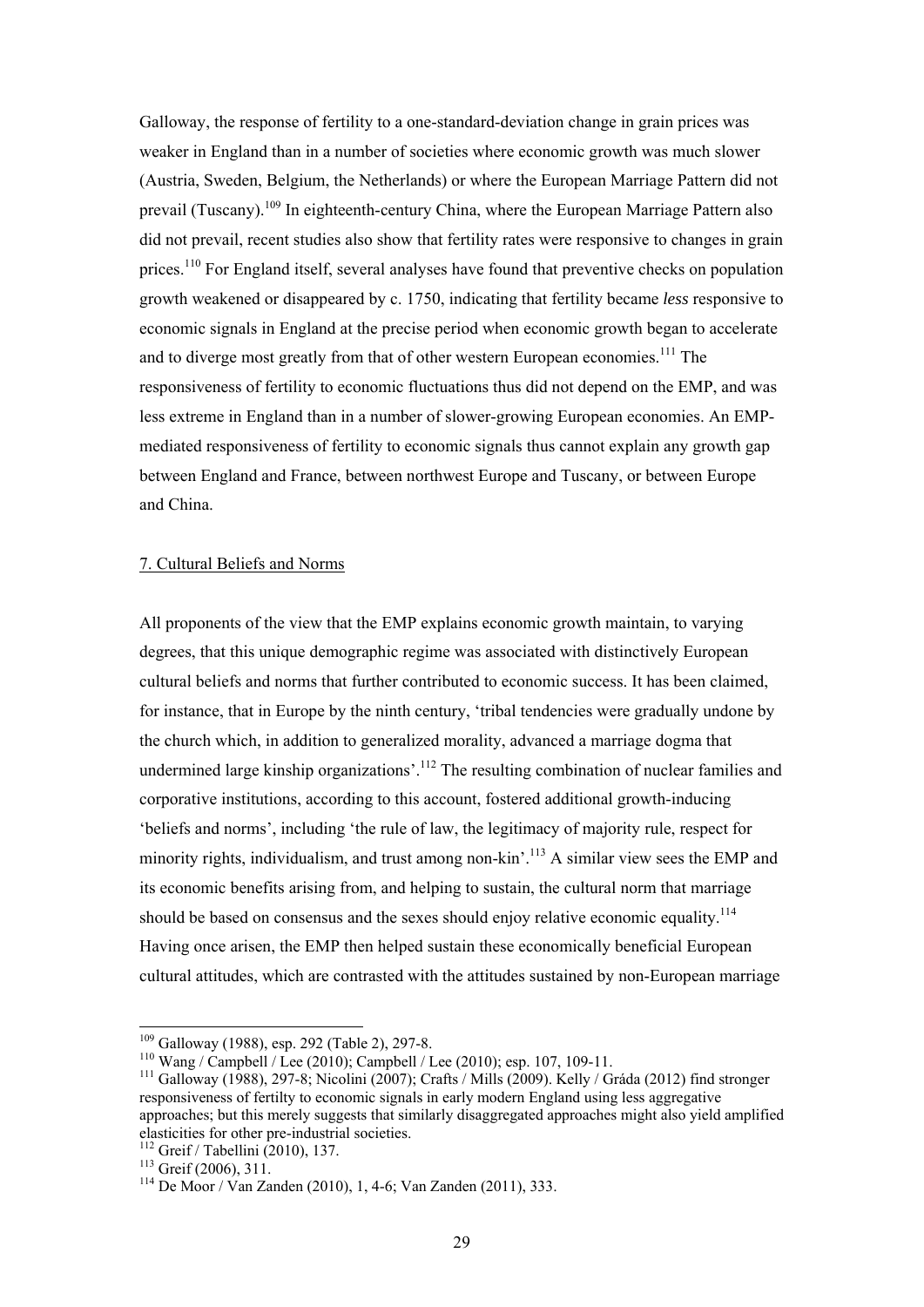patterns in eastern Europe and in China.<sup>115</sup> Some even emphasize putative specificities of English culture which militated against high birth-rates: 'social and cultural norms limited fertility in early modern England in a way that few other societies did'.<sup>116</sup>

These are difficult claims to sustain empirically. Some scholars refer to secondary literature postulating that early modern England had distinctive cultural norms, while ignoring the controversy which continues to rage over claims relating to English uniqueness.<sup>117</sup> Most refer to early Christianity and the cultural beliefs and norms embodied in medieval church doctrine.<sup>118</sup> Christian norms are most explicitly emphasized by De Moor and Van Zanden, who refer to the prescriptive provisions of medieval canon law, particularly twelfth-century reforms granting men and women the freedom to choose marriage partners without the consent of parents or local authorities and endowing women with a strong bargaining position. These are the norms which, they argue, the rise of the EMP in turn helped sustain.<sup>119</sup>

But no attempt has been made by these scholars to show that the terms of canon law were implemented in practice, and indeed this seems quite doubtful. Biller's analysis of medieval religious views on demographic issues emphasizes that the flow of ideas was bi-directional, with lay society shaping religious culture very differently in different parts of Europe.<sup>120</sup> Bonfield points out severe limits to the enforcement power of the medieval church, which could only implement its 'theologically inspired marriage formation rules' to the extent that it could reach a practical alliance with local institutions and powerful interests.<sup>121</sup> Donahue finds significant differences across western European Christian societies in enforcement of marriage norms: in England, the courts mainly upheld clandestine marriages, while in northern France and parts of Belgium courts were mainly used by parents to enforce their offspring's marriage promises. 122 He ascribes this to differences in institutions and property rights, and concludes that in France 'structures of family authority were stronger' than in England.<sup>123</sup> Yet this stronger patriarchal authority did not prevent the EMP from emerging in northern France just as it did in England.

 $115$  De Moor / Van Zanden (2010), 4, 6-7

<sup>&</sup>lt;sup>116</sup> Voigtländer / Voth (2006), 323.<br><sup>117</sup> Voigtlaender / Voth (2006). See the debate about the claims in Macfarlane (1978) relating to 'English individualism'.

<sup>&</sup>lt;sup>118</sup> Greif/Tabellini (2010), xx; Voigtlaender/Voth (2013) describe Christian religious doctrine as 'necessary but not sufficient' to explain the rise of the EMP.<br>
<sup>119</sup> De Moor / Van Zanden (2010), 6.<br>
<sup>120</sup> Biller (2001), e.g. 402.<br>
<sup>121</sup> Bonfield (2001), 99-100.<br>
<sup>122</sup> Donahue (2008).<br>
<sup>123</sup> Donahue (1983), 156.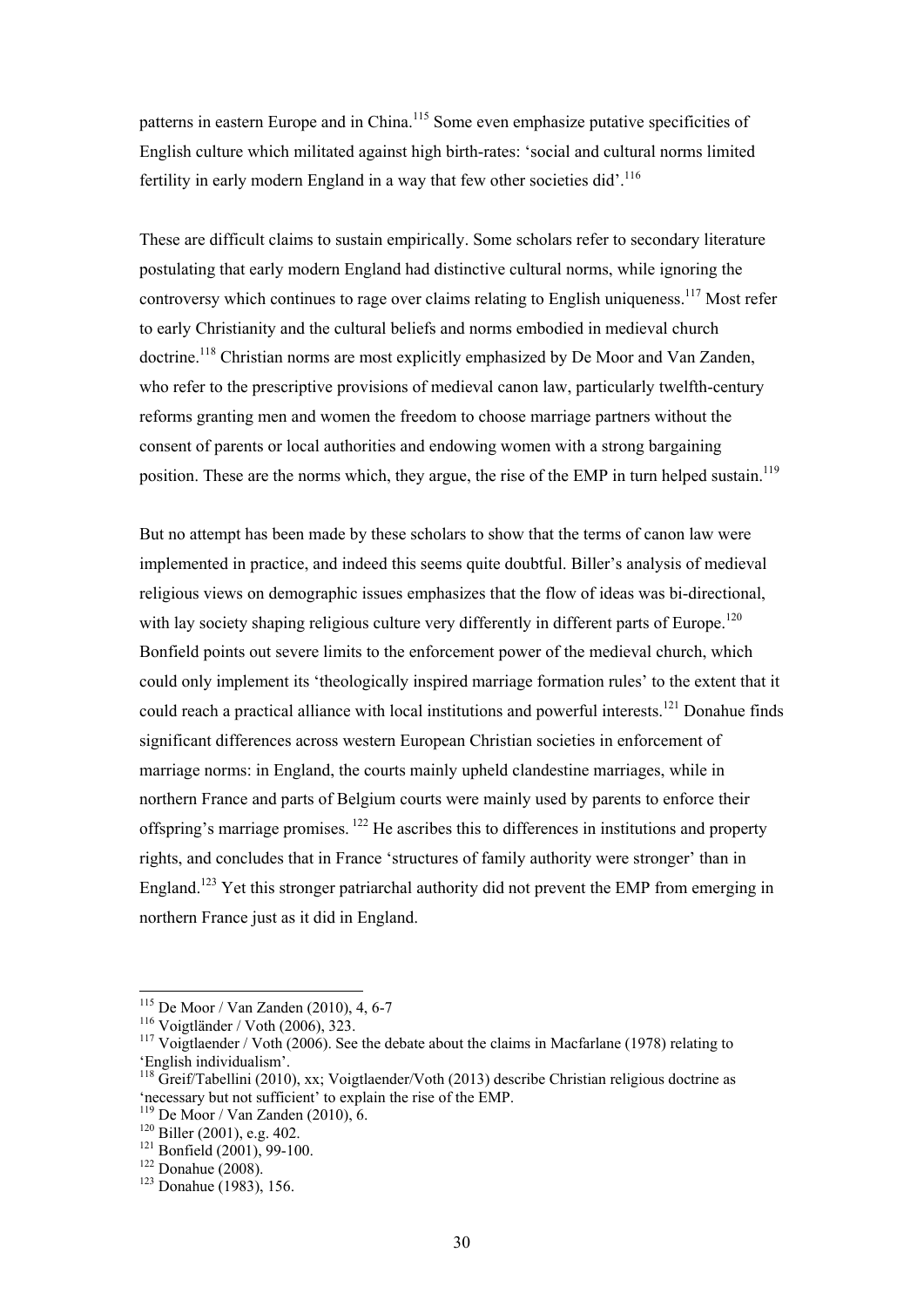A second problem with the association of the EMP with distinctive Christian cultural norms – whether of generalized morality, consensual marriage, or fertility control – is that marriage and household behaviour varied enormously across Christian Europe. Proponents argue that there was a strong correlation between the cultural norms fostered by the medieval Catholic church and the EMP.124 As Tables 1-3 illustrate, however, the EMP was not, and did not become, the prevalent family system in those parts of Europe where the church was strongest. Italy, for instance, was undisputedly and enduringly influenced by the Catholic church whose seat was in Rome, yet many parts of Italy had early female marriage and low female celibacy, and many parts had strong extended families.<sup>125</sup> In Spain, church regulation of marriage and sexuality had observable effects on nuptiality and fertility, yet church teachings were compatible with a 'European' marriage pattern in some regions of Spain and a 'non-European' pattern in others.<sup>126</sup> The same was true of Portugal, strongly Catholic, but with a mixture of 'European' and 'non-European' marriage patterns.<sup>127</sup> These findings for Mediterranean Europe are hard to square with the idea that medieval Christian culture gave rise to the EMP.

The wide variation in marriage patterns within ethnically and linguistically homogeneous regions within Europe casts further doubt on the idea that the EMP was associated with the beliefs and values of particular cultures. In southern Europe, as we saw in Section 3, historians have identified 'two different family systems in the northern and southern regions of Iberia, and no less than three in Italy'.128 In the countryside around Bologna, sharecropping farmers lived in predominantly complex ('non-European') households while their neighbours who were agricultural wage-labourers lived in predominantly nuclear-family ('European') households.<sup>129</sup> Within France, marriage age, celibacy, and the balance between nuclear and extended families differed substantially between the south and north of the country, and even within smaller regions (such as the south-eastern Loire department).<sup>130</sup> Across Spain, as well, marriage patterns and household structure varied enormously: within the same early modern Catalan community, for instance, household complexity was a 'European' 15 per cent among landless villagers but a 'non-European' 50 per cent among large peasant farmers.<sup>131</sup> Hungary contained regions dominated by nuclear families alongside areas where extended families

 $124$  De Moor / Van Zanden (2010), 7; Greif (2006), 309; Voigtlaender/Voth (2013), 2.

<sup>&</sup>lt;sup>125</sup> Smith (1981), 110-11.<br>
<sup>126</sup> Pérez Moreda (1997), 471, 478; Reher (1998).<br>
<sup>127</sup> Sonnino (1997), 505-07; Michelotto (2011), 357 (late marriage for men and women 1760-1814).<br>
<sup>128</sup> Viazzo (2003), 122 (quotation); Son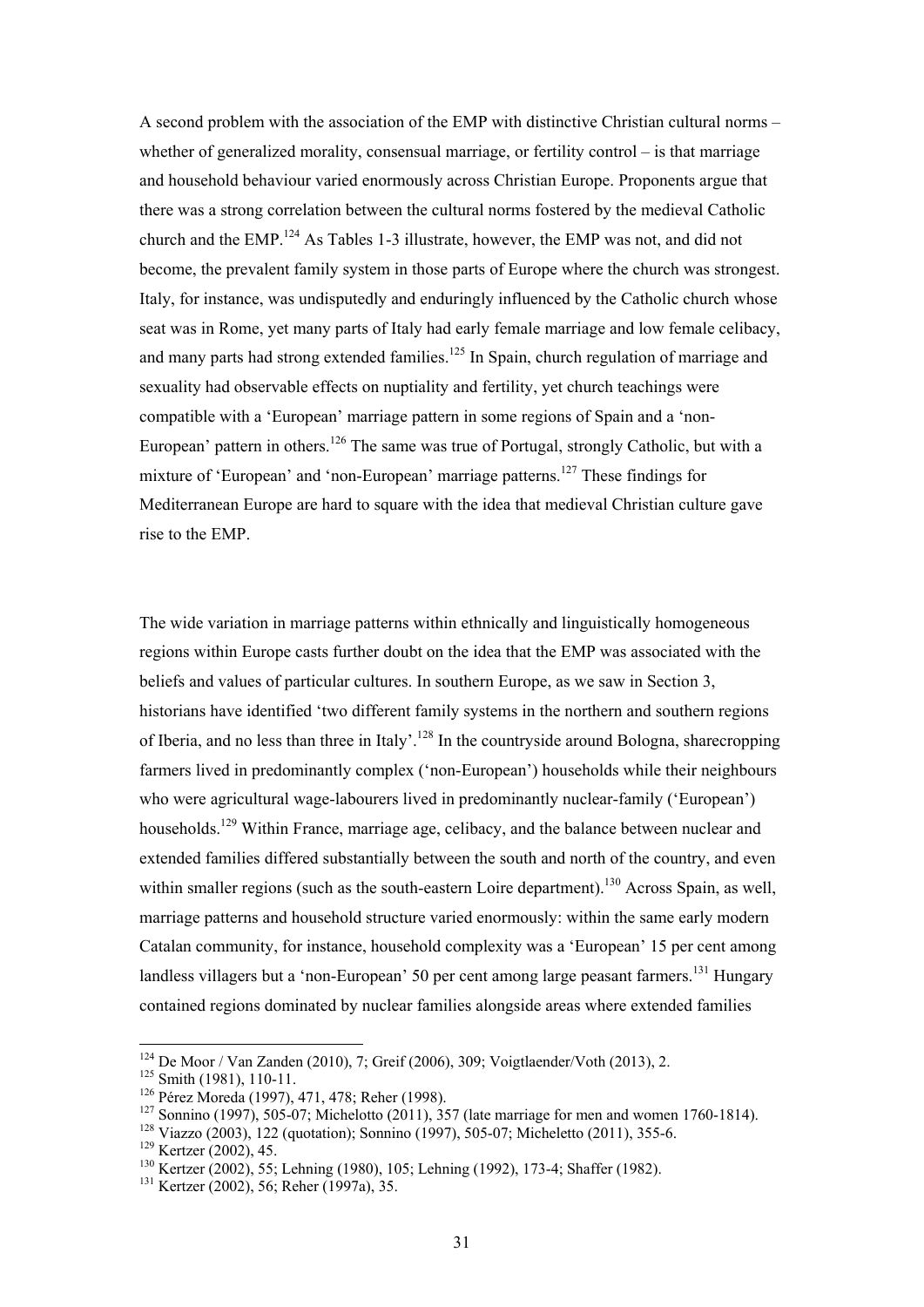predominated.132 In Sweden, communities with only 10 per cent complex households existed alongside others with 25 per cent.<sup>133</sup> European Russia, likewise, manifested a diverse set of marriage patterns and family forms across culturally identical communities.<sup>134</sup>

It is difficult, therefore, to find empirical support for the notion that the EMP was caused by, or sustained, distinctive cultural norms, whether about non-familial trust, consensual marriage, or fertility control. There was no systematic relationship between the teachings of the Christian church on the one hand and marriage age, lifetime celibacy, or household complexity on the other. The extent to which the church was able to implement its ideology depended on the institutional characteristics of each European society. Strongly religious European societies included those with early marriage, low celibacy, and extended-family households as well as those with extreme forms of the EMP. The widely variegated distribution of European marriage patterns is not consistent with any notion of a distinctive culture – whether of generalized morality, gender parity, or fertility control – let alone one that accounts for European economic growth.

#### 8. Conclusion

The arguments and evidence presented in this paper imply a new view of the interaction between demographic and economic decisions. That economists and economic historians have turned their attention to demographic behaviour is a positive development. But the recent attempts to attribute European economic superiority to the EMP cannot be sustained empirically or theoretically. The EMP did not prevail throughout Europe, or even throughout the core of Europe. The three key components of the EMP – late marriage, high celibacy, and nuclear families – were not invariably associated with one another. Where they were associated, they did not lead ineluctably to economic growth. Indeed, where the components of the EMP did coincide in their most 'pure' form, economic growth was slower and industrialization later than in societies where the EMP took less extreme manifestations. Conversely, those European economies that grew fastest had moderate demographic patterns and, at least in the case of England, moved further away from the EMP in the century before industrialization and during the Industrial Revolution itself.

Our evidence suggests that whether a society with the EMP experienced economic growth depended on wider characteristics of its economy and institutional framework. In early

 $132$  Kertzer (2002), 59; Andorka / Faragó (1983).

<sup>133</sup> Kertzer (2002), 56; Andrews (1989).<br>
<sup>134</sup> Dennison (2011).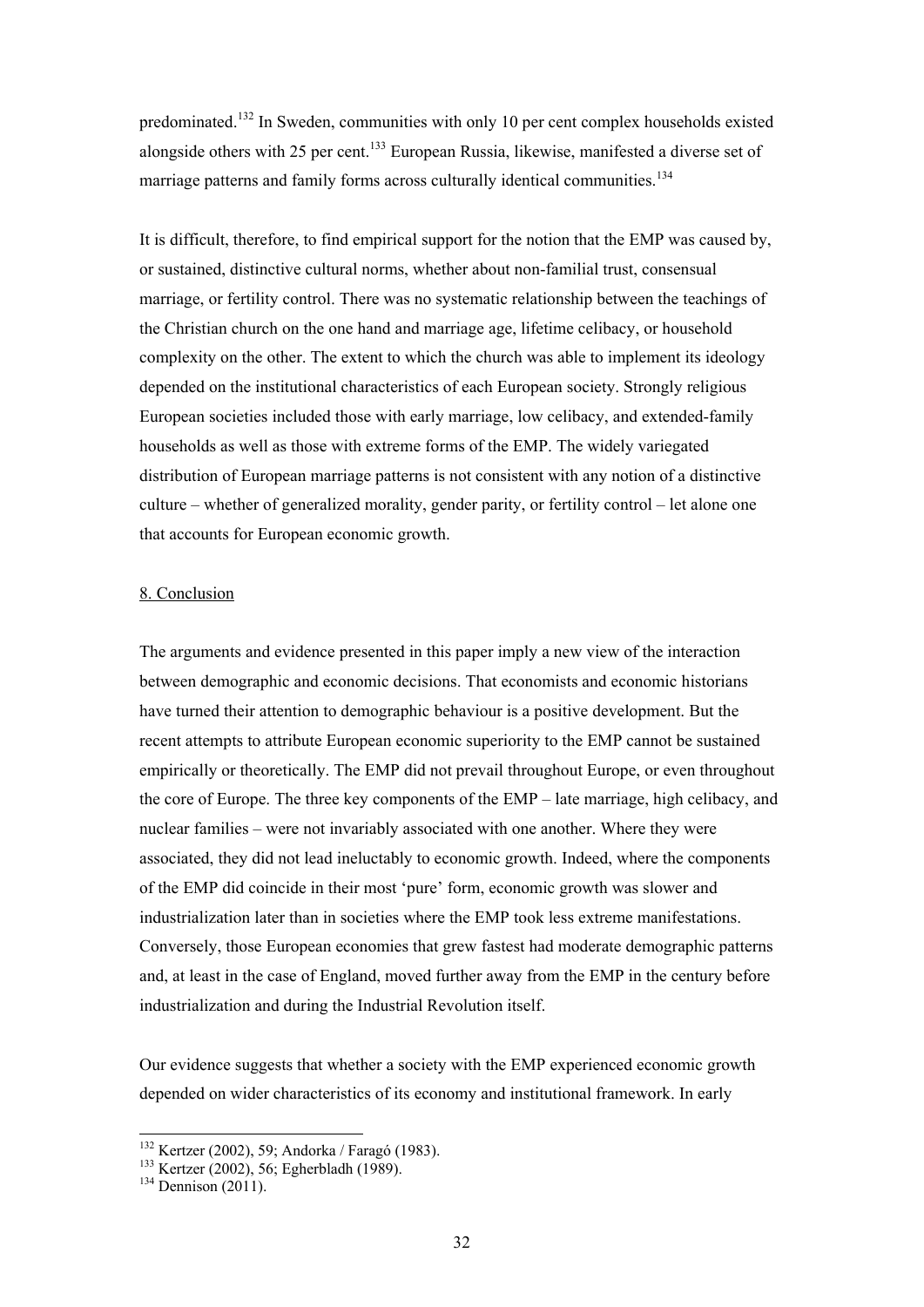modern England, the EMP existed within a framework of labour mobility and relative economic autonomy for women; economic growth was usually positive and ultimately spectacular. In the early modern Netherlands, the EMP initially existed in a similar framework of well-functioning labour markets and successful economic growth; but later the economy stagnated and industrialization came late, for reasons that are still vigorously debated. In German-speaking central Europe and the Czech lands, the EMP existed in a more coercive framework of mobility restrictions (including, in some areas, serfdom) and corporative barriers to entry in labour markets (for most women and many men); economic growth remained slow until these institutional obstacles were removed. In parts of southern Europe, nuclear-family households were formed at marriage, but female marriage age, celibacy and labour force participation were low; in other southern European societies, female marriage age and celibacy were high but women's work was severely constrained by nonfamilial institutions; in most parts of the region, economic growth was unimpressive. Under serfdom in Russia, at least in some regions, female labour force participation was high and substantial proportions of women remained unmarried, but complex households were still widespread; economic growth was slow.

What is needed is a coherent and empirically satisfactory theory of how particular aspects of the EMP were linked to the wider institutional context, and which demographic and institutional characteristics were responsible for which economic outcomes. We would speculate, based on current scholarship, that the demographic practices highlighted in the EMP were only possible within a wider social framework of strong non-familial institutions that could substitute for the labour, insurance and welfare functions which small, nuclearfamily households could not provide. However, it was not inevitable that this wider framework should be made up of institutions that *also* benefited the economy, such as wellfunctioning factor markets or impartial legal systems, instead of institutions with more ambiguous growth effects such as serfdom, guilds, communities, religious bodies, or absolutist states. Future research, we suggest, must place at the centre of its analysis the *nonfamilial* institutions that constrained both demographic and economic decisions during European economic development.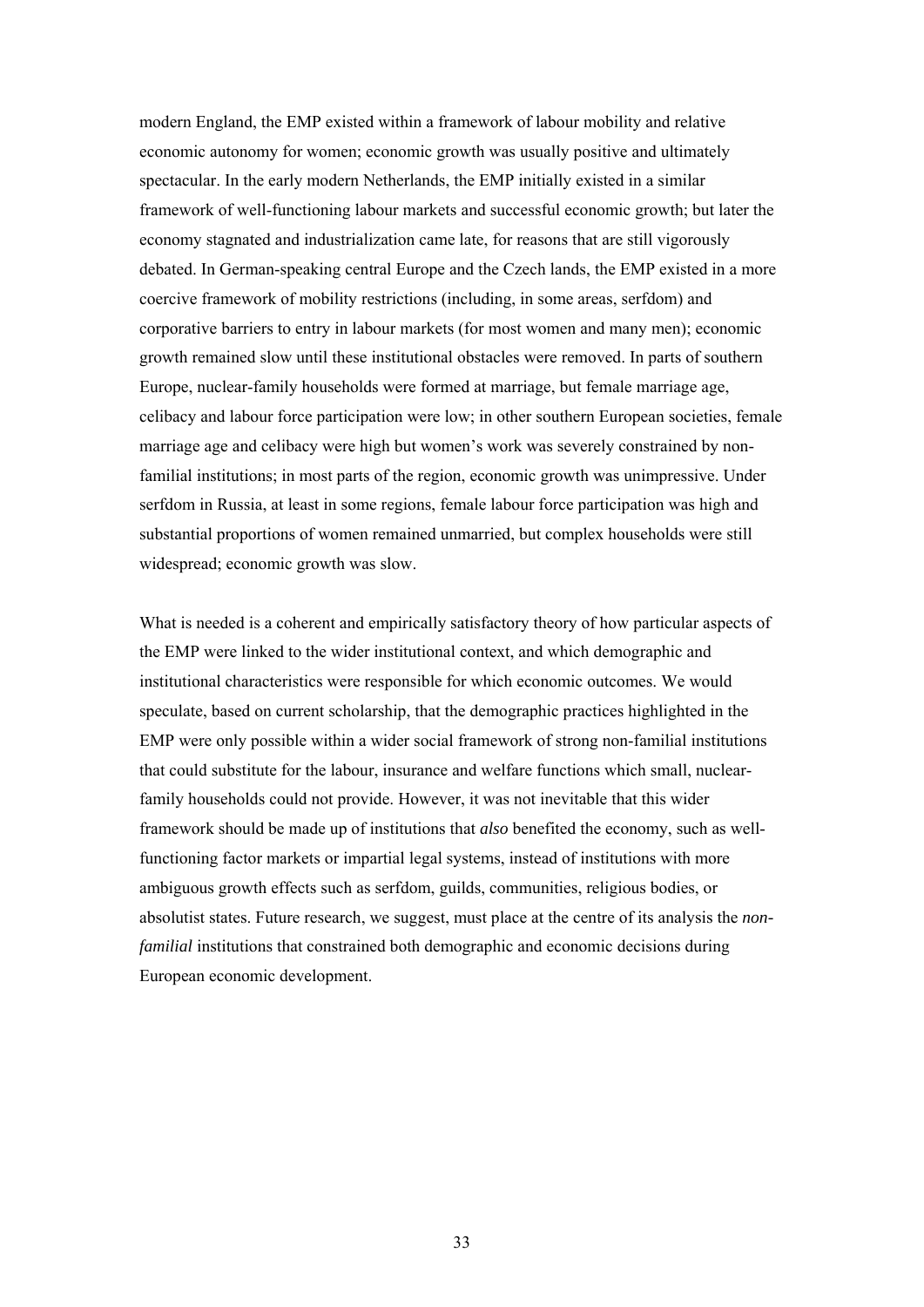#### References

A'Hearn, B., J. Baten, et al. (2009). "Quantifying Quantitative Literacy: Age Heaping and the History of Human Capital." Journal of Economic History 69(03): 783-808.

Acemoglu, D. (2009). Introduction to Modern Economic Growth. Princeton.

- Allen, R. C. (2003). "Progress and poverty in early modern Europe." Economic history review 56(3): 403-443.
- Anderson, M. (1971). Family structure in nineteenth-century Lancashire. London.
- Anderson, M. (1998). "Les îles Britanniques: II. L'Écosse." In: J.-P. Bardet and J. Dupâquier (ed.), Histoire des populations de l'Europe. Paris, Fayard. 2**:** 337-341.
- Andorka, R. and T. Faragó (1983). "Pre-industrial household structure in Hungary." In: R. Wall, J. Robin and P. Laslett (ed.), Family forms in historic Europe. Cambridge, Cambridge University Press**:** 281-305.
- Barbagli, M. (1991). "Three household formation systems in eighteenth- and nineteenthcentury Italy." In: D. I. Kertzer and R. P. Saller (ed.), The family in Italy: from antiquity to the present. New Haven, Yale University Press**:** 250-270.
- Barbagli, M. and D. Kertzer (1990). "An Introduction To the History of Italian Family Life." Journal of Family History 15(1): 369-383.
- Becker, S. O., E. Hornung, et al. (2011). "Education and Catch-Up in the Industrial Revolution." American Economic Journal: Macroeconomics 3(3): 92-126.
- Benigno, F. (1989). "The southern Italian family in the early modern period: a discussion of co-residential patterns." Continuity and change 4(1): 165-194.
- Bennett, J. M. (1993). "Women's history: a study in continuity and change." Women's history review 2: 173-184.
- Beránková, J. (1994). "Demografický vývoj města Kouřimi v letech 1650–1850." Historická demografie 18: 69-104.
- Biller, P. (2001). The measure of multitude: population in medieval thought. Oxford, Oxford University Press.
- Bonfield, L. (2001). "Developments in European family law." In: D. I. Kertzer and M. Barbagli (ed.), The history of the European family, vol. 1: Family life in early modern times, 1500-1789. New Haven, Yale University Press**:** 87-124.
- Bosch, J. W. (1962). "Le statut de la femme dans les anciens Pays-Bas Septentriaux." Receuils de la Société Jean Bodin: La femme 12: 323-350.
- Brettell, C. B. and A. C. Metcalf (1993). "Family customs in Portugal and Brazil: transatlantic parallels." Continuity and Change 8(3): 365-388.
- Broadberry, S., B. Campbell, et al. (2011). "British Economic Growth, 1270-1870: An Output -based Approach." University of Kent Department of Economics Studies in Economics 1203.
- Burgess, J. (1986). Work, Family and Community: Montreal Leather Craftsmen, 1790-1831, Université du Québec à Montréal.
- Burnette, J. (1997). "An investigation of the female-male wage gap during the Industrial Revolution in Britain." Economic history review 2nd ser.(50): 257-281.
- Burnette, J. (2008). Gender, work and wages in industrial revolution Britain. Cambridge, Cambridge University Press.
- Caldwell, J. C. (1976). "Toward a Restatement of Demographic Transition Theory." Population and development review 2(3/4): 321-366.
- Caldwell, J. C. (1982). Theory of fertility decline. London ; New York, Academic Press.
- Campbell, C. and J. Z. Lee (2010). "Demographic impacts of climatic fluctuations in northeast China, 1749-1909", in S. Kurosu, T. Bengtsson and C. Campbell (ed.), Demographic responses to economic and environmental crisis. Kashiwa, Reitaku University Press: 107-132.
- Čáňová, E. and P. Horská (1972). "Obyvatelstvo obce Břevnova v církevních pramenech z let 1651 až 1800." Acta Universitatis Carolinae - Philosophica et Historica 3: 81-100.
- Carmichael, S., T. De Moor, et al. (2011). "Introduction." The History of the Family 16(4): 309-311.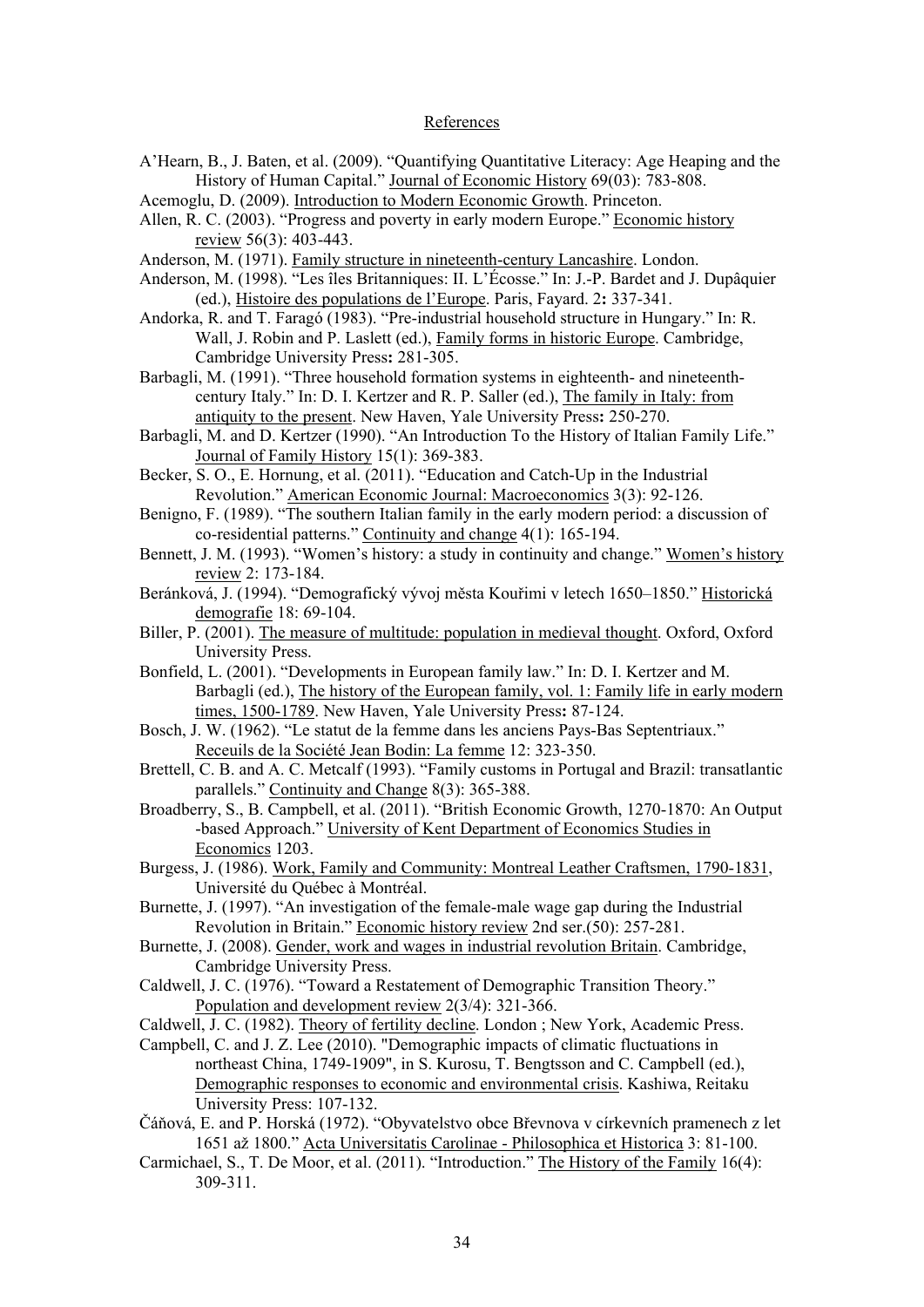Charles, L. (1985). "Introduction." In: L. Charles and L. Duffin (ed.), Women and work in preindustrial England. London, Croom Helm**:** 1-23.

Clark, A. (1919). Working life of women in the seventeenth century. London, Routledge.

- Clausen, N. F. and H. J. Marker (2012). "Did the Transformation of Denmark in the 19th Century Influence the Marriage Pattern and Age of First Marriage?". Paper presented at the 9th European Social Science History Conference Glasgow, 11 Apr. 2012.
- Coffin, J. G. (1994). "Gender and the guild order: the garment trades in eighteenth-century Paris." Journal of economic history 54(4): 768-793.
- Collins, J. B. (1989). "The economic role of women in seventeenth-century France." French historical studies 16(2): 436-470.
- Crafts, N. and T. C. Mills (2009). "From Malthus to Solow: how did the Malthusian economy really evolve?" Journal of macroeconomics 31(1): 68-93.
- Dasgupta, P. (1993). An inquiry into well-being and destitution. Oxford, Clarendon Press.
- De Moor, T. (2008). "The silent revolution: a new perspective on the emergence of commons, guilds, and other forms of corporate collective action in Western Europe." International review of social history 53: 179-212.
- De Moor, T. and J. L. Van Zanden (2010). "Girlpower: the European marriage pattern and labour markets in the North Sea region in the late medieval and early modern period." Economic history review 63(1): 1-33.

De Vries, J. and A. Van der Woude (1997). The first modern economy: success, failure, and perseverance of the Dutch economy, 1500-1815. Cambridge, Cambridge University Press.

- Dekker, R. M. (1998). "Women in the medieval and early modern Netherlands." Journal of women's history 10: 165-188.
- Dennison, T. (2011). The institutional framework of Russian serfdom. Cambridge, Cambridge University Press.
- Doepke, M. and M. Tertilt (2011). "Does Female Empowerment Promote Economic Development?" World Bank Policy Research Working Paper 5714.
- Donahue, C. (1983). "The Canon Law on the Formation of Marriage and Social Practice in the Later Middle Ages." Journal of Family History 8(2): 144-158.
- Donahue, C. (2008). Law, Marriage, and Society in the Later Middle Ages: Arguments about Marriage in Five Courts. Cambridge, Cambridge University Press.
- Douglass, W. A. (1980). "The South Italian Family: a Critique." Journal of Family History 5(4): 338-357.
- Dupâquier, J. (1997). "La France avant la transition démographique." In: J.-P. Bardet and J. Dupâquier (ed.), Histoire des populations de l'Europe. Paris, Fayard. 1**:** 443-462.
- Dürr, R. (1995). Mägde in der Stadt. Das Beispiel Schwäbisch Hall in der Frühen Neuzeit. Frankfurt / New York, Campus.
- Eales, J. (1996). Women in early modern England, 1500-1700. London, Ucl.
- Edgren, L. (1986). "Crafts in transformation? Masters, journeymen and apprentices in a Swedish town, 1800-1850." Continuity and change 1(3): 363-384.
- Edgren, L. (1998). "The brotherhood of the guild? Conflicts within the Swedish guild system in the 18th century." In: S. R. Epstein, H. G. Haupt, C. Poni and H. Soly (ed.), Guilds, economy and society. Sevilla, International Economic History Conference**:** 153-165.
- Edgren, L. (2002). "Die schwedische Zünfte im 18. Jahrhundert." In: H.-G. Haupt (ed.), Das Ende der Zünfte: ein europäischer Vergleich. Göttingen, Vandenhoeck & Ruprecht**:**  231-249.
- Edgren, L. (2006). "What did a guild do? Swedish guilds in the eighteenth and early nineteenth century." In: I. A. Gadd and P. Wallis (ed.), Guilds and association in Europe, 900-1900. London**:** 43-55.
- Edwards, J. (2013). "Education and industrialization in Prussia: a reassessment". CESifo Working Papers 4081.
- Egerbladh, I. (1989). "From Complex to Simple Family Households: Peasant Households in Northern Coastal Sweden 1700-1900." Journal of Family History 14(3): 241-264.
- Ehmer, J. (1991). Heiratsverhalten, Sozialstruktur und ökonomischer Wandel. England und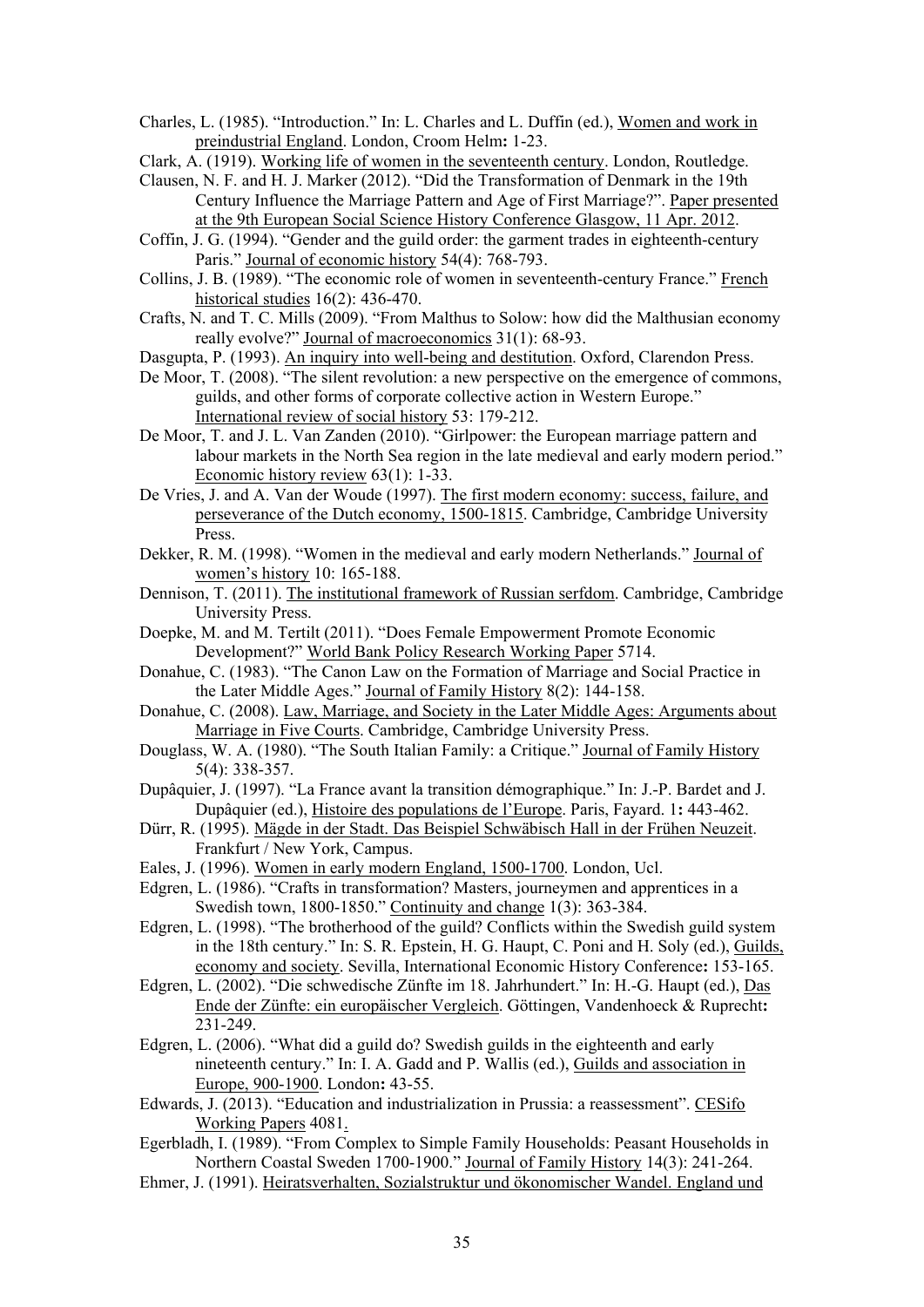Mitteleuropa in der Formationsperiode des Kapitalismus. Göttingen, Vandenhoeck und Ruprecht.

- Ennen, E. (1989). The medieval woman. Oxford, Basil Blackwell.
- Fauve-Chamoux, A. (2001). "Marriage, widowhood, and divorce." In: D. I. Kertzer and M. Barbagli (ed.), The history of the European family, vol. 1: Family life in early modern times, 1500-1789. New Haven, Yale University Press**:** 221-256.
- Fialová, L. (1985). "Příspěvek k možnostem studia sňatečnosti v českých zemích za demografické revoluce." Historická demografie 9: 89-122.
- Flinn, M., Ed. (1977). Scottish population history: from the seventeenth century to the 1930s. Cambridge, Cambridge University Press.
- Foreman-Peck, J. (2009). "The Western European Marriage Pattern and economic development." Cardiff Business School working papers E2009/15.
- Foreman-Peck, J. (2011). "The Western European marriage pattern and economic development." Explorations in Economic History 48(2): 292-309.
- Galloway, P. R. (1988). "Basic Patterns in Annual Variations in Fertility, Nuptiality, Mortality, and Prices in Pre-industrial Europe." Population Studies 42(2): 275-303.
- Galor, O. (2011). Unified Growth Theory. Princeton.
- Gossage, P. (1991). "Family Formation and Age at Marriage in Saint-Hyacinthe Quebec, 1854-1891." Social history / Histoire sociale 24(47): 61-84.
- Goubert, P. and G. Denault (1977). "Family and Province: a Contribution To the Knowledge of Family Structures in Early Modern France." Journal of Family History 2(3): 179- 195.
- Greer, A. (1985). Peasant, lord, and merchant: rural society in three Quebec parishes 1740- 1840. Toronto, University of Toronto Press.
- Greif, A. (2006). "Family structure, institutions, and growth: the origins and implications of western corporations." American economic review: papers and proceedings 96(2): 308-312.
- Greif, A. and G. Tabellini (2010). "Cultural and institutional bifurcation: China and Europe compared." American economic review: papers and proceedings 100(2): 135-140.
- Guinnane, T. W. (1997a). The vanishing Irish: households, migration, and the rural economy in Ireland, 1850 - 1914. Princeton, NJ, Princeton University Press.
- Guinnane, T. W. (199b7). "The vanishing Irish: Ireland's population from the great famine to the Great War." History Ireland 5.
- Guinnane, T. W. (2011). "The Historical Fertility Transition: A Guide for Economists," Journal of Economic Literature 49(3): 589-614.
- Guinnane, T. W. and S. Ogilvie (2008). "Institutions and demographic responses to shocks: Württemberg, 1634-1870." Yale University Economic Growth Center discussion paper 962.
- Hafter, D. M. (1995). "Women who wove in the eighteenth-century silk industry of Lyon." In: D. M. Hafter (ed.), European women and preindustrial craft. Bloomington / Indianapolis, Indiana University Press**:** 42-64.
- Hafter, D. M. (2004). "Guilds, businesswomen, and early modern economics in a transitional era." Proceedings of the annual meeting of the Western Society for French History 32: 16-28.
- Hafter, D. M. (2007). Women at work in pre-industrial France. University Park, PA, Penn State Press.
- Hammel, E. A. and P. Laslett (1974). "Comparing Household Structure over Time and between Cultures." Comparative Studies in Society and History 16(1): 73-109.
- Hajnal, J. (1965). "European marriage patterns in perspective." In: D. V. Glass and D. E. C. Eversley (ed.), Population in history: essays in historical demography. London, Edward Arnold**:** 101-143.
- Hajnal, J. (1982). "Two kinds of preindustrial household formation system." Population and development review 8(3): 449-494.
- Hajnal, J. (1983). "Two kinds of pre-industrial household formation system." In: R. Wall, J. Robin and P. Laslett (ed.), Family forms in historic Europe. Cambridge, Cambridge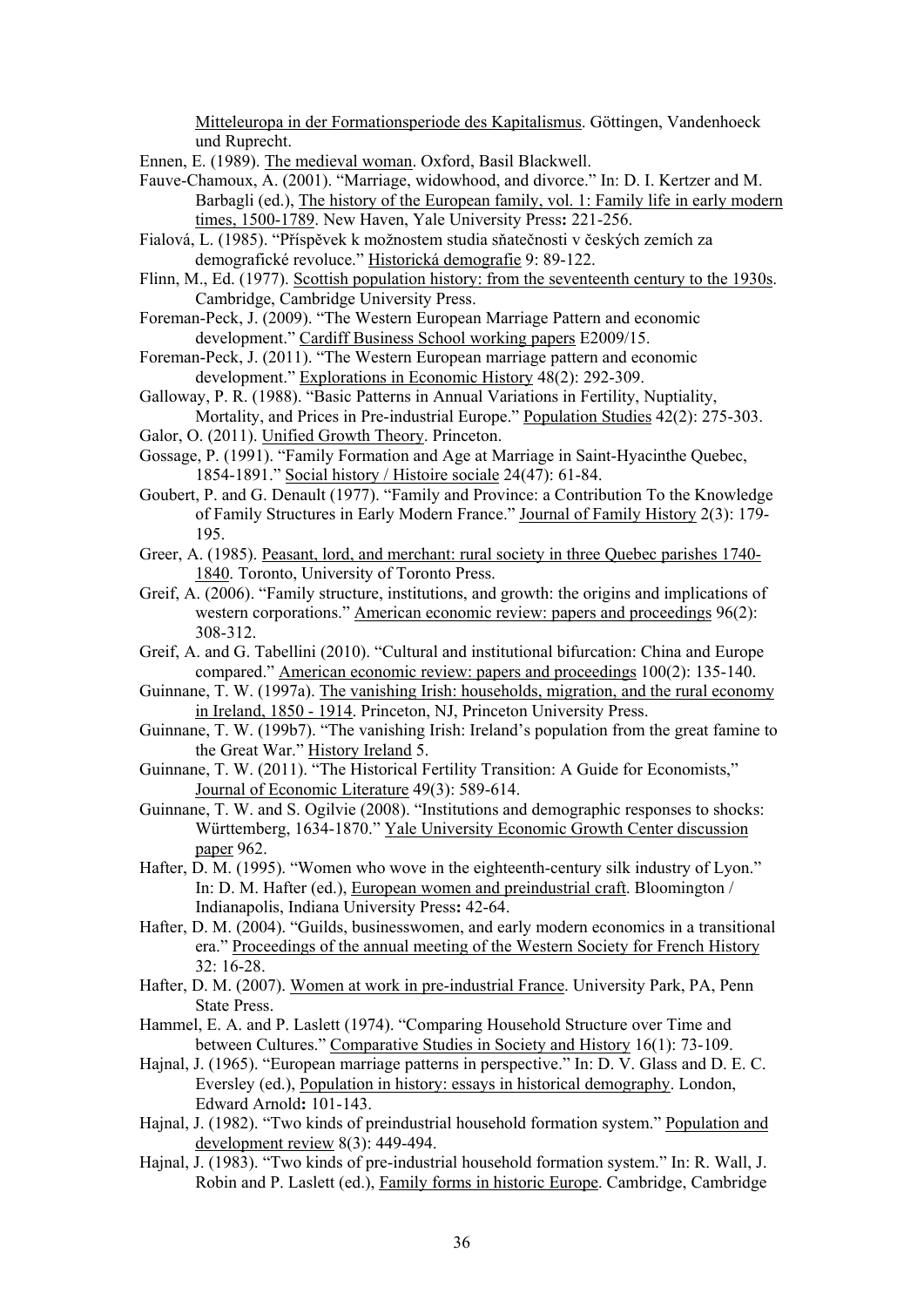University Press**:** 65-104.

- Harley, D. (1993). "Provincial midwives in England: Lancashire and Cheshire, 1660-1760." In: H. Marland (ed.), The art of midwifery: early modern midwives in Europe. London, Routledge**:** 27-48.
- Houston, R. A. (1997). "Les îles Britanniques: II. La population écossaise jusque'en 1700." In: J.-P. Bardet and J. Dupâquier (ed.), Histoire des populations de l'Europe. Paris, Fayard. 1**:** 378-382.
- Johansson, E. (1977). "The History of Literacy in Sweden, in comparison with some other countries." Educational Reports, Umeå 12: 2-42.
- Johansson, E. (2009). "The History of Literacy in Sweden, in comparison with some other countries." In: H. J. Graff, A. Mackinnon, B. Sandin and I. Winchester (ed.), Understanding literacy in its historical contexts: socio-cultural history and the legacy of Egil Johansson. Lund, Nordic Academic Press**:** 28-59.
- Kaser, K. (2000). Macht und Erbe: Männerherrschaft, Besitz und Familie im östlichen Europa (1500 - 1900). Wien [u.a.], Böhlau.
- Kelly, M. and C. Ó Gráda (2012). "The Preventive Check in Medieval and Preindustrial England." Journal of Economic History 72(4): 1015-1035.
- Kertzer, D. I. (1991). "Household history and sociological theory." Annual review of sociology 17: 155-179.
- Kertzer, D. I. (2002). "Living with kin." In: D. I. Kertzer and M. Barbagli (ed.), The history of the European family, vol. 2: Family life in the long nineteenth century, 1789-1913. New Haven, CT, Yale University Press**:** 40-72.
- Lacey, K. E. (1985). "Women and work in fourteenth and fifteenth century London." In: L. Charles and L. Duffin (ed.), Women and work in preindustrial England. London, Croom Helm**:** 24-82.
- Langdon, J. (2010). "Women and workers on royal building sites before the Black Death". Paper presented at the Tenth Anglo-American Seminar on the Medieval Economy and Society, Durham.
- Lanza, J. M. (2007). From Wives to Widows in Early Modern Paris: Gender, Economy, and Law. Aldershot, Ashgate.
- Lanza, J. M. (2009). "Les veuves dans les corporations parisiennes au XVIIIe siècle." Revue d'histoire modern et contemporaine 56(3): 92-122.
- Laslett, P. (1977). "Characteristics of the western family considered over time." Journal of family history 2(2): 89-116.
- Laslett, P. (1983). "Family and household as work group and kin group: areas of traditional Europe compared." In: R. Wall (ed.), Family forms in historic Europe. Cambridge, Cambridge University Press.
- Laslett, P. (1988). "The European family and early industrialization." In: J. Baechler, J. A. Hall and M. Mann (ed.), Europe and the rise of capitalism. Oxford, Basil Blackwell**:**  234-242.
- Laslett, P. and J. Harrison (1963). "Clayworth and Cogenhoe." In: H. E. Bell and R. L. Ollard (ed.), Historical Essays, 1600-1750, presented to David Ogg. London, Adam & Charles Black**:** 157-184.
- Laslett, P. and R. Wall, Eds. (1972). Household and family in past time. Cambridge, Cambridge University Press.
- Laurence, A. (1994). "How free were English women in the seventeenth century?" In: E. Kloek, N. Teeuwen and M. Huisman (ed.), Women of the Golden Age: an international debate on women in seventeenth-century Holland, England, and Italy. Hilversum, Verloren**:** 127-135.
- Lee, R. D. and R. S. Schofield (1981). "British population in the eighteenth century." In: R. Floud and D. N. McCloskey (ed.), The history of Britain since 1700, vol. I.
- Lehning, J. R. (1980). The peasants of Marlhes: economic development and family organization in nineteenth-century France. Chapel Hill.
- Lehning, J. R. (1992). "Socioeconomic change, peasant household structure and demographic behavior in a French department." Journal of family history 17(2): 161-181.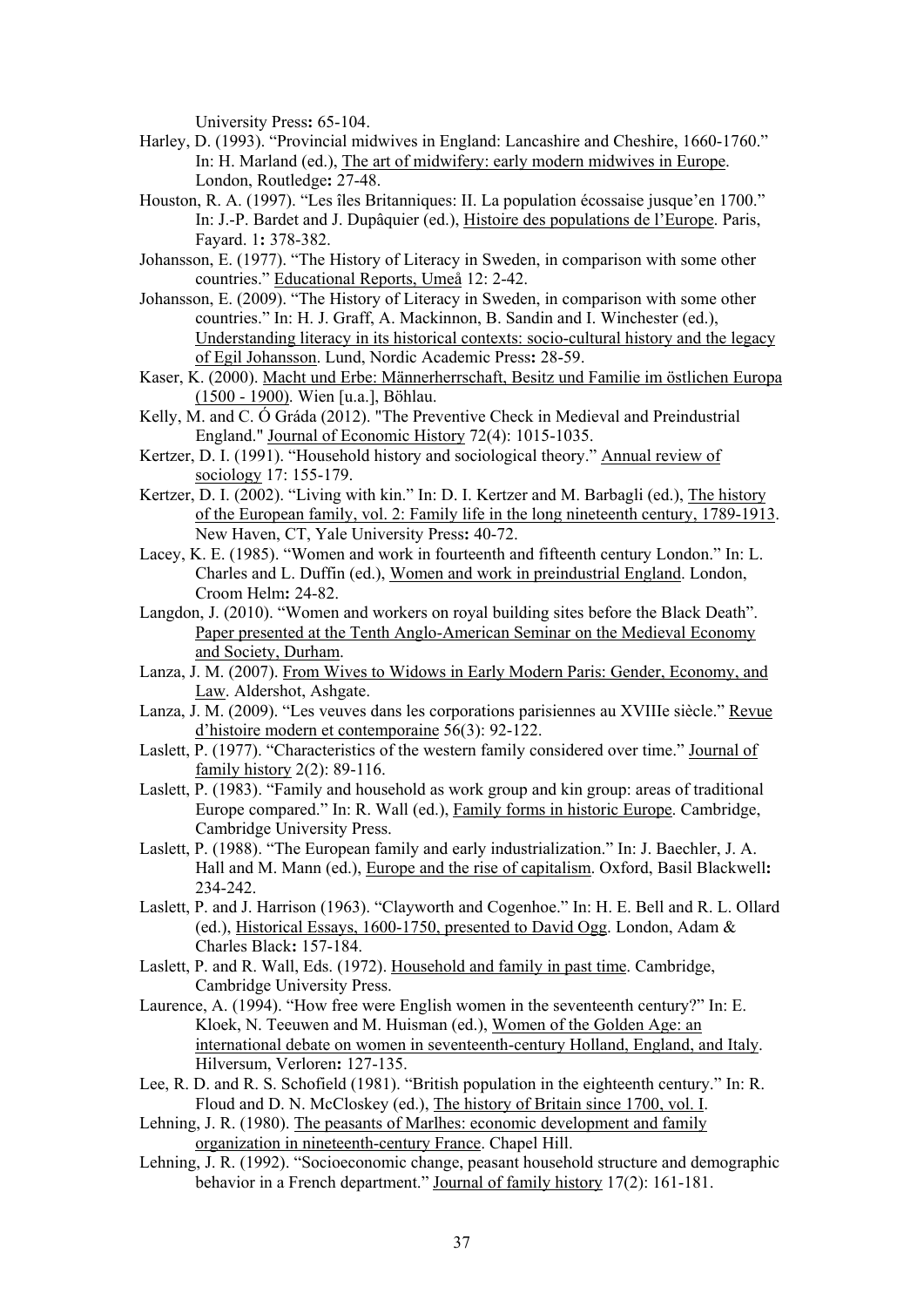- Lindert, P. H. (2004). Growing public: social spending and economic growth since the eighteenth century. Cambridge, Cambridge University Press.
- Lindström, D. (1987). "The guild, the city and the state. Craft guilds in Stockholm during the late middle and early modern ages." In: P. Nagybákay and G. Németh (ed.), III. Internationales Handwerkgeschichtliches Symposium Veszprém 18.-24.10.1986. Veszprém, Ungarische Akademie der Wissenschaften**:** 7-14.
- Lindström, D. (2000). "Stadt und Handwerk in Schweden." In: K.-H. Kaufhold and W. Reininghaus (ed.), Stadt und Handwerk in Mittelalter und früher Neuzeit. Cologne / Weimar / Vienna, Böhlau**:** 169-193.
- Macfarlane, A. (1978). The origins of English individualism: the family, property and social transition. Oxford, Blackwell.
- Macfarlane, A. (1984). "The myth of the peasantry: family and economy in a northern parish." In: R. M. Smith (ed.), Land, kinship and life-cycle. Cambridge, Cambridge University Press.
- Marland, H. (1993). "Introduction." In: H. Marland (ed.), The art of midwifery: early modern midwives in Europe and North America. London, Routledge**:** 1-8.
- Marland, H. (1993). "The midwife in the town and countryside in eighteenth-century Holland." In: H. Marland (ed.), The art of midwifery: early modern midwives in Europe and North America. London, Routledge**:** 192-214.
- McCaa, R. (1994). "Marriageways in Mexico and Spain, 1500–1900." Continuity and Change 9(01): 11-43.
- Medick, H. (1996). Weben und Überleben in Laichingen 1650-1900. Untersuchungen zur Sozial-, Kultur- und Wirtschaftsgeschichte aus der Perspektive einer lokalen Gesellschaft im frühneuzeitlichen Württemberg. Göttingen, Vandenhoeck & Ruprecht.
- Mendelson, S. and P. Crawford (1998). Women in early modern England, 1550-1720. Oxford, Clarendon Press.
- Micheletto, B. Z. (2011). "Reconsidering the southern Europe model: Dowry, women's work and marriage patterns in pre-industrial urban Italy (Turin, second half of the 18th century)." The History of the Family 16(4): 354-370.
- Mitterauer, M. (2004). Warum Europa? : Mittelalterliche Grundlagen eines Sonderwegs. München, Beck.
- Moring, B. (2003). "Nordic family patterns and the north-west European household system." Continuity and change 18(1): 77-109.
- Musgrave, E. C. (1997). "Women and the craft guilds in eighteenth-century Nantes." In: G. Crossick (ed.), The artisan and the European town, 1500-1900. Aldershot, Scolar**:**  151-171.
- Nicolini, E. A. (2007). "Was Malthus right? A VAR analysis of economic and demographic interactions in pre-industrial England." European review of economic history 11(1): 99-121.
- Ogilvie, S. (1990). "Women and proto-industrialisation in a corporate society: Württemberg textile manufacture, 1590-1790." In: W. R. Lee and P. Hudson (ed.), Women's work, family income and the structure of the family in historical perspective. Manchester, Manchester University Press**:** 76-103.
- Ogilvie, S. (1995). "Population growth and state policy in Central Europe before industrialization." Centre for History and Economics working paper.
- Ogilvie, S. (1997). State corporatism and proto-industry: the Württemberg Black Forest, 1580-1797. Cambridge, Cambridge University Press.
- Ogilvie, S. (2003). A bitter living: women, markets, and social capital in early modern Germany. Oxford, Oxford University Press.
- Ogilvie, S. (2004). "How does social capital affect women? Guilds and communities in early modern Germany." American historical review 109(2): 325-359.
- Ogilvie, S. (2005). "The use and abuse of trust: the deployment of social capital by early modern guilds." Jahrbuch für Wirtschaftsgeschichte 2005(1): 15-52.
- Ogilvie, S. and J. S. S. Edwards (1998). "Ženy a "druhé nevolnictví" v Cechách na pocátku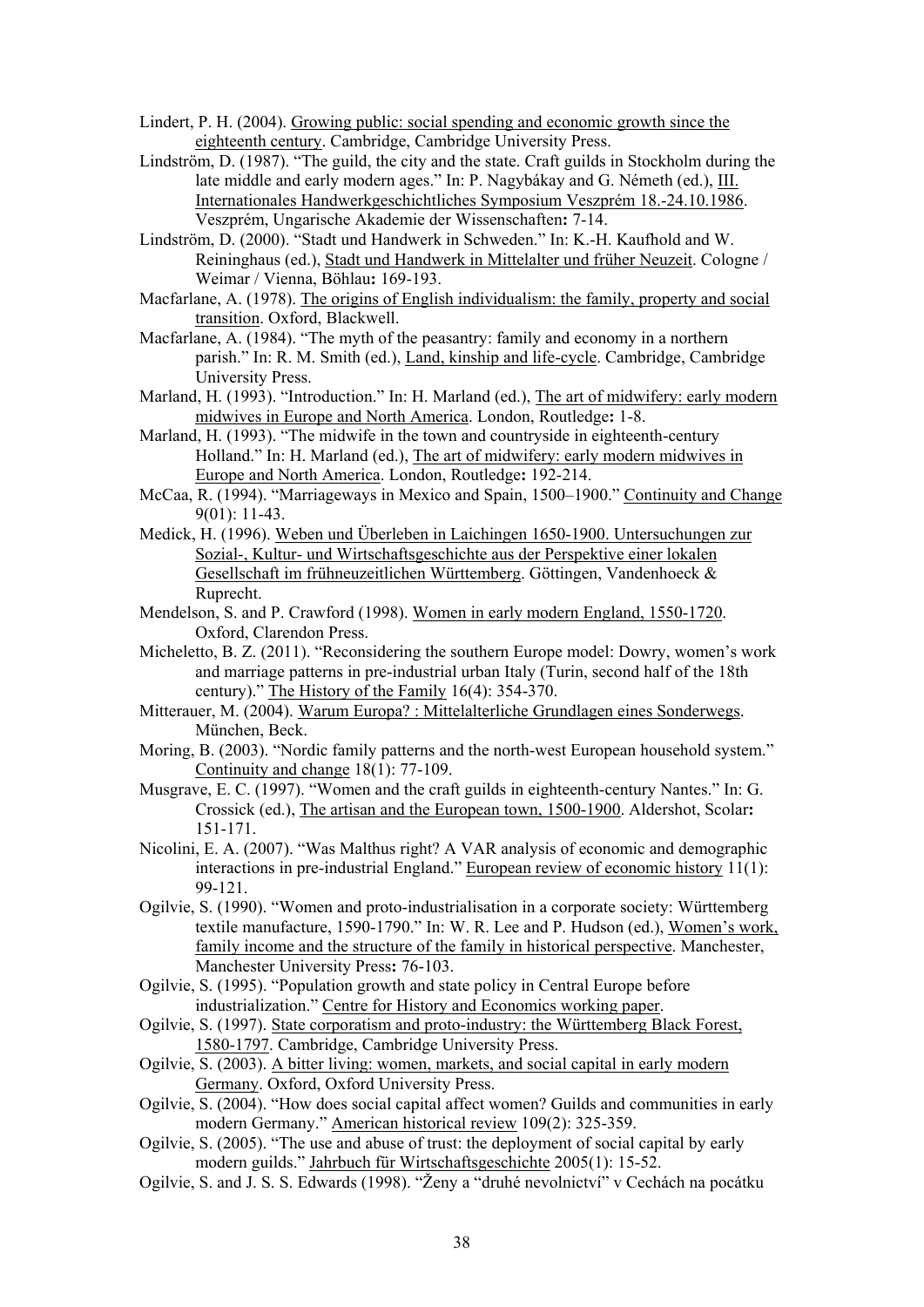novoveku." Historická demografie 22: 5-49.

- Ogilvie, S. and J. S. S. Edwards (2000). "Women and the "second serfdom": evidence from early modern Bohemia." Journal of economic history 60(4): 961-994.
- Ogilvie, S., M. Küpker, et al. (2011). "Krämer und ihre Waren im ländlichen Württemberg zwischen 1600 und 1740." Zeitschrift für Agrargeschichte und Agrarsoziologie 59(2): 54-75.
- Pérez Moreda, V. (1997). "La péninsule Ibérique: I. La population espagnole à l'époque modern (XVIe-XVIIIe siècle)." In: J.-P. Bardet and J. Dupâquier (ed.), Histoire des populations de l'Europe. Paris, Fayard. 1**:** 463-479.
- Perrin, C.-E. (1963). "Note sur la population de Villeneuve St Georges au IXe siecle." Le Moyen Age 69: 75-86.
- Prior, M. (1994). "Freedom and autonomy in England and the Netherlands: women's lives and experience in the seventeenth century." In: E. Kloek, N. Teeuwen and M. Huisman (ed.), Women of the Golden Age: an international debate on women in seventeenth-century Holland, England, and Italy. Hilversum, Verloren**:** 137-140.
- Reher, D. S. (1991). "Marriage Patterns in Spain, 1887-1930." Journal of Family History 16(1): 7-30.
- Reher, D. S. (1998). "Family Ties in Western Europe: Persistent Contrasts." Population and development review 24(2): 203-234.
- Reher, D. S. (1998). "Le Monde ibérique: I. L'Espagne." In: J.-P. Bardet and J. Dupâquier (ed.), Histoire des populations de l'Europe. Paris, Fayard. 2**:** 533-553.
- Reis, J. (2005). "Economic growth, human capital formation and consumption in western Europe before 1800." In: R. C. Allen, T. Bengtsson and M. Dribe (ed.), Living standards in the past: new perspectives on well-being in Asia and Europe. Oxford, Oxford University Press**:** 195-225.
- Rippmann, D. (1996). "Frauenarbeit im Wandel. Arbeitsteilung, Arbeitsorganisation und Entlöhnung im Weinbau am Oberrhein (15./16. Jahrhundert)." In: H. V. Wunder, Christina (ed.), Weiber, Menscher, Frauenzimmer. Frauen in der ländlichen Gesellschaft 1500-1800. Göttingen, Vandenhoeck & Ruprecht**:** 26-59.
- Rowland, R. (1987). "Nupcialidade, família, Mediterrâneo." Boletín de la Asociación de Demografía Histórica 5(2).
- Rowland, R. (1988). "Sistemas matrimoniales en la Península Ibérica (siglos XVI-XIX)." In: V. Pérez -Moreda and D. S. Reher (ed.), Demografía histórica en España. Madrid, Ediciones El Arquero**:** 607 p.
- Rowland, R. (1998). "Le Monde ibérique: II. Le Portugal de 1800 à 1914: prélude à la transition." In: J.-P. Bardet and J. Dupâquier (ed.), Histoire des populations de l'Europe. Paris, Fayard. 2**:** 553-560.
- Ruggles, S. (1999). "The limitations of English family reconstitution: English population history from family reconstitution 1580-1837." Continuity and Change 14(1): 105-130.
- Ryter, A. (1997). "Die Geschlechtsvormundschaft in der Schweiz: Das Beispiel der Kantone Basel-Landschaft und Basel-Stadt." In: U. Gerhard (ed.), Frauen in der Geschichte des Rechts: von der frühen Neuzeit bis zur Gegenwart. Munich, Beck**:** 494-508.
- Schama, S. (1987). The embarrassment of riches. An interpretation of Dutch culture in the Golden Age. London, Collins.
- Schofield, R. (1985). "English Marriage Patterns Revisited." Journal of Family History 10(1): 2-20.
- Shaffer, J. W. (1982). Family and farm: agrarian change and household organization in the Loire Valley, 1500-1900. Albany, State University of New York Press.
- Shahar, S. (1983). The fourth estate: a history of women in the Middle Ages. London, Methuen.
- Silverman, S. F. (1968). "Agricultural Organization, Social Structure, and Values in Italy: Amoral Familism Reconsidered." American anthropologist 70(1): 1-20.
- Skovgaard-Petersen, V. (1990). "Literacy in the Nordic countries 1550–1900: A comparative study." Scandinavian Journal of History 15(1-2): 1-5.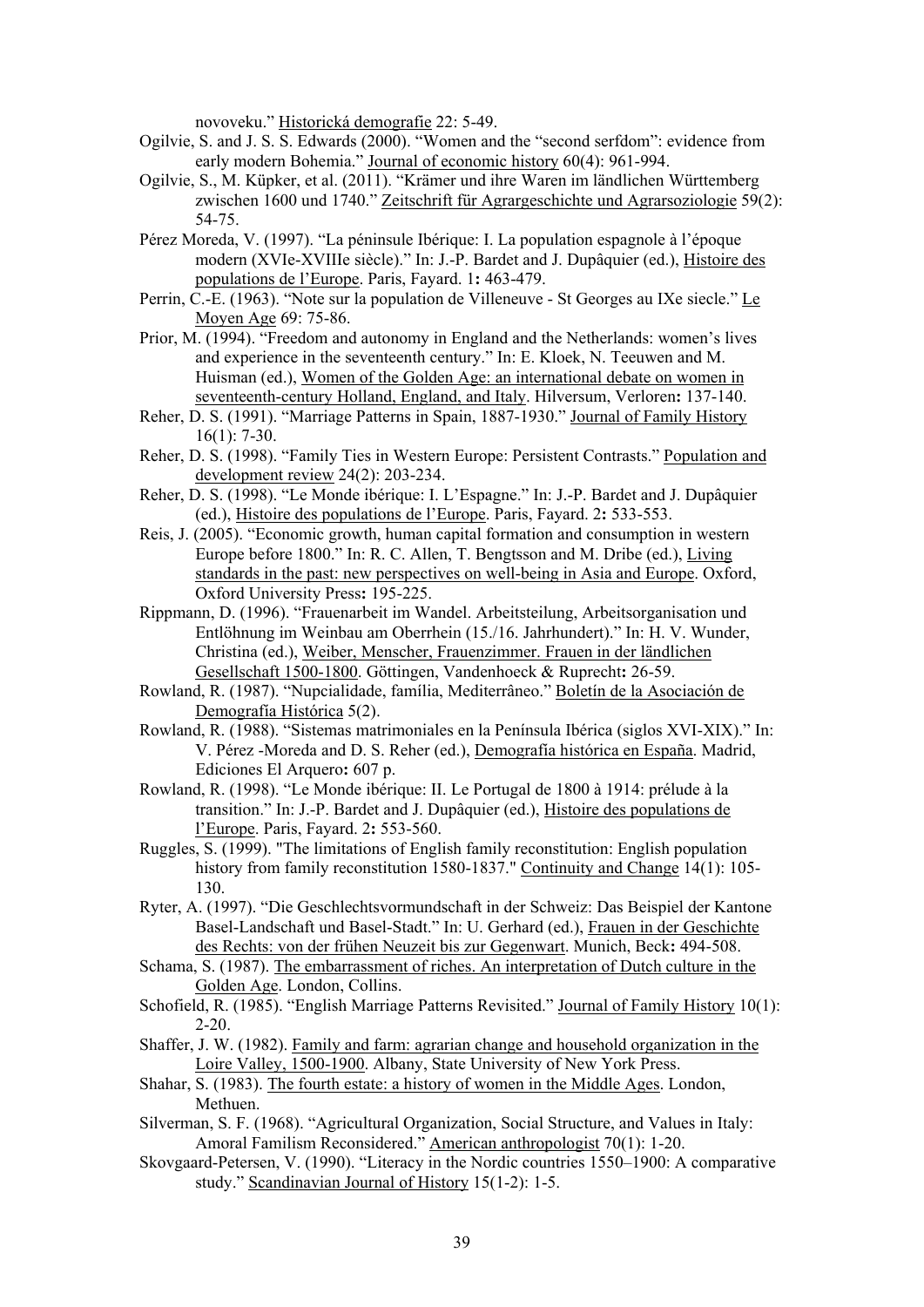- Smith, D. S. (1977). "A homeostatic demographic regime: patterns in West European family reconstitution studies." In: R. D. Lee (ed.), Population patterns in the past. New York**:**  107-122.
- Smith, D. S. (1993). "American family and demographic patterns and the northwest European model." Continuity and Change 8(3): 389-415.
- Smith, R. M. (1978). "Population and its geography in England 1500-1730." In: R. A. Dodgshon and R. A. Butlin (ed.), An historical geography of England and Wales. London**:** 199-237.
- Smith, R. M. (1979). "Some reflections on the evidence of the origins of the 'European marriage pattern' in England." In: C. C. Harris (ed.), The sociology of the family: new directions for Britain. Keele**:** 74-112.
- Smith, R. M. (1981). "Fertility, economy and household formation in England over three centuries." Population and development review 7(4): 595-622.
- Smith, R. M. (1999). "Relative prices, forms of agrarian labour and female marriage patterns in England, 1350-1800", in I. Devos and L. Kennedy (eds.), Marriage and rural economy: Western Europe since 1400. Brussels, Brepols: 19-48.
- Snell, K. D. M. (1981). "Agricultural seasonal unemployment, the standard of living, and women's work in the South and East, 1690-1860." Economic history review 2nd ser. 34: 407-437.
- Snell, K. D. M. (1985). Annals of the labouring poor: social change and agrarian England 1660-1900. Cambridge, Cambridge University Press.
- Sogner, S. (1998). "The Norwegian stem family: myth or reality?" In: A. Fauve-Chamoux and E. Ochiai (ed.), House and the stem family in Eurasian perspective (Proceedings of the C 18 Session, Twelfth International Economic History Congress, August 1998. Sevilla, Twelfth International Economic History Congress**:** 95-114.
- Solar, P. M. (1995). "Poor relief and English economic development before the industrial revolution." Economic history review NS 48(1): 1-22.
- Sonnino, E. (1997). "L'Italie: II. Le tournant du XVIIe siècle." In: J.-P. Bardet and J. Dupâquier (ed.), Histoire des populations de l'Europe. Paris, Fayard. 1**:** 496-508.
- Sovič, S. (2008). "European Family History: Moving Beyond Stereotypes of 'East' and 'West' " Cultural and social history 5(2): 141-163.
- Szołtysek, M. (2007). "Central European household and family systems, and the 'Hajnal– Mitterauer' line: The parish of Bujakow (18th–19th centuries)." The History of the Family 12(1): 19-42.
- Szołtysek, M. (2008). "Three kinds of preindustrial household formation system in historical Eastern Europe: A challenge to spatial patterns of the European family." The History of the Family 13(3): 223-257.
- Teibenbacher, P. (2012). "Fertility decline in the southeastern Austrian Crown lands. Was there a Hajnal line or a transitional zone?" Max-Planck-Institut für demografische Forschung Working Paper 2012-020.
- Todd, E. (1983). The explanation of ideology: family structures and social systems. Oxford, Basil Blackwell.
- Ulbrich, C. (1999). Shulamit und Margarete: Macht, Geschlecht und Religion in einer ländlichen Gesellschaft des 18. Jahrhunderts. Vienna / Cologne / Weimar, Böhlau.
- Van den Heuvel, D. (2007). Women and entrepreneurship: female traders in the Northern Netherlands, c. 1580-1815. Amsterdam, Aksant.
- Van Nederveen Meerkerk, E. (2006). De draad in eigen handen. Vrouwen in loonarbeid in de Nederlandse textielnijverheid, 1581-1810. Amsterdam, Vrije Universiteit.
- Van Nederveen Meerkerk, E. (2010). "Market wage or discrimination? The remuneration of male and female wool spinners in the seventeenth-century Dutch Republic." Economic history review 63(1): 165-186.
- Van Zanden, J. L. (2011). "The Malthusian intermezzo: Women's wages and human capital formation between the late Middle Ages and the demographic transition of the 19th century." The History of the Family 16(4): 331-342.
- Van Zanden, J. L. and B. Van Leeuwen (2012). "Persistent but not consistent: The growth of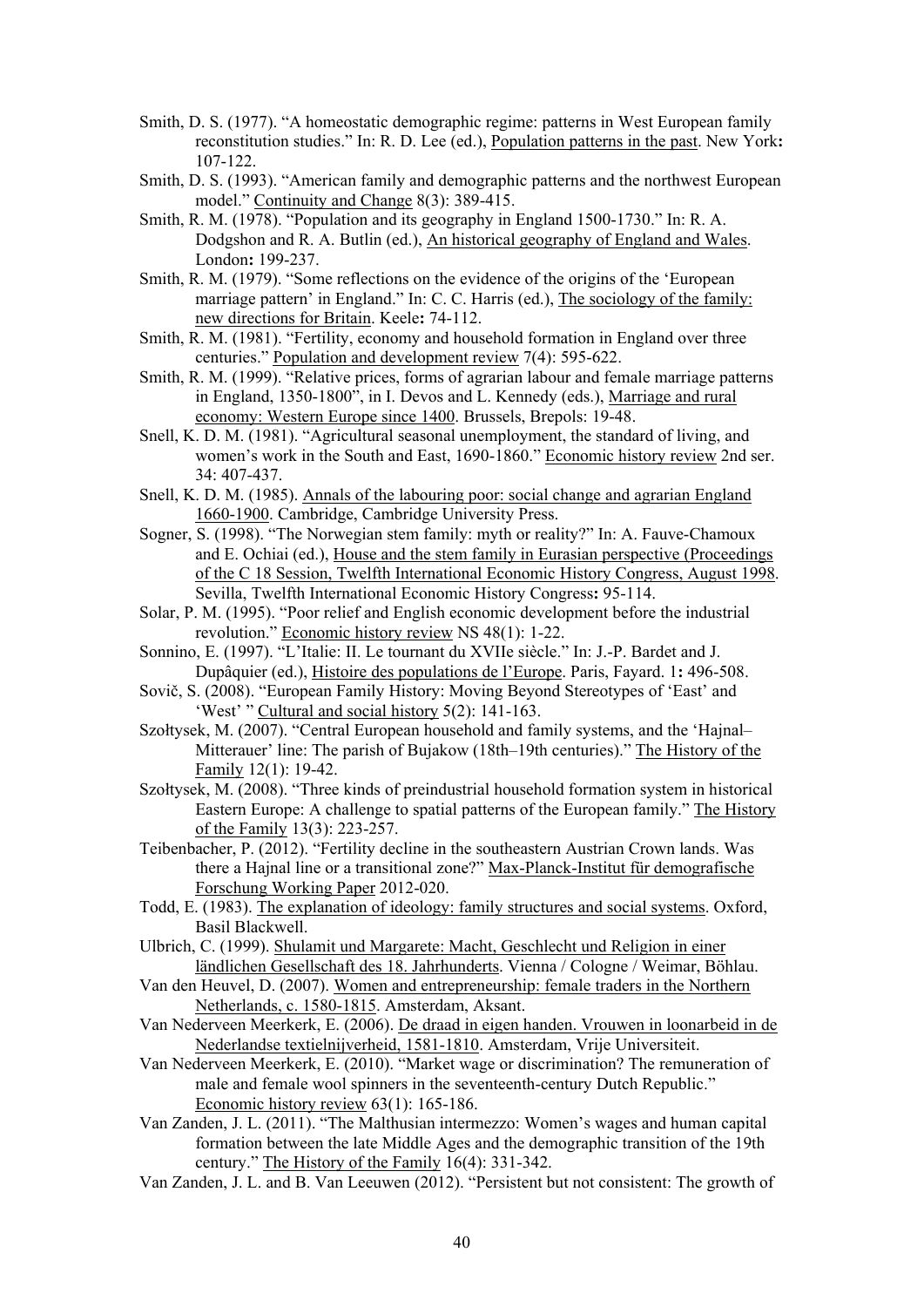national income in Holland 1347–1807." Explorations in Economic History 49(2): 119-130.

- Van Zanden, J. L. and A. Van Riel (2004). The strictures of inheritance: the Dutch economy in the nineteenth century Princeton, NJ.
- Velková, A. (2009). Krutá vrchnost, ubozí poddaní? Proměny venkovské rodiny a společnosti v 18. a první polovině 19. století na příkladu západočeského panství Št'áhlavy. Praha, Historický Ústav.
- Viazzo, P. (2005). "South of the Hajnal line: Italy and southern Europe." In: T. Engelen and A. P. Wolf (ed.), Marriage and family in Eurasia: perspectives on the Hajnal hypothesis. Amsterdam, Aksant**:** 129-164.
- Viazzo, P. P. (2003). "What's so special about the Mediterranean? Thirty years of research on household and family in Italy." Continuity and change 18(1): 111-137.
- Voigtländer, N. and H.-J. Voth (2006). "Why England? Demographic factors, structural change and physical capital accumulation during the Industrial Revolution." Journal of economic growth 11(4): 319-361.
- Voigtländer, N. and H.-J. Voth (2010). "How the West 'invented' fertility restriction." NBER working paper 17314.
- Wall, R. (1980). "Regional and temporal variations in English household structure from 1650." In: J. Hobcraft and P. Rees (ed.), Regional demographic development. London, Croom Helm**:** 89-113.
- Wall, R. (1983). "The household: demographic and economic changes in England 1650- 1970." In: R. Wall, J. Robin and P. Laslett (ed.), Family forms in historic Europe. Cambridge, Cambridge University Press**:** 493-512.
- Wang, F., C. Campbell and J. Z. Lee (2010). "Agency, hierarchies, and reproduction in northeastern China, 1749-1840", in N. O. Tsuya, F. Wang, G. Alter and J. Z. Lee (ed.), Prudence and pressure: reproduction and human agency in Europe and Asia, 1700-1900. Cambridge, Mass., MIT Press: 287-316.
- Weir, D. R. (1984). "Life under pressure: France and England, 1670-1870." Journal of economic history 44(1): 27-47.
- Weisdorf, J., F. Cinnirella, et al. (2012). "Malthus in the Bedroom: Birth Spacing as a Preventive Check Mechanism in England, 1540-1850". Paper presented at the 9th European Social Science History Conference Glasgow, 11 Apr. 2012.
- Wesoly, K. (1985). Lehrlinge und Handwerksgesellen am Mittelrhein. Ihre soziale Lage und ihre Organisation vom 14. bis ins 17. Jahrhundert. Frankfurt am Main, Kramer.
- Wiesner, M. E. (1986). Working women in Renaissance Germany. New Brunswick, NJ, Rutgers University Press.
- Wiesner, M. E. (1989). "Guilds, male bonding and women's work in early modern Germany." Gender & history 1(1): 125-137.
- Wiesner, M. E. (1991). " 'Wandervogels' Women: Journeymen's Concepts of Masculinity in Early Modern Germany." Journal of Social History 24(4): 767-782.
- Wiesner, M. E. (2000). Women and gender in early modern Europe. Cambridge, Cambridge University Press.
- Wrightson, K. and D. Levine (1979). Poverty and piety in an English village: Terling, 1525- 1700. London.
- Wrigley, A. E. (2004). "British population during the 'long' eighteenth century, 1680-1840." In: R. Floud and P. Johnson (ed.), The Cambridge economic history of modern Britain, vol. 1: Industrialisation, 1700-1860. Cambridge, Cambridge University Press**:**  57-95.
- Wrigley, E. A. (1966). "Family limitation in pre-industrial England." Economic history review 19: 82-109.
- Wrigley, E. A., R. Davies, et al. (1997). English population history from family reconstitution, 1580-1838. Cambridge, Cambridge University Press.
- Wrigley, E. A. and R. S. Schofield (1981). The population history of England, 1541-1871: a reconstruction. Cambridge, Cambridge University Press.
- Wrigley, E. A. and R. S. Schofield (1983). "English Population History from Family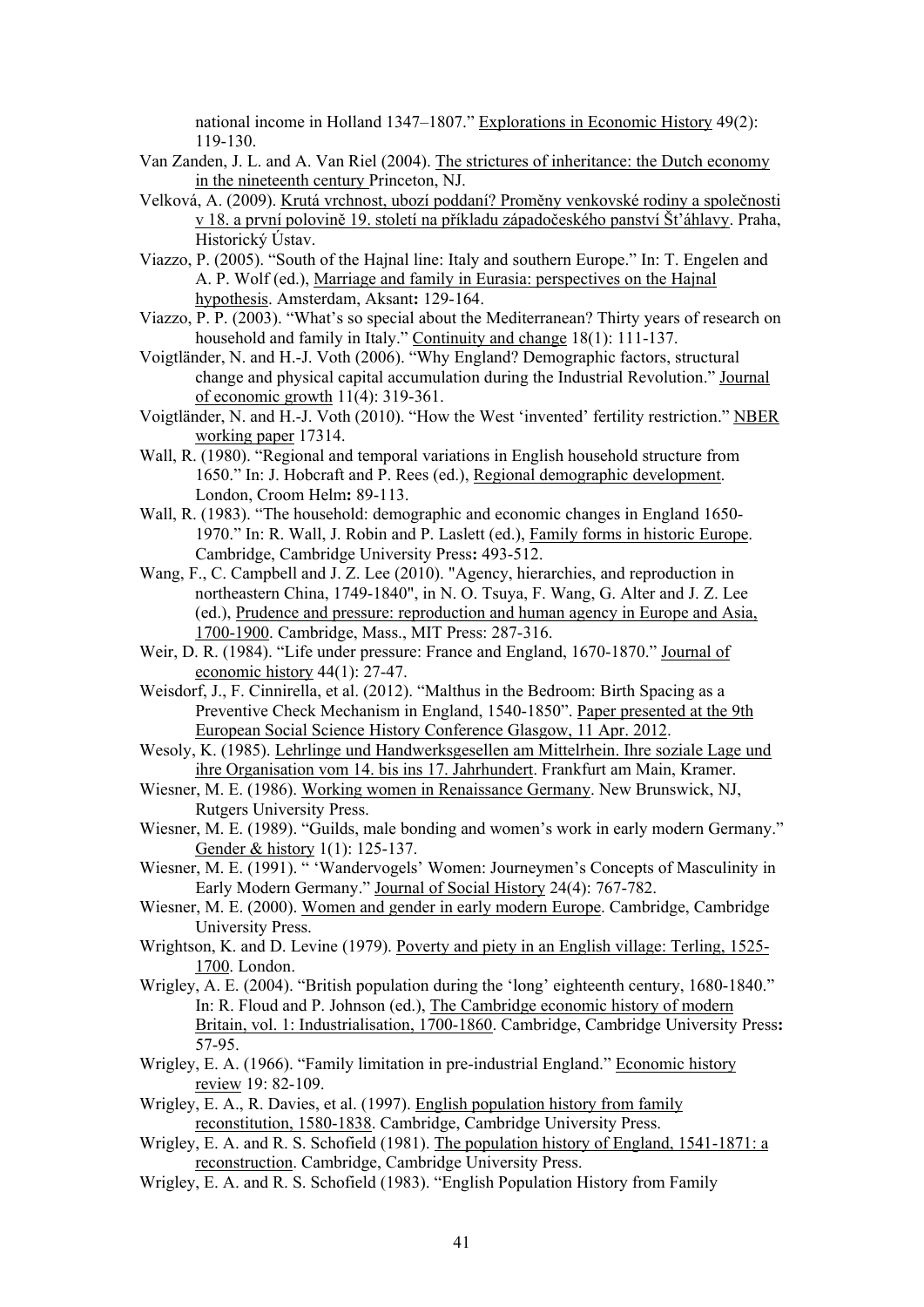Reconstitution: Summary Results 1600-1799." Population Studies 37(2): 157-184. Zeitlhofer, H. (2003). "Die 'eiserne Ketten' der Heirat. Eine Diskussion des Modells der 'ökonomischen Nischen' am Beispiel der südböhmischen Pfarre Kapličky, 1640- 1840." In: C. Duhamelle and J. Schlumbohm (ed.), Eheschließungen im Europa des 18. und 19. Jahrhunderts. Muster und Strategien. Göttingen, 2003**:** 35-64.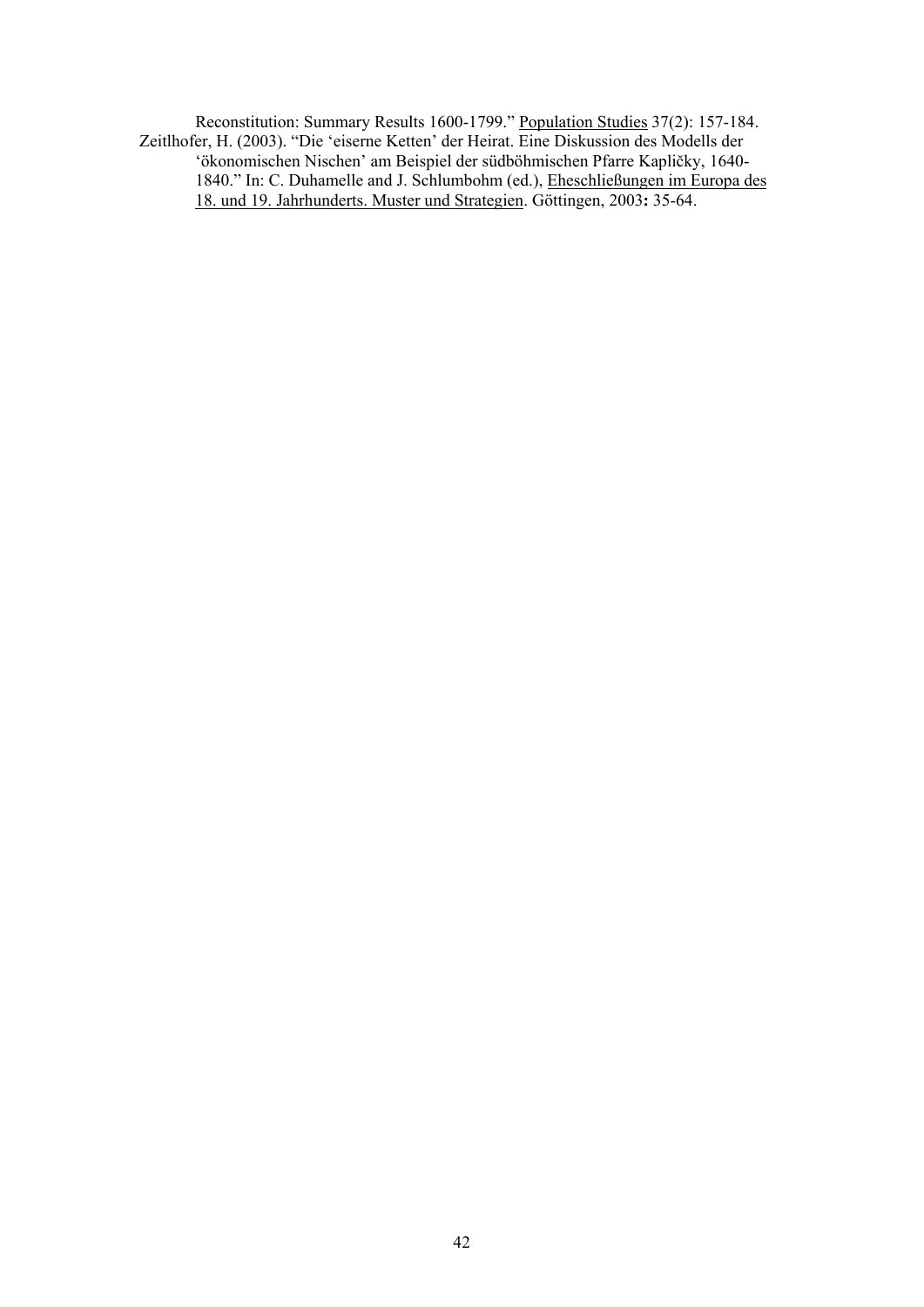#### Appendix A: Sources Used in Compiling Metastudy

- Alderson, A. S. and S. K. Sanderson (1991). "Historic European Household Structures and the Capitalist World-Economy." Journal of Family History 16(4): 419-432, here pp. 426-7 (Tables 1-3).
- Alexandrov, V. A. (1982). "Typology of the Russian Peasant Family in the Feudal Period." Soviet Studies in History 21(2): 26-62, here p. 42 (Table 4).
- Anderson, M. (1971). Family Structure in Nineteenth-Century Lancashire. Cambridge, Cambridge University Press, here pp. 44, 84.
- Anderson, M. (1972). "Household structure and the industrial revolution: mid nineteenth century Preston in comparative perspective." In: P. Laslett and R. Wall (ed.), Household and family in past time. Cambridge, Cambridge University Press**:** 215- 236, here p. 220 (Table 7.3).
- Anderson, M. (1998). "Les îles Britanniques: II. L'Écosse." In: J.-P. Bardet and J. Dupâquier (ed.), Histoire des populations de l'Europe. Paris, Fayard. 2**:** 337-341, here p. 341.
- Andorka, R. (1994). "The Historical Demography of a Proper Hungarian Village: Átány in the Eighteenth and Nineteenth Centuries." Journal of Family History 19(4): 311-331, here pp. 318, 319 (Table 6), 325 (Table 10), 326-7 (Table 11).
- Andorka, R. (1998). "L'Europe centrale: I. La population hongroise du XVIIIe siècle à 1914." In: J.-P. Bardet and J. Dupâquier (ed.), Histoire des populations de l'Europe. Paris, Fayard. 2**:** 427-438, here p. 434.
- Andorka, R. and T. Faragó (1983). "Pre-industrial household structure in Hungary." In: R. Wall, J. Robin and P. Laslett (ed.), Family forms in historic Europe. Cambridge, Cambridge University Press**:** 281-305, here p. 293 (Table 9.6).
- Armstrong, D. (1994). "Birth, marriage and death in Elizabethan Cumbria." Local population studies 53: 29-41, here p. 31.
- Armstrong, W. A. (1972). "A note on the household structure of mid-nineteenth-century York in comparative perspective." In: P. Laslett and R. Wall (ed.), Household and family in past time. Cambridge, Cambridge University Press**:** 205-214, here pp. 211 (Table 6.10), 212, 213 (Table 6.12).
- Avdeev, A., A. Blum and I. Troitskaia (2004). "Peasant marriage in nineteenth-century Russia." Population 59(6): 721-764, here p. 13 (Table 6).
- Bardet, J.-P. (1997). "Fécondité et natalité." In: J.-P. Bardet and J. Dupâquier (ed.), Histoire des populations de l'Europe. Paris, Fayard. 1**:** 317-344, here pp. 321, 330, 332, 337, 339.
- Bardet, J.-P. (1997). "Russie, Pologne, pays Baltes: III. Les pays Baltes." In: J.-P. Bardet and J. Dupâquier (ed.), Histoire des populations de l'Europe. Paris, Fayard. 1**:** 573-576, here pp. 575-6.
- Bardet, J.-P. (1998). "La France en déclin." In: J.-P. Bardet and J. Dupâquier (ed.), Histoire des populations de l'Europe. Paris, Fayard. 2**:** 287-325, here p. 321.
- Benedict, P. (1991). "The Huguenot Population of France, 1600-1685: The Demographic Fate and Customs of a Religious Minority." Transactions of the American Philosophical Society NS 81(5): i-164, here pp. 27 (Table 6), 51 (Table 12).
- Benigno, F. (1989). "The southern Italian family in the early modern period: a discussion of co-residential patterns." Continuity and change 4(1): 165-194, here pp. 169-71, 174, 183, 185-6, 194 n. 104.
- Beránková, J. (1994). "Demografický vývoj města Kouřimi v letech 1650–1850." Historická demografie 18: 69-104, here p. 80.
- Bérélowitch, W. (1997). "Russie, Pologne, pays Baltes: I. La Russie." In: J.-P. Bardet and J. Dupâquier (ed.), Histoire des populations de l'Europe. Paris, Fayard. 1**:** 554-562, here p. 562.
- Bérélowitch, W. (1998). "L'Europe orientale: I. La Russie." In: J.-P. Bardet and J. Dupâquier (ed.), Histoire des populations de l'Europe. Paris, Fayard. 2**:** 487-505, here pp. 490,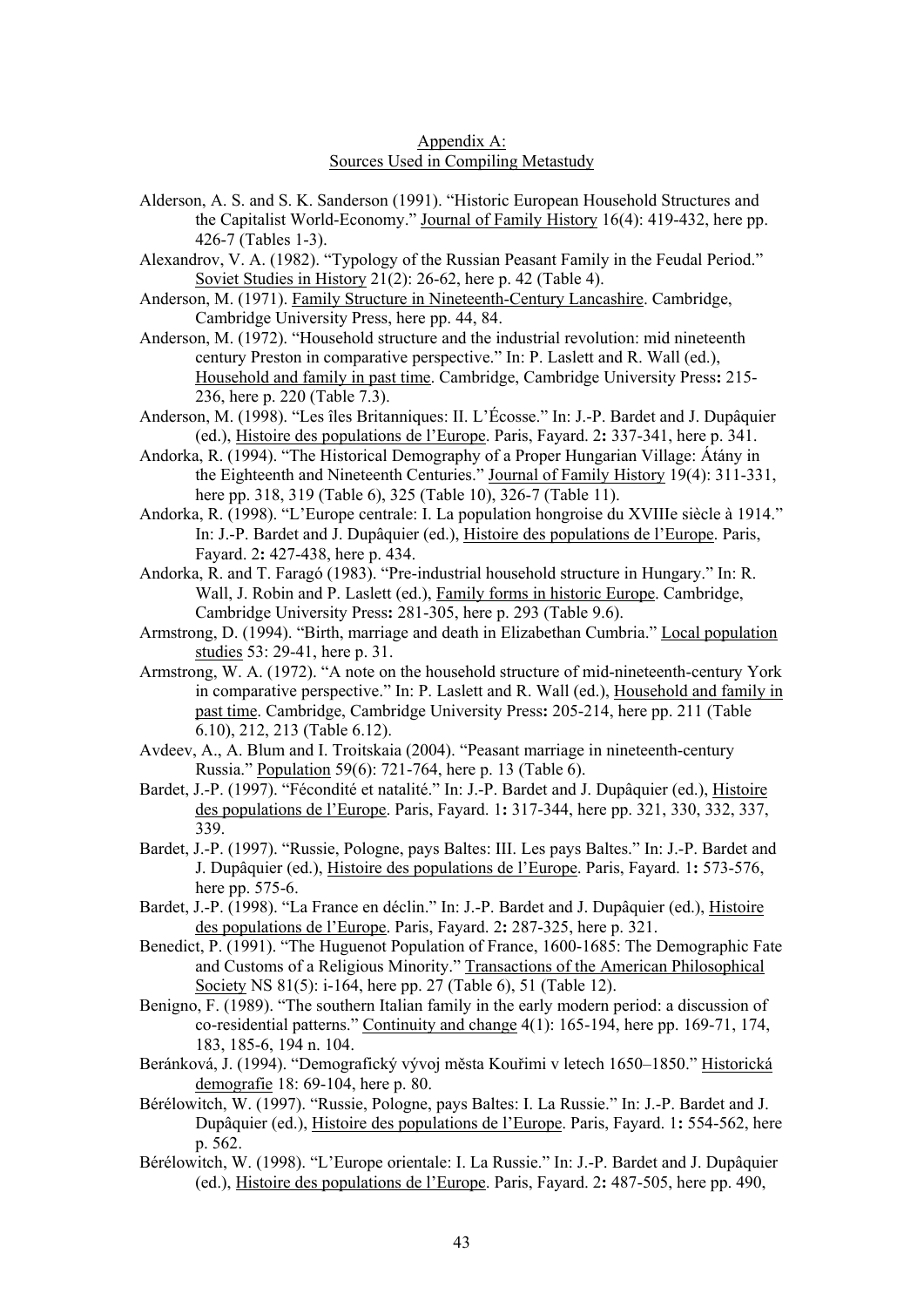500.

- Berkner, L. K. (1974). "Inheritance, land tenure and family structure in Lower Saxony at the end of the seventeenth century". Paper presented to the Past & Present Conference, May 1974, here pp. 13-14 (Table).
- Bideau, A. (1972). "La population de Thoissey au XVIIIe et XIX siècles. Étude de démographie historique." Bulletin du Centre d'Histoire Economique et Sociale de la région lyonnaise 1972(2): 23-42, here p. 31.
- Biraben, J.-N. (1972). "A southern French village. The inhabitants of Montplaisant in 1644." In: P. Laslett and R. Wall (ed.), Household and family in past time. Cambridge, Cambridge University Press**:** 237-254, here pp. 244-54 (ideographs).
- Blockmans, W. (1997). "Les temps des crises (XIVe et XVe siècles): L'Europe du Nord." In: J.-P. Bardet and J. Dupâquier (ed.), Histoire des populations de l'Europe. Paris, Fayard. 1**:** 185-200, here pp. 197-8.
- Caftanzoglou, R. (1994). "The Household Formation Pattern of a Vlach Mountain Community of Greece: Syrrako 1898-1929." Journal of Family History 19(1): 79-98, here pp. 82 (Table 1), 88 (Table 5).
- Čáňová, E. (1989). "Population of the Třeboň dominion." Historická demografie 13: 33-58, here pp. 52-3 (Tables 4a-4b), 55-6 (Table 5a), p. 57-8 (Table 5b).
- Čáňová, E. (1992). "Studium historicke rodiny." Demografie 34: 131-136, here p. 132 (Table).
- Čáňová, E. and P. Horská (1972). "Obyvatelstvo obce Břevnova v církevních pramenech z let 1651 až 1800." Acta Universitatis Carolinae - Philosophica et Historica 3: 81-100, here p. 98
- Cerman, M. (1994). "Bohemia after the Thirty Years' War: some theses on population structure, marriage and family." Journal of Family History 19(2): 149-175, here p. 165 (Table 7), 166.
- Cerman, M. (1997). "Mitteleuropa und die 'europäischen Muster'. Heiratsverhalten und Familienstruktur in Mitteleuropa, 16.-19. Jahrhundert." In: J. Ehmer, T. K. Hareven and R. Wall (ed.), Historische Familienforschung. Ergebnisse und Kontroversen. Michael Mitterauer zum 60. Geburtstag. Frankfurt a.M. / New York**:** 327-346, here pp. 333, 335, 343 (Tables 1.3 & 1.4), 344 (Table 2.2), 345 (Table 3.2), 346 (Tables 3.4 & 3.6).
- Cerman, M. (2001). "Central Europe and the European marriage pattern: marriage patterns and family structure in Central Europe, sixteenth-nineteenth centuries." In: R. Wall, T. K. Hareven, J. Ehmer and M. Cerman (ed.), Family history revisited: comparative perspectives. Newark, University of Delaware Press**:** 282-307, here pp. 285 (Table 1), 287 (Table 3), 289 (Table 4), 291 (Table 6), 293 (Table 8), 295 (Table 10), 296.
- Chojnacka, H. (1976). "Nuptiality Patterns in an Agrarian Society." Population Studies 30(2): 203-226, here p. 205 (Table 1).
- Clarkson, L. A. (1978). "Household and family structure in Armagh City, 1770." Local population studies 20: 14-31, here p. 29 (Table 6).
- Clarkson, L. A. (1987). "The Demography of Carrick-on-Suir, 1799." Proceedings of the Royal Irish Academy. Section C: Archaeology, Celtic Studies, History, Linguistics, Literature 87C: 13-36, here pp. 26, 35 (Table iv).
- Clausen, N. F. and H. J. Marker (2012). "Did the Transformation of Denmark in the 19th Century Influence the Marriage Pattern and Age of First Marriage?". Paper presented at the 9th European Social Science History Conference, Glasgow, 11 Apr. 2012, here p. 13 (Table 4), Appendix (Table on marital status by age).
- Collenteur, G. and R. Paping (2004). "Age at first marriage in eighteenth and nineteenthcentury Russa and the Netherlands: tradition or economic and social circumstances?" In: P. Kooij and R. Paping (ed.). Wageningen, Nederlands Agronomisch Historisch Institut**:** 147-167, here p. 152.
- Czap, P. (1978). "Marriage and the Peasant Joint Family in Russia." In: D. L. Ransel (ed.), The family in imperial Russia: new lines of historical research. Urbana, IL, University of Illinois Press**:** 103-123, here p. 112 (Table 2), 113 (Table 3), 114 (Table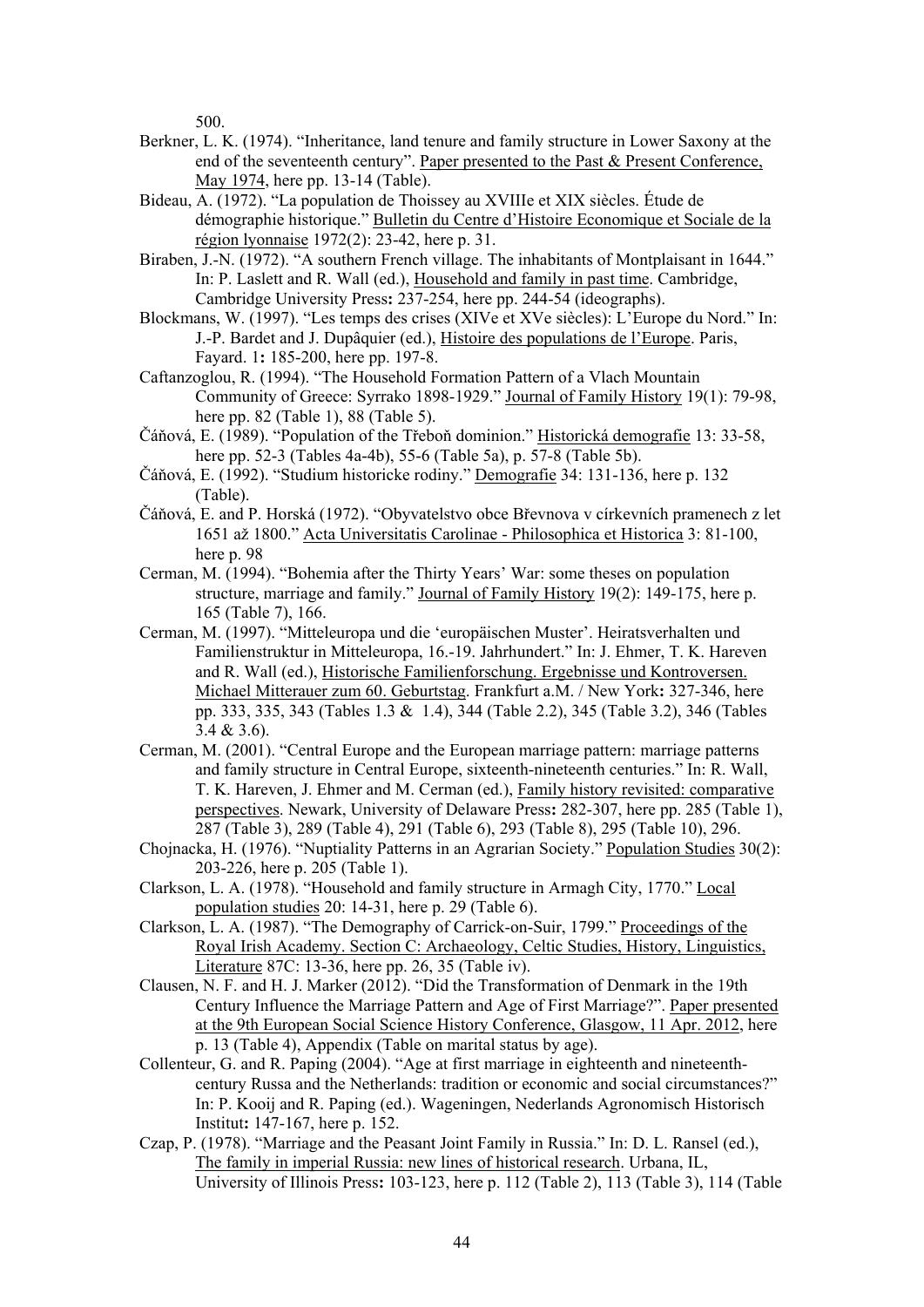14), 118-19.

- Czap, P. (1983). ""A large family: the peasant's greatest wealth": serf households in Mishino, Russia, 1814-1858." In: R. Wall, J. Robin and P. Laslett (ed.), Family forms in historic Europe. Cambridge, Cambridge University Press**:** 105-152, here pp. 119 (Table 3.4), 147 (Table 3.16).
- Da Molin, G. (1990). "Family Forms and Domestic Service in Southern Italy From the Seventeenth To the Nineteenth Centuries." Journal of Family History 15(1): 503-527, here pp. 506-07 (Table 1), 508 (Table 2), 511 (Table 3), 512 (Table 4).
- Danhieux, L. (1983). "The evolving household: the case of Lampernisse, West Flanders." In: R. Wall, J. Robin and P. Laslett (ed.), Family forms in historic Europe. Cambridge, Cambridge University Press**:** 409-420. here p. 414.
- Dányi, D. (1994). "Villein Households of the Palóc Population, 1836–1843." Journal of Family History 19(4): 389-408, here p. 395 (Table 2), 396 (Table 3).
- De Vries, J. (1985). "The Population and Economy of the Preindustrial Netherlands." Journal of Interdisciplinary History 15(4): 661-682, here p. 665 (Table 2).
- Derosas, R., M. Breschi, A. Fornasin, M. Manfredini and C. Munno (2012). "Between Constraints and Coercion. Marriage and Social Reproduction in Northern and central Italy, 18th-19th Centuries." University of Venice Department of Economics working papers 02/WP/2012, here pp. 11, 18 (Table 2).
- Derouet, B. (1980). "Une démographie sociale différentielle: Clés pour un système autorégulateur des populations rurales d'Ancien Régime." Annales. Histoire, Sciences Sociales 35(1): 3-41, here p. 6 (Figure 2).
- Dubois, H. (1997). "Les temps des crises (XIVe et XVe siècles): La France, l'Italie, et la péninsule Ibérique." In: J.-P. Bardet and J. Dupâquier (ed.), Histoire des populations de l'Europe. Paris, Fayard. 1**:** 200-217, here pp. 211, 214.
- Dudáček, K., L. Fialová, P. Horská, M. Repásová and M. Sládek (1989). "On using the 1661- 1839 Lists of Subjects of the Třeboň Dominion to study the age structure of the population." Historická demografie 13: 59-124, here pp. 85, 92 (Table 14), 105.
- Dupâquier, J. (1997). "La France avant la transition démographique." In: J.-P. Bardet and J. Dupâquier (ed.), Histoire des populations de l'Europe. Paris, Fayard. 1**:** 443-462, here pp. 454-5.
- Dušek, L. and L. Fialová (1989). "Age structure of the population of Česká Kamenice in 1670-1750." Historická demografie 13: 125-160, here pp. 149-51 (Annex 2).
- Ebeling, D. (2003). "Households and families between home industry and Manufaktur: case study of Burtscheid (Aachen) 1812." The History of the Family 8(1): 71-83, here p. 80 (Table 4).
- Egerbladh, I. (1989). "From Complex to Simple Family Households: Peasant Households in Northern Coastal Sweden 1700-1900." Journal of Family History 14(3): 241-264, here pp. 244-6, 257.
- Ehmer, J. (1991). Heiratsverhalten, Sozialstruktur und ökonomischer Wandel. England und Mitteleuropa in der Formationsperiode des Kapitalismus. Göttingen, Vandenhoeck und Ruprecht, here pp. 86-7, 292-3, 307-09.
- Ehmer, J. (2002). "Marriage." In: D. I. Kertzer and M. Barbagli (ed.), The history of the European family, vol. 2: Family life in the long nineteenth century, 1789-1913. New Haven, Yale University Press**:** 282-321, here pp. 301-04.
- Emigh, R. J. (1997). "Land Tenure, Household Structure, and Age of Marriage in Fifteenth-Century Tuscany." Journal of Interdisciplinary History 27(4): 613-635, here p. 625 (Table 1), 626 (Table 2).
- Erdozáin-Azpilicueta, P. and F. Mikelarena-Peña (1998). "Labor power, social and economic differentials, and adaptive strategies of peasant households in stem-family regions of Spain." The History of the Family 3(2): 155-172, here p. 169 n. 7.
- Faragó, T. (1986). "Formen bäuerlicher Haushalts- und Arbeitsorganisation in Ungarn um die Mitte des 18. Jahrhunderts." In: J. Ehmer and M. Mitterauer (ed.), Familienstruktur und Arbeitsorganisation in ländlichen Gesellschaften. Vienna**:** 103-183, here pp. 127 (Table 10, 128 (Table 11).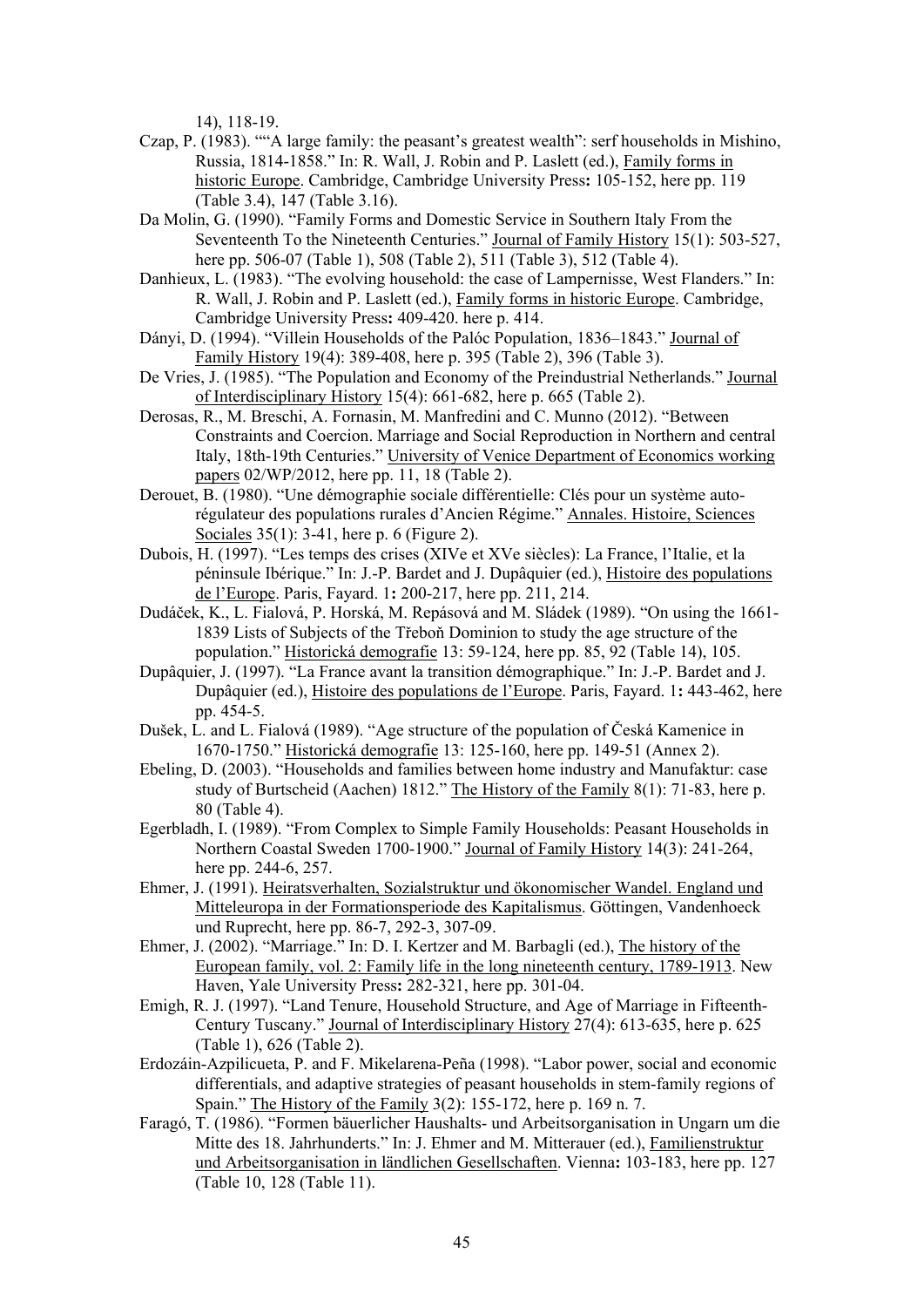- Faragó, T. (1998). "Kinship in rural Hungary during the eighteenth century: The findings of a case study." The History of the Family 3(3): 315-331, here pp. 319 (Table 3), 327 (Table 9).
- Fauve-Chamoux, A. (1983). "The importance of women in an urban environment: the example of the Rheims household at the beginning of the Industrial Revolution." In: R. Wall, J. Robin and P. Laslett (ed.), Family forms in historic Europe. Cambridge, Cambridge University Press**:** 475-492, here p. 481.
- Fauve-Chamoux, A. (2001). "Marriage, widowhood, and divorce." In: D. I. Kertzer and M. Barbagli (ed.), The history of the European family, vol. 1: Family life in early modern times, 1500-1789. New Haven, Yale University Press**:** 221-256, here pp. 225-6, 232, 234.
- Fauve-Chamoux, A. and R. Wall (1997). "Nuptialité et famille." In: J.-P. Bardet and J. Dupâquier (ed.), Histoire des populations de l'Europe. Paris, Fayard. 1**:** 345-368, here pp. 355, 360-1, 363.
- Fialová, L. (1985). "Příspěvek k možnostem studia sňatečnosti v českých zemích za demografické revoluce." Historická demografie 9: 89-122, here pp. 93, 96.
- Flinn, M. W. (1981). The European demographic system, 1500-1820. Brighton, Harvester, here pp. 124-7 (Appendix Table 7).
- Gaunt, D. (1977). "Pre-industrial economy and population structure: The elements of variance in early modern Sweden." Scandinavian Journal of History 2(1-4): 183-210, here pp. 205 (Table 5), 206 (Table 6).
- Gehrmann, R. (2003). "Heiratsverhalten als historisches Problem." Historical social research 28(3): 8-28, here pp. 20, 21 n. 44, 23.
- Gieysztor, A. (1997). "Russie, Pologne, pays Baltes: II. La Pologne." In: J.-P. Bardet and J. Dupâquier (ed.), Histoire des populations de l'Europe. Paris, Fayard. 1**:** 563-572, here pp. 571-2.
- Goose, N. (1980). "Household Size and Structure in Early-Stuart Cambridge." Social history 5(3): 347-385, here pp. 376 (Table 12, 377.
- Gritt, A. J. (2007). "Mortality crisis and household structure: an analysis of parish registers and the Compton census, Broughton, Lancashire, 1667-1676." Local Population Studies 79: 38-65, here p. 57 (Table 7).
- Guinnane, T. W. (1991). "Re-Thinking the Western European Marriage Pattern: the Decision to Marry in Ireland at The Turn of the Twentieth Century." Journal of Family History 16(1): 47-64, here p. 51 (Tables 1 & 2).
- Guinnane, T. W. and S. Ogilvie (2013). "A Two-Tiered Demographic System: 'Insiders' and 'Outsiders' in Three Swabian Communities, 1558-1914." Yale University Economic Growth Center Discussion Paper 1021, here Appendix Table 3, Table 4, Table 5, Table 9.
- Gullickson, G. L. (1986). Spinners and weavers of Auffay: rural industry and the sexual division of labor in a French village, 1750-1850. Cambridge, Cambridge University Press, here pp. 133-4, 142 (Table 7.5).
- Gutmann, M. P. and R. Leboutte (1984). "Rethinking protoindustrialization and the family." Journal of interdisciplinary history 14(3): 587-607, here pp. 596-7 (Table 1), 598 (Table 2).
- Hajnal, J. (1983). "Two kinds of pre-industrial household formation system." In: R. Wall, J. Robin and P. Laslett (ed.), Family forms in historic Europe. Cambridge, Cambridge University Press**:** 65-104, here pp. 87 (Table 28), 92.
- Hallam, H. E. (1985). "Age at First Marriage and Age at Death in the Lincolnshire Fenland, 1252- 1478." Population Studies 39(1): 55-69, here p. 56.
- Hammer, C. I. (1983). "Family and familia in early-medieval Bavaria." In: R. Wall, J. Robin and P. Laslett (ed.), Family forms in historic Europe. Cambridge, Cambridge University Press**:** 217-248, here p. 244 (Table 7.7a).
- Head-König, A.-L. (1998). "L'Europe centrale: III. La population de la Suisse." In: J.-P. Bardet and J. Dupâquier (ed.), Histoire des populations de l'Europe. Paris, Fayard. 2**:**  454-464, here p. 458.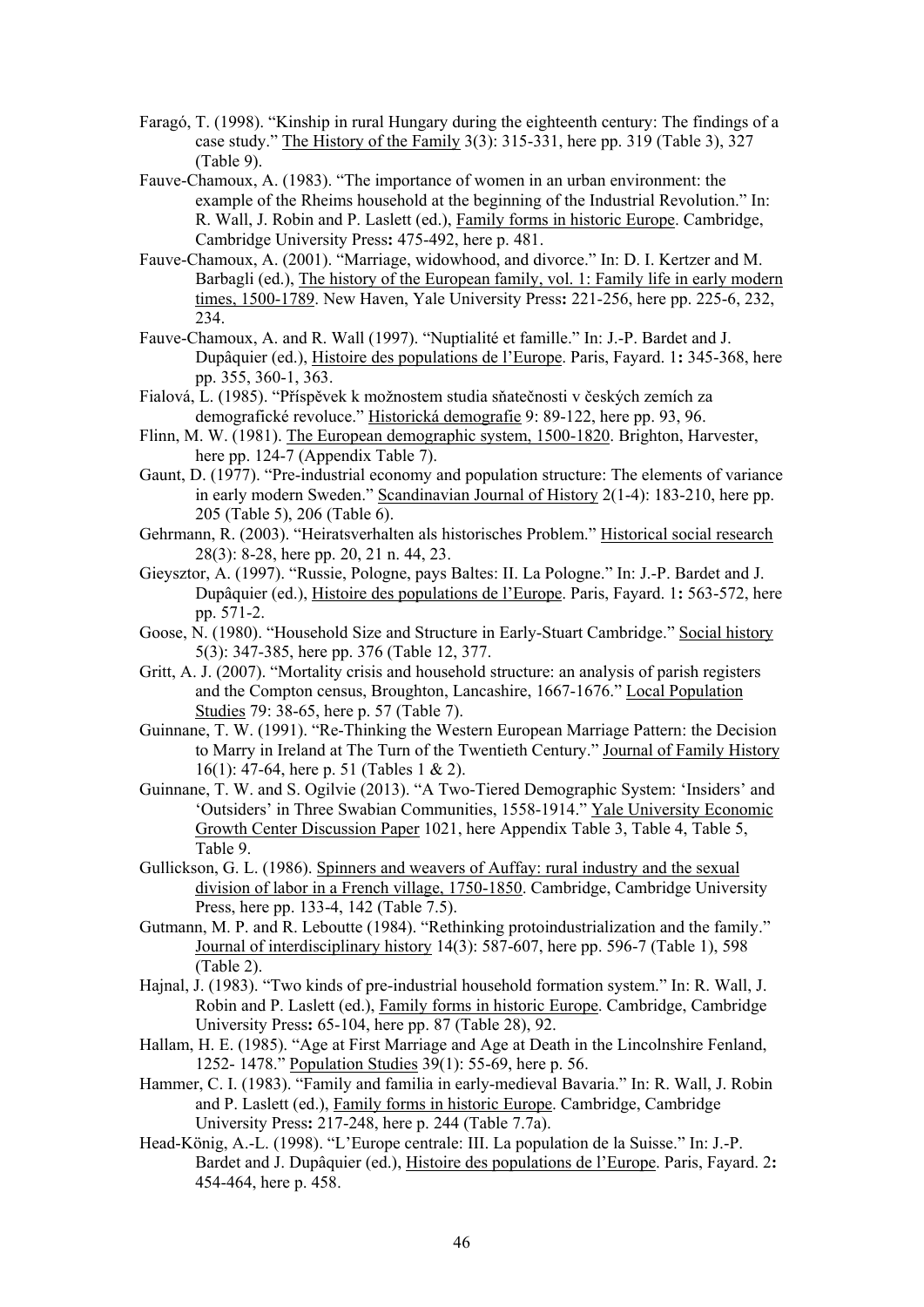- Hendrickx, F. M. M. (1997). "In order not to fall into poverty": production and reproduction in the transition from proto-industry to factory industry in Borne and Wierden (the Netherlands), 1800-1900. Nijmegen, University of Nijmegen, here p. 135 (Table 8).
- Henry, L. and J. Houdaille (1978). "Célibat et age au mariage aux XVIIIe et XIXe siècles en France: I. Célibat définitif." Population 33(1): 43-84, here p. 50 (Table 5 & 6), 57 (Table 11 &. 12), 61 (Table 13).
- Henry, L. and J. Houdaille (1979). "Célibat et age au mariage aux XVIIIe et XIXe siècles en France. II. Age au premier mariage." Population 34(2): 403-442, here pp. 413 (Table 8), 415 (Table 10).
- Hionidou, V. (2011). "Independence and inter-dependence: household formation patterns in eighteenth century Kythera, Greece." The History of the Family 16(3): 217-234, here pp. 221 (Table 2), 228 (Table 6).
- Hoch, S. L. (1982). "Serfs in Imperial Russia: Demographic Insights." Journal of interdisciplinary history 13(2): 221-246, here pp. 230 (Table 3), 234-5 (Table 5).
- Horská, P. (1994). "Historical models of the Central European family: Czech and Slovak examples." Journal of family history 19(2): 99-106, here p. 100 (Table 1).
- Horská, P. (1998). "L'Europe centrale: II. Les populations autrichiennes jusqu'en 1914." In: J.-P. Bardet and J. Dupâquier (ed.), Histoire des populations de l'Europe. Paris, Fayard. 2**:** 439-453, here p. 445.
- Horský, J. (2001). "Studium rodinných struktur v ranném novověku v českém prostředí (Přehled bádání za uplynulých 10 let)." Cahiers du CEFRES 22: 2-14, here p. 4.
- Horský, J., I. Sedláčková and M. Seligová (1996). "Ein einheitliches "altes demographisches Regime" oder die Bindung eines demographischen Verhaltens zu "Ökotypen"." Historická demografie 20: 57-91, here p. 76 (Table 6).
- Houdaille, J. (1977). "Les mariages dans un arrondissement populaire de Paris sous le Second Empire." Population 32(6): 1307-1310, here p. 1310 (Table 2).
- Houdaille, J. (1977). "Nuptialité et fécondité en Flandre et au Brabant du XVIIe au XIXe siècles." Population 32(4/5): 1004-1008, here pp. 1005 (Table 1), 1006 (Table 3).
- Houdaille, J. (1992). "Les mariages à Paris de 1789 à 1803." Population 47(2): 488-492, here p. 490 (Table 2).
- Houston, R. A. (1997). "Les îles Britanniques: II. La population écossaise jusque'en 1700." In: J.-P. Bardet and J. Dupâquier (ed.), Histoire des populations de l'Europe. Paris, Fayard. 1**:** 378-382, here p. 381.
- Imhof, A. E. (1977). Einführung in die historische Demographie. München, Beck, here p. 74 (Table 5).
- Janssens, A. (1993). Family and social change : the household as a process in an industrializing community. Cambridge, Cambridge University Press, here pp. 106, 253 (Appendix 5).
- Jones, A. M. (1991). "Exploiting a Marginal European Environment: Population Control and Resource Management Under the Ancien Régime." Journal of Family History 16(4): 363-379, here p. 366 (Table 2).
- Jones, R. E. (1968). "Population and agrarian change in an eighteenth-century Shropshire parish." Local population studies 1(6-29), here p. 16 (Table 4).
- Kaschuba, W. and C. Lipp (1982). Dörfliches Überleben. Zur Geschichte materieller und sozialer Reproduktion ländlicher Gesellschaft im 19. und frühen 20. Jahrhundert. Tübingen, Tübinger Vereinigung für Volkskunde, here pp. 331 (Table II.5), 332 (Table II.6), 333 (Tables II.7 & II.8), 334 (Table II.9), 335 (Table II.10).
- Kaser, K. (2001). "Serfdom in Eastern Europe." In: D. I. Kertzer and M. Barbagli (ed.), The history of the European family, vol. 1: Family life in early modern times, 1500-1789. New Haven, Yale University Press**:** 25-62, here pp. 47-8.
- Kertzer, D. I. (1989). "The Joint Family Household Revisited: Demographic Constraints and Household Complexity in the European Past." Journal of Family History 14(1): 1-15, here pp. 5 (Table 1), 7.
- Kertzer, D. I. (2002). "Living with kin." In: D. I. Kertzer and M. Barbagli (ed.), The history of the European family, vol. 2: Family life in the long nineteenth century, 1789-1913.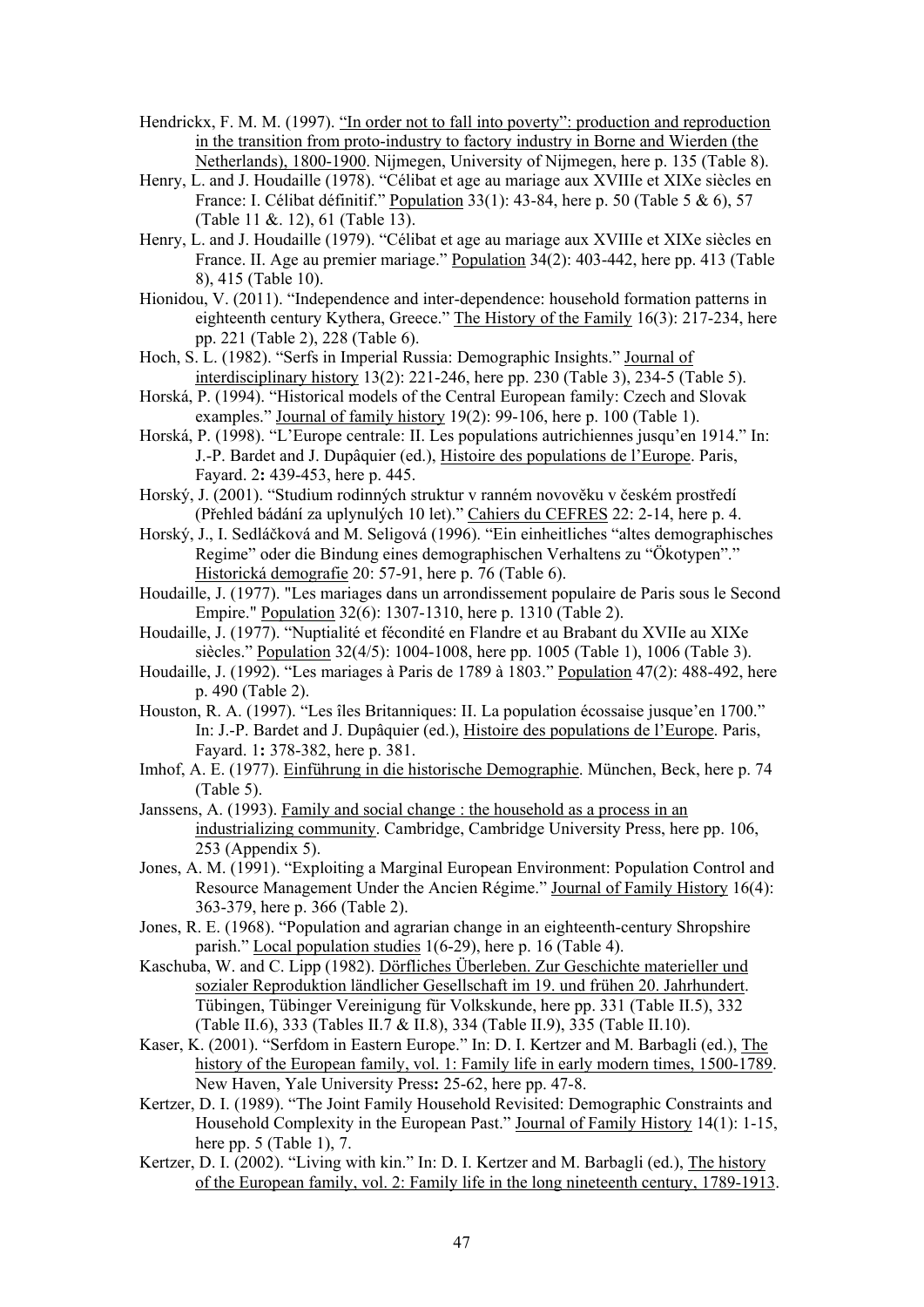New Haven, CT, Yale University Press**:** 40-72, here pp. 52, 57, 59, 63-4.

- Kertzer, D. I. and D. P. Hogan (1991). "Reflections on the European Marriage Pattern: Sharecropping and Proletarianization in Casalecchio, Italy, 1861–1921." Journal of Family History 16(1): 31-45, here p. 35 (Figure 1), 42, 44 n. 14.
- Knodel, J. E. (1988). Demographic behavior in the past: a study of fourteen German village populations in the eighteenth and nineteenth centuries. Cambridge, Cambridge University Press, here pp. 122-3 (Table 6.1).
- Kolle, H. (1995). "The Russian post-Emancipation household: two villages in the Moscow area". (Ph.D. dissertation, University of Bergen), here pp. 34, 36, 38, 40-1, 52, 56.
- Kriedte, P. (1991). Eine Stadt am seidenen Faden. Haushalt, Hausindustrie und soziale Bewegung in Krefeld in der Mitte des 19. Jahrhunderts. Göttingen, pp. 36 (Table 3), 160 (Table 21).
- Kuklo, C. (1990). "Marriage in Pre-Industrial Warsaw in the Light of Demographic Studies." Journal of Family History 15(1): 239-259, here p. 246 (Tables 2 & 3).
- Kuklo, C. and M. Kamecka (2003). "Marriage Strategies in Poland: Social and Spatial Differences (16th-18th Centuries)." Historical social research 28(3): 29-43, here pp. 39, 41-2.
- Lanzinger, M. (2003). "The House as a Demographic Factor? Elements of a Marriage Pattern under the Auspices of Hindrance Policies." Historical social research 28(3): 58-75, here p. 61 (Table 1), 62 (Table 2).
- Laslett, P. (1972). "Introduction: the history of the family." In: P. Laslett and R. Wall (ed.), Household and family in past time. Cambridge, Cambridge University Press**:** 1-90, here p. 61 (Table 1.3), 75 (Table 1.5), 85 (Table 1.15).
- Laslett, P. (1977). Family life and illicit love in earlier generations. Cambridge, Cambridge University Press, here pp. 20 (Table 1.1), 22-3 (Table 1.2), 25 (Table 1.3), 96-7 (Table 2.21).
- Laslett, P. (1983). "Family and household as work group and kin group: areas of traditional Europe compared." In: R. Wall (ed.), Family forms in historic Europe. Cambridge, Cambridge University Press: 513-563, here pp. 518-19, 520-1, 524.
- Leboutte, R. (1998). "Family Economy and Household Dynamics The Liegeoise Industrial Area During the Second Half of the Nineteenth Century." Historical Social Research / Historische Sozialforschung 23(1/2 (84)): 157-178, here p. 161 (Table 1).
- Lehning, J. R. (1980). The peasants of Marlhes: economic development and family organization in nineteenth-century France. Chapel Hill, here pp. 68, 102 (Table 21).
- Lundh, C. (1995). "Households and families in pre-industrial Sweden." Continuity and change 10(1): 33-68, here pp. 40-1 (Table 1).
- Mager, W. (1981). "Haushalt und Familie in protoindustrieller Gesellschaft: Spenge (Ravensberg) während der ersten Hälfte des 19. Jahrhunderts: eine Fallstudie." In: N. Bulst, J. Goy and J. Hoock (ed.), Familie zwischen Tradition und Moderne: Studien zur Geschichte der Familie in Deutschland und Frankreich vom 16. bis zum 20. Jahrhundert. Göttingen**:** 141-181, here p. 153 (Table 15).
- Maisch, A. (1992). Notdürftiger Unterhalt und gehörige Schranken: Lebensbedingungen und Lebensstile in württembergischen Dörfern der frühen Neuzeit. Stuttgart, G. Fischer, here pp. 223, 227.
- Marschalk, P. and J. Dupâquier (1998). "La grande mutation de la population allemande." In: J.-P. Bardet and J. Dupâquier (ed.), Histoire des populations de l'Europe. Paris, Fayard. 2**:** 398-426, here p. 403.
- Martin, J. M. (1977). "Marriage and Economic Stress in the Felden of Warwickshire During the Eighteenth Century." Population Studies 31(3): 519-535, here pp. 532 (Appendix II), 533 (Appendix III).
- McQuillan, K. (1989). "Economic Structure, Religion, and Age At Marriage: Some Evidence From Alsace." Journal of Family History 14(4): 331-346, here p. 338 (Table 2).
- Medick, H. (1996). Weben und Überleben in Laichingen 1650-1900. Untersuchungen zur Sozial-, Kultur- und Wirtschaftsgeschichte aus der Perspektive einer lokalen Gesellschaft im frühneuzeitlichen Württemberg. Göttingen, Vandenhoeck &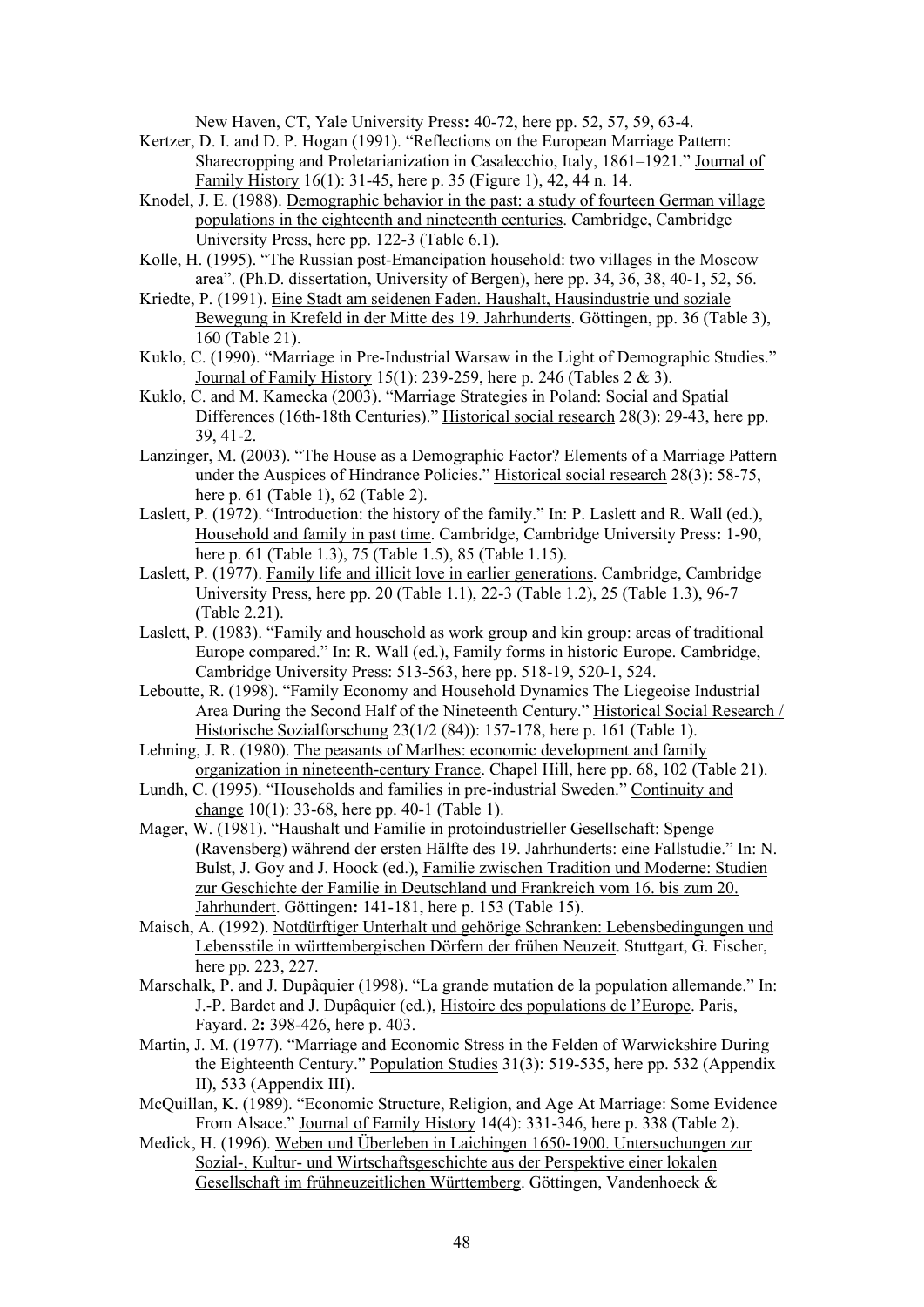Ruprecht, here pp. 321 (Table 4.4), 633 (Table A.4.5).

- Micheletto, B. Z. (2011). "Reconsidering the southern Europe model: Dowry, women's work and marriage patterns in pre-industrial urban Italy (Turin, second half of the 18th century)." The History of the Family 16(4): 354-370, here p. 357.
- Mironov, B. N. (2000). "Family structure in Russia during 17th through early 20th centuries: state of research". Paper presented at the conference on "Family Forms in Russian and Ukrainian History in comparative Perspective", Vienna, 16-18 November 2000, here Tables 9, 10, 12, & 13.
- Morgan, V. and W. Macafee (1984). "Irish population in the pre-Famine period: evidence from County Antrim." Economic history review 37(2): 182-196, here pp. 186 (Tables 2 & 3), 187 (Table 4), 190 (Table 6).
- Moring, B. (1998). "Family Strategies, Inheritance Systems and the Care of the Elderly in Historical Perspective – Eastern and Western Finland." Historical social research 23(1/2): 67-82, here p. 72 (Tables 2a & 2b), 76 (Table 6).
- Müller, R. (2003). "Heiratsalter und Ehehindernisse in Stuttgart-Feuerbach im 19. und frühen 20. Jahrhundert." Historical social research 28(3): 92-109, here pp. 98 (Table 2), 99 (Table 3).
- Ó Gráda, C. (1998). "Les îles Britanniques: III. L'évolution démographique de l'írlande de 1700 à 1900." In: J.-P. Bardet and J. Dupâquier (ed.), Histoire des populations de l'Europe. Paris, Fayard. 2**:** 342-348, here p. 344.
- Ogilvie, S. (1997). State corporatism and proto-industry: the Württemberg Black Forest, 1580-1797. Cambridge, Cambridge University Press, here p. 293.
- Ogilvie, S. and M. Cerman (1995). "The Bohemian census of 1651 and the position of inmates." Histoire sociale/Social history 28(56): 333-346, here p. 339.
- Öri, P. and L. Pakot (2012). "Patterns of Marriage and Household Structure in 19th Century Hungary". Paper presented at the 9th European Social Science History Conference Glasgow, 11 Apr. 2012, here p. 11 (Table 8).
- Pakot, L. and P. Őri (2012). "Marriage systems and remarriage in 19th century Hungary: a comparative study." The History of the Family 17(2): 105-124, here p. 111 (Table 2).
- Palli, H. (1983). "Estonian households in the seventeenth and eighteenth centuries." In: R. Wall (ed.), Family forms in historic Europe. Cambridge, Cambridge University Press**:**  207-216, here pp. 213 (Tables 6.3 & 6.4), p. 215 (Table 6.5), 216.
- Pérez Moreda, V. (1997). "La péninsule Ibérique: I. La population espagnole à l'époque modern (XVIe-XVIIIe siècle)." In: J.-P. Bardet and J. Dupâquier (ed.), Histoire des populations de l'Europe. Paris, Fayard. 1**:** 463-479, here pp. 469 (Table), 477-8.
- Pinto, G. (1997). "L'Italie: I. Le Moyen Age." In: J.-P. Bardet and J. Dupâquier (ed.), Histoire des populations de l'Europe. Paris, Fayard. 1**:** 486-496, here p. 496.
- Plakans, A. (1983). "The familial contexts of early childhood in Baltic serf society." In: R. Wall, J. Robin and P. Laslett (ed.), Family forms in historic Europe. Cambridge, Cambridge University Press**:** 167-207, here p. 180 (Table 5.3).
- Polla, M. (2003). "Peasant and hunter households in Oulanka, northern Russia, 1710–1910." The History of the Family 8(1): 163-181, here p. 172 (Table 2).
- Polla, M. (2007). "Peasant Families in Northern Russia: Nineteenth-Century Regional Patterns " Historical social research 32(3): 270-298, here p. 294 (Table 1).
- Poulain, M. and T. Eggerickx (1998). "Les Pays-Bas: I. La population de la Belgique au XIXe siècle." In: J.-P. Bardet and J. Dupâquier (ed.), Histoire des populations de l'Europe. Paris, Fayard. 2**:** 349-360, here p. 357.
- Reher, D. S. (1991). "Marriage Patterns in Spain, 1887-1930." Journal of Family History 16(1): 7-30, here pp. 8, 15 (Table 3).
- Reher, D. S. (1998). "Le Monde ibérique: I. L'Espagne." In: J.-P. Bardet and J. Dupâquier (ed.), Histoire des populations de l'Europe. Paris, Fayard. 2**:** 533-553, here p. 536.
- Rettaroli, R. (1990). "Age At Marriage in Nineteenth-Century Italy." Journal of Family History 15(1): 409-425, here pp. 412 (Table 1), 413 (Table 2), 414 (Table 3), 415 (Table 4), 416 (Table 5), 417 (Table 6).
- Rowland, R. (1998). "Le Monde ibérique: II. Le Portugal de 1800 à 1914: prélude à la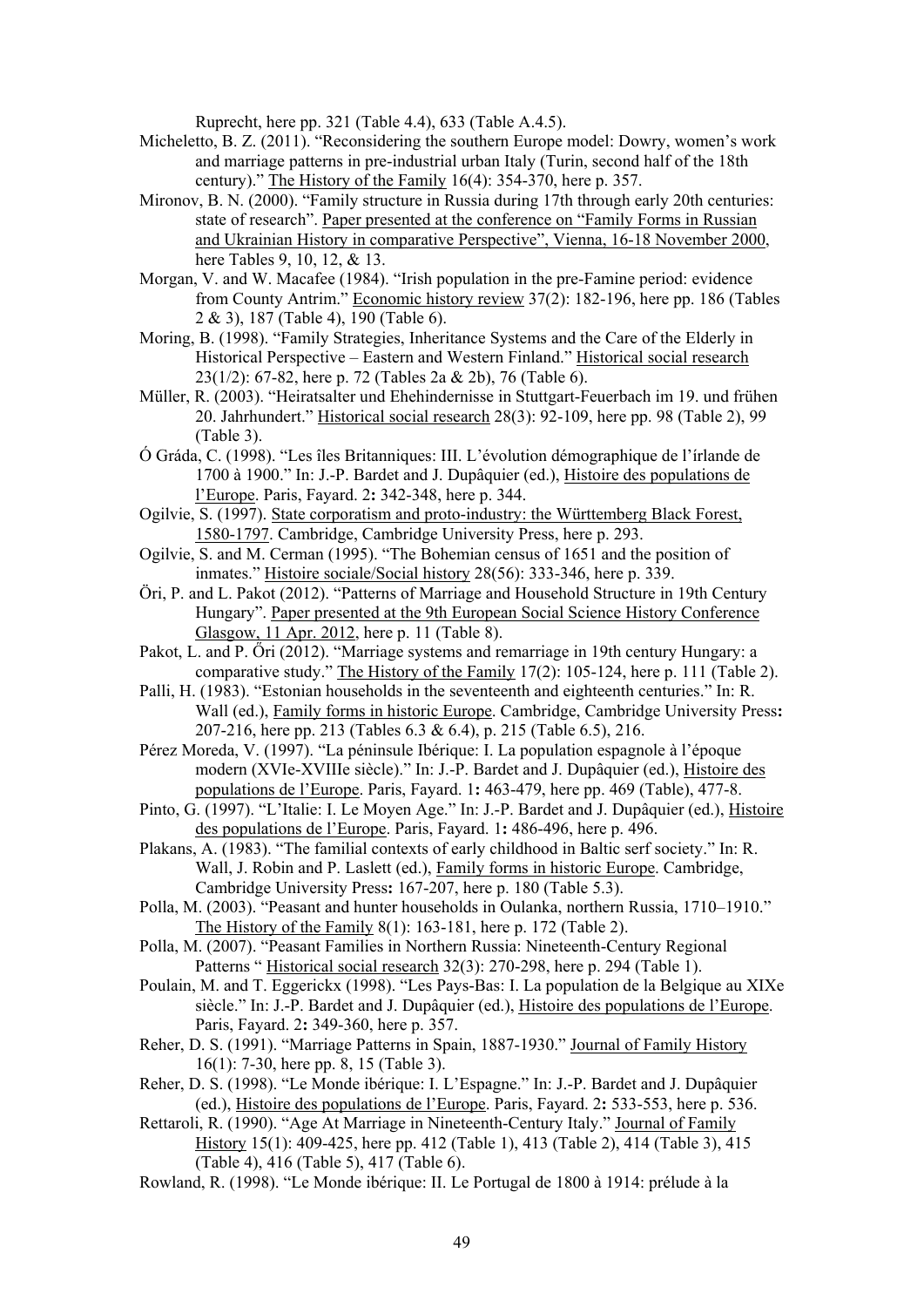transition." In: J.-P. Bardet and J. Dupâquier (ed.), Histoire des populations de l'Europe. Paris, Fayard. 2**:** 553-560, here pp. 555, 558.

- Schellekens, J. (1999). "Determinants of Age at First Marriage Among Jews in Amsterdam, 1625-1724." Journal of Family History 24(2): 148-164, here p. 155 (Table 7).
- Schlumbohm, J. (1994). Lebensläufe, Familien, Höfe. Die Bauern und Heuerleute des Osnabrückischen Kirchspiel Belm in proto-industrieller Zeit, 1650-1860. Göttingen, here pp. 100 (Table 3.01), 642-3 (Appendix Table 4), 644-5 (Appendix Table 5).
- Schmidtbauer, P. (1983). "The changing household: Austrian household structure from the seventeenth to the early twentieth century." In: R. Wall, J. Robin and P. Laslett (ed.), Family forms in historic Europe. Cambridge, Cambridge University Press**:** 347-378, here pp. 364-5.
- Schofield, R. S. (1985). "English Marriage Patterns Revisited." Journal of Family History 10(1): 2-20, here p. 14 (Table 3).
- Schofield, R. S. (1989). "Family structure, demographic behaviour, and economic growth." In: J. Walter and R. Schofield (ed.), Famine, disease and the social order in early modern society. Cambridge, Cambridge University Press**:** 279-304, here p. 297 (Figure 8).
- Segalen, M. (1991). "Mean Age at Marriage and Kinship Networks in a Town Under the Influence of the Metropolis: Nanterre 1800–1850." Journal of Family History 16(1): 65-78, here pp. 72, 74-5.
- Smith, R. M. (1979). "Some reflections on the evidence of the origins of the 'European marriage pattern' in England." In: C. C. Harris (ed.), The sociology of the family: new directions for Britain. Keele**:** 74-112, here pp. 77, 81-2.
- Smith, R. M. (1990). "Monogamy, landed property and demographic regimes in pre-industrial Europe: regional contrasts and temporal stabilities." In: J. Landers and V. Reynolds (ed.), Fertility and resources, Cambridge University Press**:** 164-188, here pp. 173, 175.
- Sonnino, E. (1997). "L'Italie: II. Le tournant du XVIIe siècle." In: J.-P. Bardet and J. Dupâquier (ed.), Histoire des populations de l'Europe. Paris, Fayard. 1**:** 496-508, here pp. 504-05, 507.
- Szołtysek, M. (2007). "Central European household and family systems, and the 'Hajnal– Mitterauer' line: The parish of Bujakow (18th–19th centuries)." The History of the Family 12(1): 19-42, here pp. 23 (Table 1), 25 (Table 2), 26 (Table 3), 27 (Table 4).
- Szołtysek, M. (2008). "Rethinking Eastern Europe: household-formation patterns in the Polish-Lithuanian Commonwealth and European family systems." Continuity and Change 23(03): 389-427, here p. 401 (Table 3).
- Szołtysek, M., S. Gruber, B. Zuber-Goldstein and R. Scholz (2011). "Living arrangements and household formation in an industrializing urban setting: Rostock 1867-1900." Annales de Démographie Historique 2011(2): 233-269, here pp. 240, 248 (Table 4), 262 nn. 29-30.
- Szołtysek, M., B. Zuber and J. R. Goldstein (2009). "Historical family systems and the great European divide: the invention of the Slavic East." MPIDR working paper 2009-041, here pp. 33 (Table 2), 34 (Table 3).
- Teibenbacher, P. (2009). "Natural population movement and marriage restrictions and hindrances in Styria in the 17th to 19th centuries." The History of the Family 14(3): 292-308, here pp. 298, 303.
- Therborn, G. (2004). Between Sex and Power: Family in the World 1900-2000. London, Routledge, here p. 145.
- Todorova, M. (1998). "Les Balkans." In: J.-P. Bardet and J. Dupâquier (ed.), Histoire des populations de l'Europe. Paris, Fayard. 2**:** 465-486, here p. 481.
- Tranter, N. L. (1967). "Population and Social Structure in a Bedfordshire Parish: The Cardington Listing of Inhabitants, 1782." Population Studies 21(3): 261-282, here p. 276.
- Tyson, R. (1988). "Household size and structure in a Scottish burgh: Old Aberdeen in 1636." Local population studies 40: 46-54, here p. 50 (Table 5).